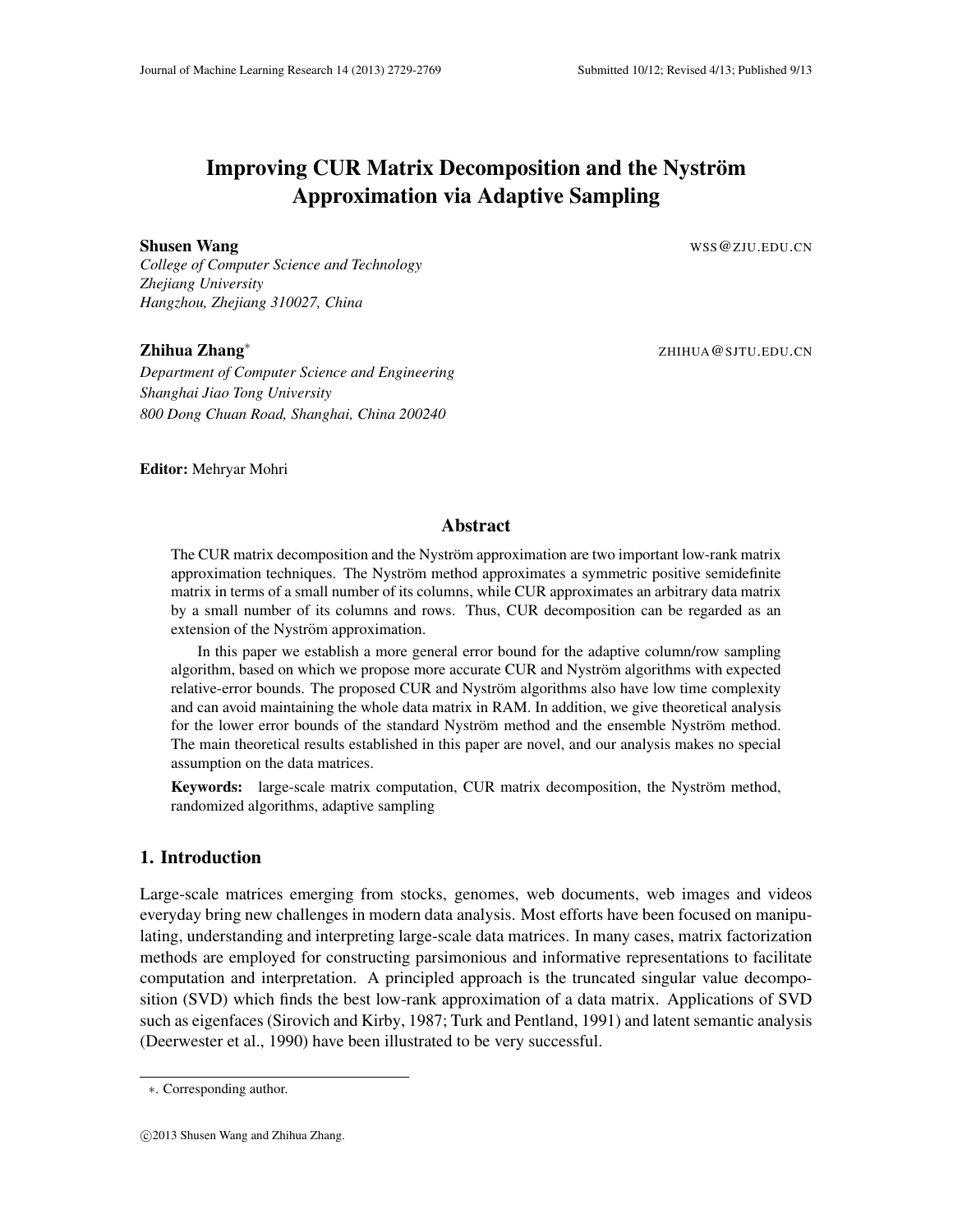However, using SVD to find basis vectors and low-rank approximations has its limitations. As pointed out by Berry et al. (2005), it is often useful to find a low-rank matrix approximation which posses additional structures such as sparsity or nonnegativity. Since SVD or the standard QR decomposition for sparse matrices does not preserve sparsity in general, when the sparse matrix is large, computing or even storing such decompositions becomes challenging. Therefore it is useful to compute a low-rank matrix decomposition which preserves such structural properties of the original data matrix.

Another limitation of SVD is that the basis vectors resulting from SVD have little concrete meaning, which makes it very difficult for us to understand and interpret the data in question. An example of Drineas et al. (2008) and Mahoney and Drineas (2009) has well shown this viewpoint; that is, the vector  $[(1/2)age-(1/\sqrt{2})height+(1/2)income]$ , the sum of the significant uncorrelated features from a data set of people's features, is not particularly informative. Kuruvilla et al. (2002) have also claimed: "it would be interesting to try to find basis vectors for all experiment vectors, using actual experiment vectors and not artificial bases that offer little insight." Therefore, it is of great interest to represent a data matrix in terms of a small number of actual columns and/or actual rows of the matrix. *Matrix column selection* and the *CUR matrix decomposition* provide such techniques.

# 1.1 Matrix Column Selection

Column selection has been extensively studied in the theoretical computer science (TCS) and numerical linear algebra (NLA) communities. The work in TCS mainly focuses on choosing good columns by randomized algorithms with provable error bounds (Frieze et al., 2004; Deshpande et al., 2006; Drineas et al., 2008; Deshpande and Rademacher, 2010; Boutsidis et al., 2011; Guruswami and Sinop, 2012). The focus in NLA is then on deterministic algorithms, especially the rank-revealing QR factorizations, that select columns by pivoting rules (Foster, 1986; Chan, 1987; Stewart, 1999; Bischof and Hansen, 1991; Hong and Pan, 1992; Chandrasekaran and Ipsen, 1994; Gu and Eisenstat, 1996; Berry et al., 2005). In this paper we focus on randomized algorithms for column selection.

Given a matrix  $A \in \mathbb{R}^{m \times n}$ , column selection algorithms aim to choose *c* columns of A to construct a matrix  $\mathbf{C} \in \mathbb{R}^{m \times c}$  such that  $\|\mathbf{A} - \mathbf{C} \mathbf{C}^{\dagger} \mathbf{A}\|_{\xi}$  achieves the minimum. Here " $\xi = 2$ ," " $\xi = F$ ," and " $\xi = \ast$ " respectively represent the matrix spectral norm, the matrix Frobenius norm, and the matrix nuclear norm, and  $\mathbf{C}^{\dagger}$  denotes the Moore-Penrose inverse of C. Since there are  $\binom{n}{c}$  possible choices of constructing C, selecting the best subset is a hard problem.

In recent years, many polynomial-time approximate algorithms have been proposed. Among them we are especially interested in those algorithms with *multiplicative upper bounds*; that is, there exists a polynomial function  $f(m, n, k, c)$  such that with  $c \geq k$ ) columns selected from A the following inequality holds

$$
\|\mathbf{A} - \mathbf{C} \mathbf{C}^{\dagger} \mathbf{A}\|_{\xi} \leq f(m, n, k, c) \|\mathbf{A} - \mathbf{A}_k\|_{\xi}
$$

with high probability (w.h.p.) or in expectation w.r.t. C. We call *f* the *approximation factor*. The bounds are strong when  $f = 1 + \varepsilon$  for an error parameter  $\varepsilon$ —they are known as *relative-error bounds*. Particularly, the bounds are called *constant-factor bounds* when *f* does not depend on *m* and *n* (Mahoney, 2011). The relative-error bounds and constant-factor bounds of the CUR matrix decomposition and the Nyström approximation are similarly defined.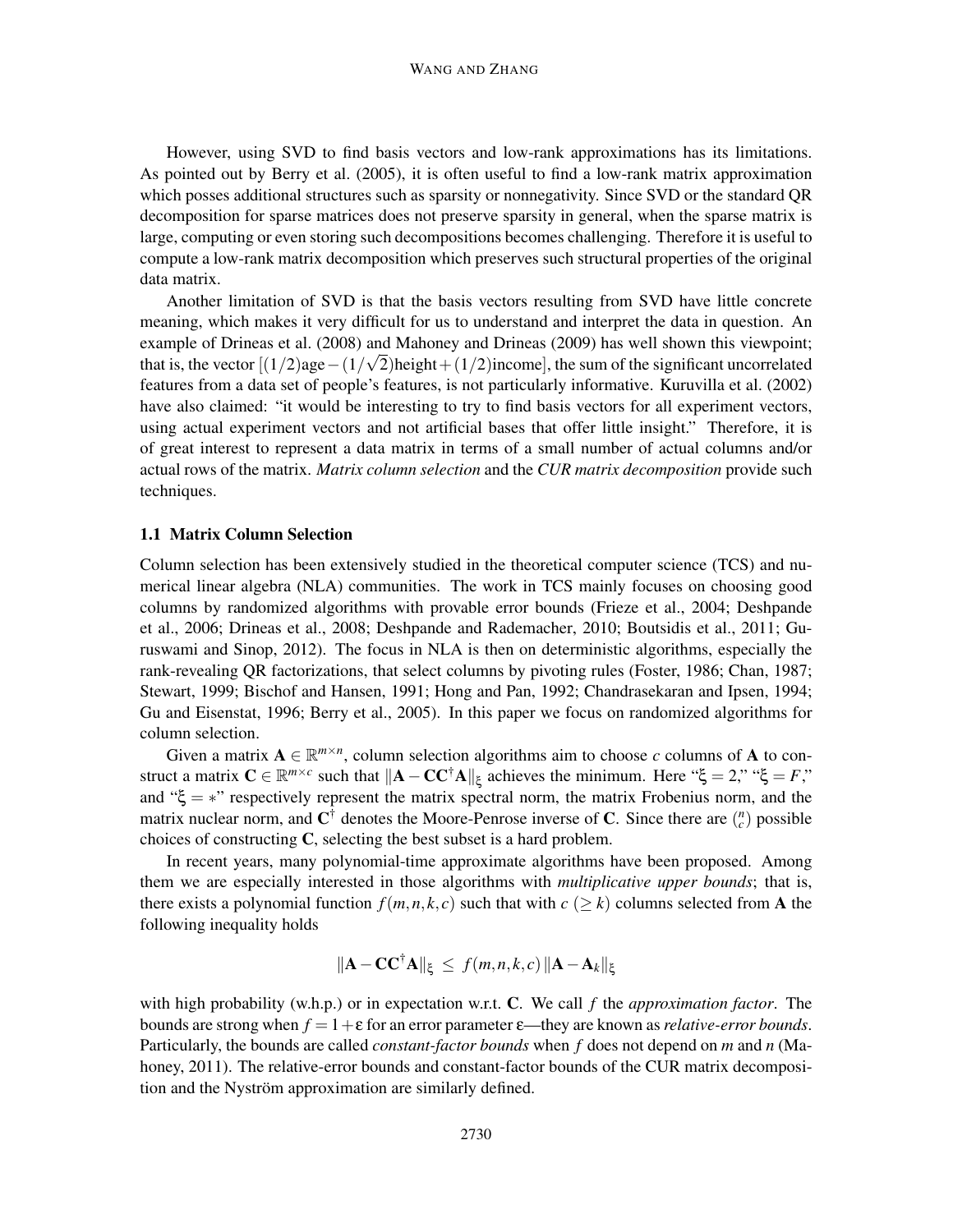However, the column selection method, also known as the  $A \approx CX$  decomposition in some applications, has its limitations. For a large sparse matrix  $\bf{A}$ , its submatrix  $\bf{C}$  is sparse, but the coefficient matrix  $X \in \mathbb{R}^{c \times n}$  is not sparse in general. The CX decomposition suffices when  $m \gg n$ , because X is small in size. However, when *m* and *n* are near equal, computing and storing the dense matrix  $X$  in RAM becomes infeasible. In such an occasion the CUR matrix decomposition is a very useful alternative.

### 1.2 The CUR Matrix Decomposition

The CUR matrix decomposition problem has been widely discussed in the literature (Goreinov et al., 1997a,b; Stewart, 1999; Tyrtyshnikov, 2000; Berry et al., 2005; Drineas and Mahoney, 2005; Mahoney et al., 2008; Bien et al., 2010), and it has been shown to be very useful in high dimensional data analysis. Particularly, a CUR decomposition algorithm seeks to find a subset of *c* columns of A to form a matrix  $C \in \mathbb{R}^{m \times c}$ , a subset of *r* rows to form a matrix  $R \subseteq \mathbb{R}^{r \times n}$ , and an intersection matrix  $\mathbf{U} \in \mathbb{R}^{c \times r}$  such that  $\|\mathbf{A} - \mathbf{C} \mathbf{U} \mathbf{R}\|_{\xi}$  is small. Accordingly, we use  $\tilde{\mathbf{A}} = \mathbf{C} \mathbf{U} \mathbf{R}$  to approximate A.

Drineas et al. (2006) proposed a CUR algorithm with additive-error bound. Later on, Drineas et al. (2008) devised a randomized CUR algorithm which has relative-error bound w.h.p. if sufficiently many columns and rows are sampled. Mackey et al. (2011) established a divide-and-conquer method which solves the CUR problem in parallel. The CUR algorithms guaranteed by relativeerror bounds are of great interest.

Unfortunately, the existing CUR algorithms usually require a large number of columns and rows to be chosen. For example, for an  $m \times n$  matrix **A** and a target rank  $k \ll \min\{m, n\}$ , the subspace sam*pling algorithm* (Drineas et al., 2008)—a classical CUR algorithm—requires *O*(*k*ε −2 log*k*) columns and  $O(k\varepsilon^{-4} \log^2 k)$  rows to achieve relative-error bound w.h.p. The subspace sampling algorithm selects columns/rows according to the statistical leverage scores, so the computational cost of this algorithm is at least equal to the cost of the truncated SVD of  $\bf{A}$ , that is,  $O(mnk)$  in general. However, maintaining a large scale matrix in RAM is often impractical, not to mention performing SVD. Recently, Drineas et al. (2012) devised fast approximation to statistical leverage scores which can be used to speedup the subspace sampling algorithm heuristically—yet no theoretical results have been reported that the leverage scores approximation can give provably efficient subspace sampling algorithm.

The CUR matrix decomposition problem has a close connection with the column selection problem. Especially, most CUR algorithms such as those of Drineas and Kannan (2003); Drineas et al. (2006, 2008) work in a two-stage manner where the first stage is a standard column selection procedure. Despite their strong resemblance, CUR is a harder problem than column selection because "one can get good columns or rows separately" does not mean that one can get good columns and rows together. If the second stage is naïvely solved by a column selection algorithm on  $A<sup>T</sup>$ , then the approximation factor will trivially be  $\sqrt{2}f^1$  (Mahoney and Drineas, 2009). Thus, more sophisticated error analysis techniques for the second stage are indispensable in order to achieve relative-error bound.

<sup>1.</sup> It is because  $\|\mathbf{A} - \mathbf{C}\mathbf{U}\mathbf{R}\|_F^2 = \|\mathbf{A} - \mathbf{C}\mathbf{C}^\dagger\mathbf{A} + \mathbf{C}\mathbf{C}^\dagger\mathbf{A} - \mathbf{C}\mathbf{C}^\dagger\mathbf{A}\mathbf{R}^\dagger\mathbf{R}\|_F^2 = \|(\mathbf{I} - \mathbf{C}\mathbf{C}^\dagger)\mathbf{A}\|_F^2 + \|\mathbf{C}\mathbf{C}^\dagger(\mathbf{A} - \mathbf{A}\mathbf{R}^\dagger\mathbf{R})\|_F^2 \$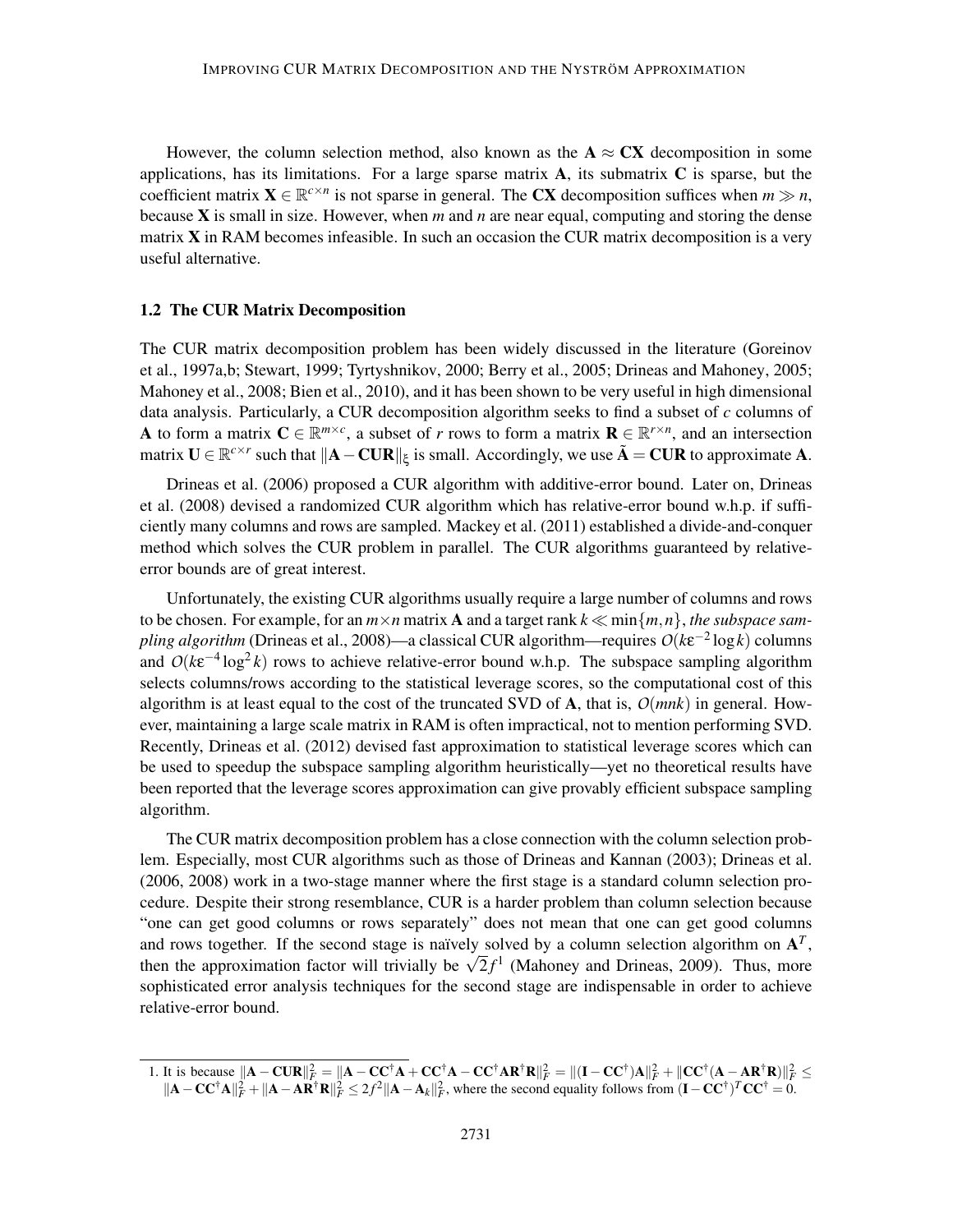#### 1.3 The Nyström Methods

The Nyström approximation is closely related to CUR, and it can potentially benefit from the advances in CUR techniques. Different from CUR, the Nyström methods are used for approximating symmetric positive semidefinite (SPSD) matrices. The methods approximate an SPSD matrix only using a subset of its columns, so they can alleviate computation and storage costs when the SPSD matrix in question is large in size. In fact, the Nyström methods have been extensively used in the machine learning community. For example, they have been applied to Gaussian processes (Williams and Seeger, 2001), kernel SVMs (Zhang et al., 2008), spectral clustering (Fowlkes et al., 2004), kernel PCA (Talwalkar et al., 2008; Zhang et al., 2008; Zhang and Kwok, 2010), etc.

The Nyström methods approximate any SPSD matrix in terms of a subset of its columns. Specifically, given an  $m \times m$  SPSD matrix A, they require sampling  $c \leq m$  columns of A to construct an  $m \times c$  matrix C. Since there exists an  $m \times m$  permutation matrix  $\Pi$  such that  $\Pi$ C consists of the first *c* columns of  $\Pi A \Pi^T$ , we always assume that **C** consists of the first *c* columns of **A** without loss of generality. We partition  $A$  and  $C$  as

$$
\mathbf{A} \,=\, \begin{bmatrix} \mathbf{W} & \mathbf{A}^T_{21} \\ \mathbf{A}_{21} & \mathbf{A}_{22} \end{bmatrix} \quad \text{ and } \quad \mathbf{C} \,=\, \begin{bmatrix} \mathbf{W} \\ \mathbf{A}_{21} \end{bmatrix},
$$

where W and  $A_{21}$  are of sizes  $c \times c$  and  $(m-c) \times c$ , respectively. There are three models which are defined as follows.

• The Standard Nyström Method. The standard Nyström approximation to A is

$$
\tilde{\mathbf{A}}_c^{\text{nys}} = \mathbf{C}\mathbf{W}^{\dagger}\mathbf{C}^T = \begin{bmatrix} \mathbf{W} & \mathbf{A}_{21}^T \\ \mathbf{A}_{21} & \mathbf{A}_{21} \mathbf{W}^{\dagger}\mathbf{A}_{21}^T \end{bmatrix}.
$$
 (1)

Here  $W^{\dagger}$  is called the *intersection matrix*. The matrix  $(W_k)^{\dagger}$ , where  $k \leq c$  and  $W_k$  is the best *k*-rank approximation to W, is also used as an intersection matrix for constructing approximations with even lower rank. But using  $W^{\dagger}$  results in a tighter approximation than using  $(\mathbf{W}_k)^{\dagger}$  usually.

• The Ensemble Nyström Method (Kumar et al., 2009). It selects a collection of *t* samples, each sample  $\mathbf{C}^{(i)}$ ,  $(i = 1, \dots, t)$ , containing *c* columns of **A**. Then the ensemble method combines the samples to construct an approximation in the form of

$$
\tilde{\mathbf{A}}_{t,c}^{\text{ens}} = \sum_{i=1}^{t} \mu^{(i)} \mathbf{C}^{(i)} \mathbf{W}^{(i)}^{\dagger} \mathbf{C}^{(i)^{T}}, \qquad (2)
$$

where  $\mu^{(i)}$  are the weights of the samples. Typically, the ensemble Nyström method seeks to find out the weights by minimizing  $\|\mathbf{A} - \tilde{\mathbf{A}}_{t,c}^{\text{ens}}\|_F$  or  $\|\mathbf{A} - \tilde{\mathbf{A}}_{t,c}^{\text{ens}}\|_2$ . A simple but effective strategy is to set the weights as  $\mu^{(1)} = \cdots = \mu^{(t)} = \frac{1}{t}$  $\frac{1}{t}$ .

• The Modified Nyström Method (proposed in this paper). It is defined as

$$
\tilde{\mathbf{A}}_c^{\text{imp}} = \mathbf{C} \big( \mathbf{C}^{\dagger} \mathbf{A} (\mathbf{C}^{\dagger})^T \big) \mathbf{C}^T.
$$

This model is not strictly the Nyström method because it uses a quite different intersection matrix  $\mathbf{C}^{\dagger} \mathbf{A} (\mathbf{C}^{\dagger})^T$ . It costs  $O(mc^2)$  time to compute the Moore-Penrose inverse  $\mathbf{C}^{\dagger}$  and  $m^2c$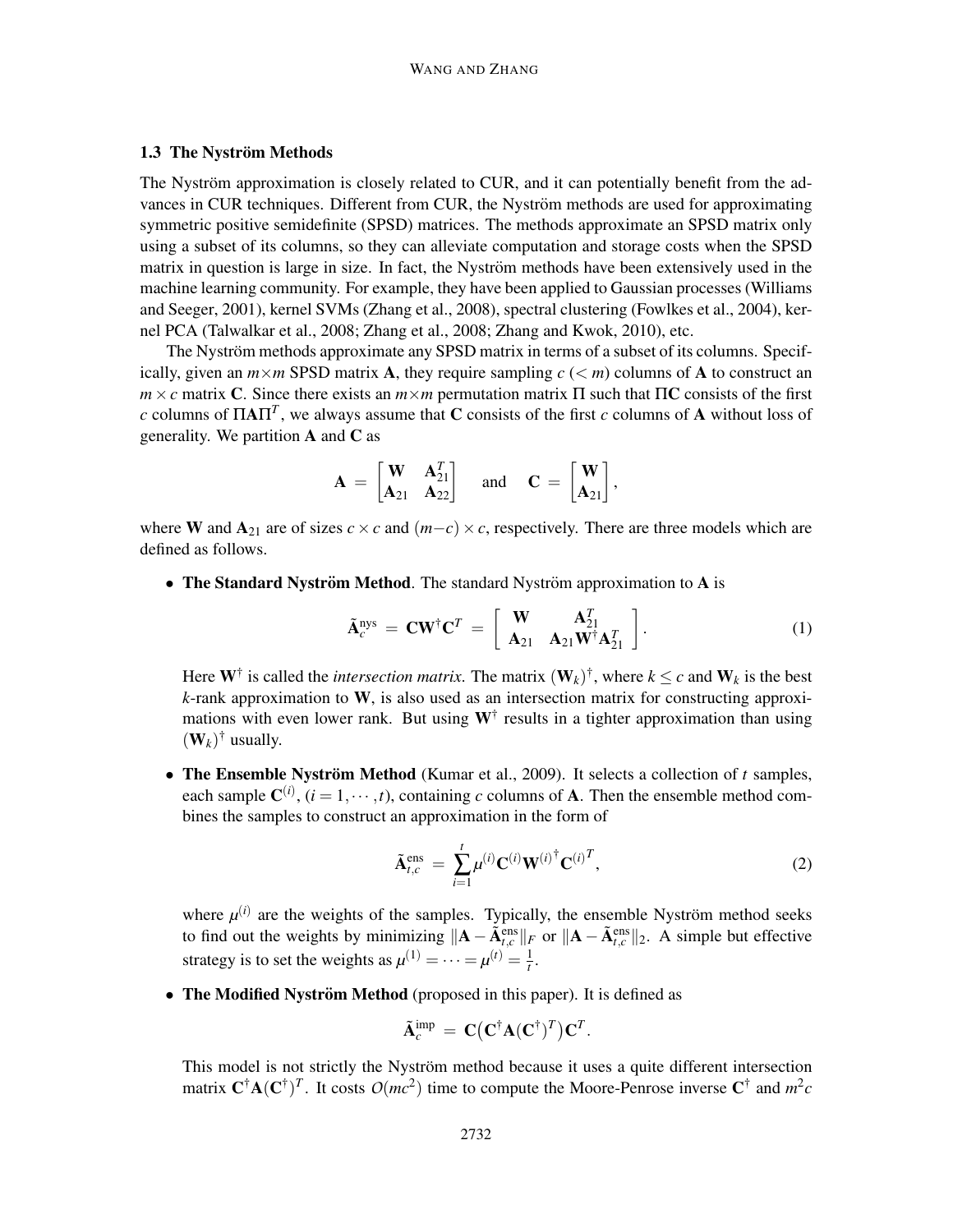flops to compute matrix multiplications. The matrix multiplications can be executed very efficiently in multi-processor environment, so ideally computing the intersection matrix costs time only linear in *m*. This model is more accurate (which will be justified in Section 4.3 and 4.4) but more costly than the conventional ones, so there is a trade-off between time and accuracy when deciding which model to use.

Here and later, we call those which use intersection matrix  $W^{\dagger}$  or  $(W_k)^{\dagger}$  *the conventional Nyström methods*, including the standard Nyström and the ensemble Nyström.

To generate effective approximations, much work has been built on the upper error bounds of the sampling techniques for the Nyström method. Most of the work, for example, Drineas and Mahoney (2005), Li et al. (2010), Kumar et al. (2009), Jin et al. (2011), and Kumar et al. (2012), studied the additive-error bound. With assumptions on matrix coherence, better additive-error bounds were obtained by Talwalkar and Rostamizadeh (2010), Jin et al. (2011), and Mackey et al. (2011). However, as stated by Mahoney (2011), additive-error bounds are less compelling than relative-error bounds. In one recent work, Gittens and Mahoney (2013) provided a relative-error bound for the first time, where the bound is in nuclear norm.

However, the error bounds of the previous Nyström methods are much weaker than those of the existing CUR algorithms, especially the relative-error bounds in which we are more interested (Mahoney, 2011). Actually, as will be proved in this paper, the lower error bounds of the standard Nyström method and the ensemble Nyström method are even much worse than the upper bounds of some existing CUR algorithms. This motivates us to improve the Nyström method by borrowing the techniques in CUR matrix decomposition.

#### 1.4 Contributions and Outline

The main technical contribution of this work is the adaptive sampling bound in Theorem 5, which is an extension of Theorem 2.1 of Deshpande et al. (2006). Theorem 2.1 of Deshpande et al. (2006) bounds the error incurred by projection onto column or row space, while our Theorem 5 bounds the error incurred by the projection simultaneously onto column space and row space. We also show that Theorem 2.1 of Deshpande et al. (2006) can be regarded as a special case of Theorem 5.

More importantly, our adaptive sampling bound provides an approach for improving CUR and the Nyström approximation: no matter which relative-error column selection algorithm is employed, Theorem 5 ensures relative-error bounds for CUR and the Nyström approximation. We present the results in Corollary 7.

Based on the adaptive sampling bound in Theorem 5 and its corollary 7, we provide a concrete CUR algorithm which beats the best existing algorithm—the subspace sampling algorithm—both theoretically and empirically. The CUR algorithm is described in Algorithm 2 and analyzed in Theorem 8. In Table 1 we present a comparison between our proposed CUR algorithm and the subspace sampling algorithm. As we see, our algorithm requires much fewer columns and rows to achieve relative-error bound. Our method is more scalable for it works on only a few columns or rows of the data matrix in question; in contrast, the subspace sampling algorithm maintains the whole data matrix in RAM to implement SVD.

Another important application of the adaptive sampling bound is to yield an algorithm for the modified Nyström method. The algorithm has a strong relative-error upper bound: for a target rank *k*, by sampling  $\frac{2k}{\epsilon^2}(1+o(1))$  columns it achieves relative-error bound in expectation. The results are shown in Theorem 10.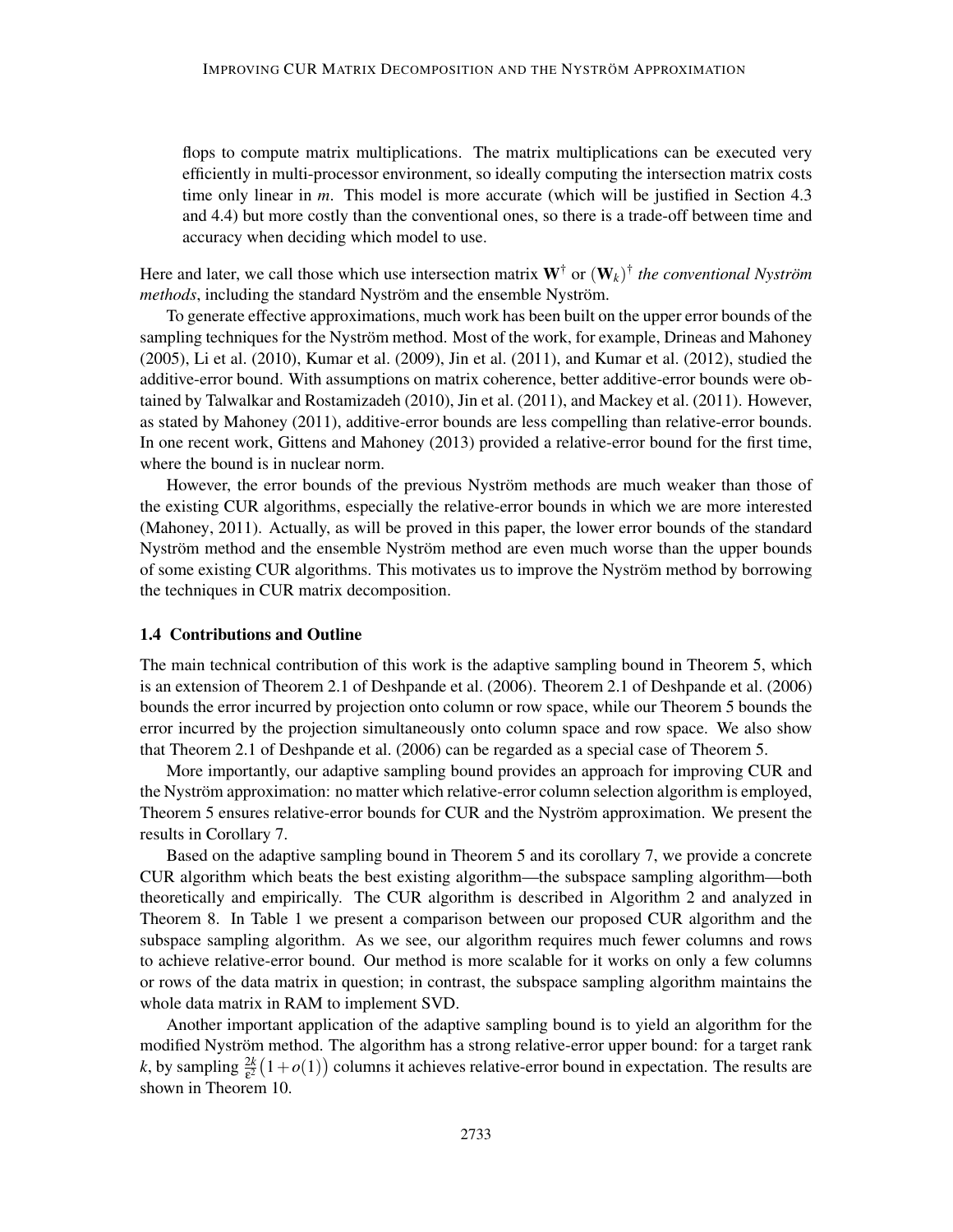| #column $(c)$ #row $(r)$                             |                                      | time                                                                                                                                              | space |
|------------------------------------------------------|--------------------------------------|---------------------------------------------------------------------------------------------------------------------------------------------------|-------|
|                                                      |                                      | Adaptive $\frac{2k}{s}(1+o(1))$ $\frac{c}{s}(1+\epsilon)$ Roughly $O(nk^2\epsilon^{-4})+T_{\text{Multiply}}(mnk\epsilon^{-1})$ $O(max\{mc, nr\})$ |       |
| Subspace $O\left(\frac{k \log k}{\epsilon^2}\right)$ | $O\left(\frac{c \log c}{c^2}\right)$ | O(mnk)                                                                                                                                            | O(mn) |

Table 1: Comparisons between our *adaptive sampling* based CUR algorithm and the best existing algorithm—the *subspace sampling* algorithm of Drineas et al. (2008).

|          | $\max_{i, j}  a_{ij} $                                    | $  \mathbf{A}-\mathbf{A}  _2$<br>$\max_{i, j}  a_{ij} $ | $\ \mathbf{A}-\mathbf{A}\ _{*}$<br>$\max_{i}$ $ a_{ij} $ | $  \mathbf{A}-\mathbf{A}  _F$<br>$\ \mathbf{A}-\!\mathbf{A}_k\ _F$ | $  A-A  _2$<br>$\ \mathbf{A}-\mathbf{A}_k\ _2$ | $\ \mathbf{A}-\!\mathbf{A}_k\ _*$ |
|----------|-----------------------------------------------------------|---------------------------------------------------------|----------------------------------------------------------|--------------------------------------------------------------------|------------------------------------------------|-----------------------------------|
| Standard | $\left  \ \Omega\left(\frac{m\sqrt{k}}{c}\right) \right $ | $\Omega(\frac{m}{c})$                                   |                                                          | $\Omega(m-c) \quad \Omega\left(\sqrt{1+\frac{mk}{c^2}}\right)$     | $\Omega(\frac{m}{c})$                          | $\Omega(1+\frac{k}{c})$           |
| Ensemble | $\left( \frac{m\sqrt{k}}{2} \right)$                      |                                                         |                                                          | $\Omega(m-c)$ $\Omega\left(\sqrt{1+\frac{mk}{c^2}}\right)$         |                                                | $\Omega(1+\frac{k}{c})$           |

Table 2: Lower bounds of the standard Nyström method and the ensemble Nyström method. The blanks indicate the lower bounds are unknown to us. Here *m* denotes the column/row number of the SPSD matrix, *c* denotes the number of selected columns, and *k* denotes the target rank.

Finally, we establish a collection of lower error bounds of the standard Nyström and the ensemble Nyström that use  $W^{\dagger}$  as the intersection matrix. We show the lower bounds in Theorem 12 and Table 3; here Table 2 briefly summarizes the lower bounds in Table 3. From the table we can see that the upper error bound of our adaptive sampling algorithm for the modified Nyström method is even better than the lower bounds of the conventional Nyström methods. $2$ 

The remainder of the paper is organized as follows. In Section 2 we give the notation that will be used in this paper. In Section 3 we survey the previous work on the randomized column selection, CUR matrix decomposition, and Nyström approximation. In Section 4 we present our theoretical results and corresponding algorithms. In Section 5 we empirically evaluate our proposed CUR and Nyström algorithms. Finally, we conclude our work in Section 6. All proofs are deferred to the appendices.

#### 2. Notation

First of all, we present the notation and notion that are used here and later. We let  $I_m$  denote the  $m \times m$  identity matrix,  $\mathbf{1}_m$  denote the  $m \times 1$  vector of ones, and 0 denote a zero vector or matrix with appropriate size. For a matrix  $\mathbf{A} = [a_{ij}] \in \mathbb{R}^{m \times n}$ , we let  $\mathbf{a}^{(i)}$  be its *i*-th row,  $\mathbf{a}_j$  be its *j*-th column, and  $A_{i:j}$  be a submatrix consisting of its *i* to *j*-th columns ( $i \leq j$ ).

Let  $\rho = \text{rank}(A) \le \min\{m, n\}$  and  $k \le \rho$ . The singular value decomposition (SVD) of A can be written as

$$
\mathbf{A} = \sum_{i=1}^{\rho} \sigma_{\mathbf{A},i} \mathbf{u}_{\mathbf{A},i} \mathbf{v}_{\mathbf{A},i}^T = \mathbf{U}_{\mathbf{A}} \Sigma_{\mathbf{A}} \mathbf{V}_{\mathbf{A}}^T = \begin{bmatrix} \mathbf{U}_{\mathbf{A},k} & \mathbf{U}_{\mathbf{A},k\perp} \end{bmatrix} \begin{bmatrix} \Sigma_{\mathbf{A},k} & \mathbf{0} \\ \mathbf{0} & \Sigma_{\mathbf{A},k\perp} \end{bmatrix} \begin{bmatrix} \mathbf{V}_{\mathbf{A},k}^T \\ \mathbf{V}_{\mathbf{A},k\perp}^T \end{bmatrix},
$$

<sup>2.</sup> This can be valid because the lower bounds in Table 2 do not hold when the intersection matrix is not  $W^{\dagger}$ .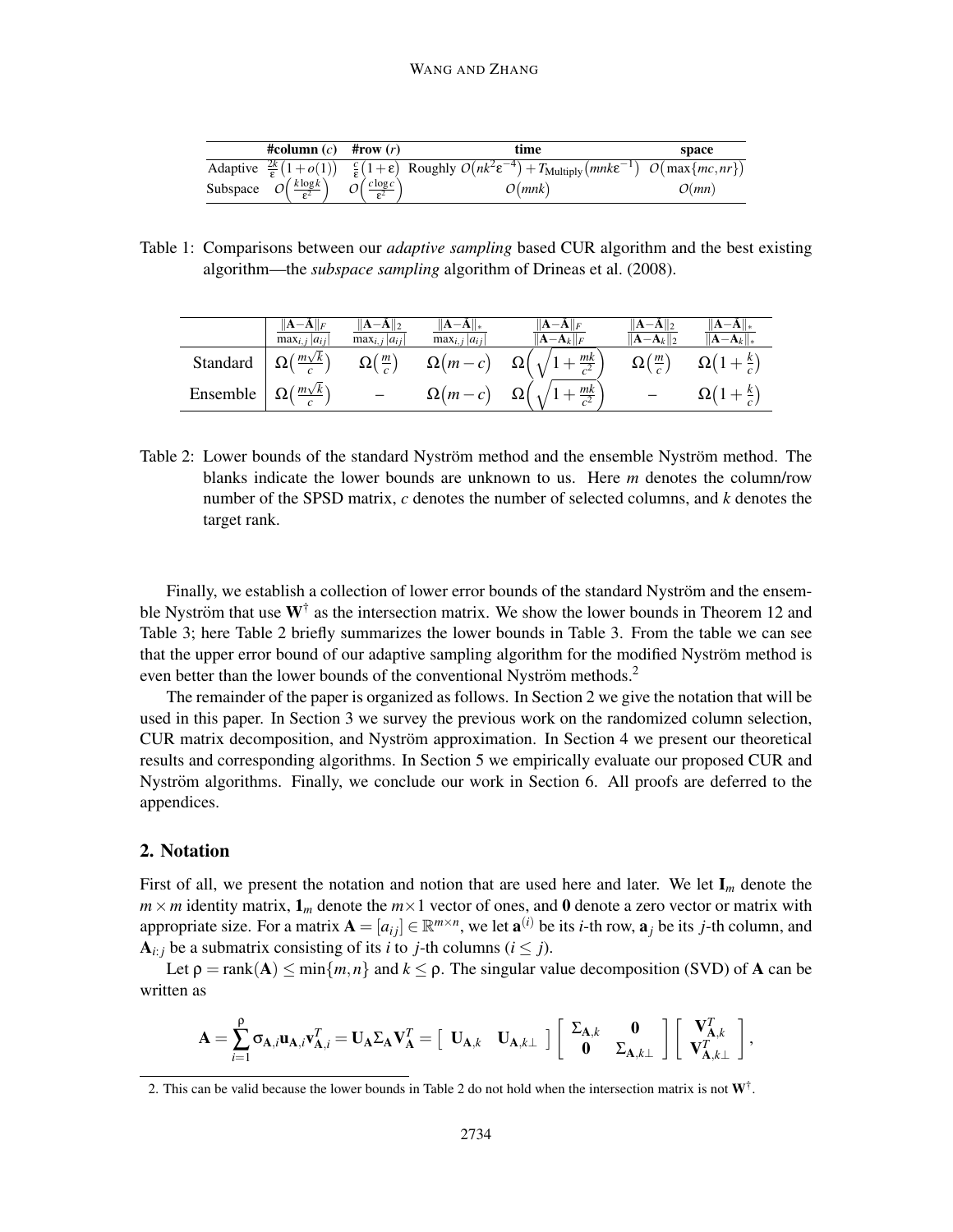where  $U_{A,k}$  ( $m \times k$ ),  $\Sigma_{A,k}$  ( $k \times k$ ), and  $V_{A,k}$  ( $n \times k$ ) correspond to the top  $k$  singular values. We denote  $A_k = U_{A,k} \Sigma_{A,k} V_{A,k}^T$  which is the best (or closest) rank-*k* approximation to A. We also use  $\sigma_i(A) =$ σA,*<sup>i</sup>* to denote the *i*-th largest singular value. When A is SPSD, the SVD is identical to the eigenvalue decomposition, in which case we have  $U_A = V_A$ .

We define the matrix norms as follows. Let  $||A||_1 = \sum_{i,j} |a_{ij}|$  be the  $\ell_1$ -norm,  $||A||_F = (\sum_{i,j} a_{ij}^2)^{1/2}$  $(\sum_i \sigma_{A,i}^2)^{1/2}$  be the Frobenius norm,  $||A||_2 = \max_{x \in \mathbb{R}^n, ||x||_2 = 1} ||Ax||_2 = \sigma_{A,1}$  be the spectral norm, and  $||A||_* = \sum_i \sigma_{A,i}$  be the nuclear norm. We always use  $|| \cdot ||_{\xi}$  to represent  $|| \cdot ||_2$ ,  $|| \cdot ||_F$ , or  $|| \cdot ||_*$ .

Based on SVD, the *statistical leverage scores* of the columns of A relative to the best rank-*k* approximation to A is defined as

$$
\ell_j^{[k]} = \|\mathbf{v}_{\mathbf{A},k}^{(j)}\|_2^2, \quad j = 1, \cdots, n. \tag{3}
$$

We have that  $\sum_{j=1}^n \ell_j^{[k]} = k$ . The leverage scores of the rows of **A** are defined according to  $U_{A,k}$ . The leverage scores play an important role in low-rank matrix approximation. Informally speaking, the columns (or rows) with high leverage scores have greater influence in rank-*k* approximation than those with low leverage scores.

Additionally, let  $A^{\dagger} = V_{A,\rho} \Sigma_{A,\rho}^{-1} U_{A,\rho}^{T}$  be the Moore-Penrose inverse of A (Ben-Israel and Greville, 2003). When A is nonsingular, the Moore-Penrose inverse is identical to the matrix inverse. Given matrices  $A \in \mathbb{R}^{m \times n}$ ,  $X \in \mathbb{R}^{m \times p}$ , and  $Y \in \mathbb{R}^{q \times n}$ ,  $XX^{\dagger}A = U_XU_X^T A \in \mathbb{R}^{m \times n}$  is the projection of **A** onto the column space of **X**, and  $AY^{\dagger}Y = AV_YV_Y^T \in \mathbb{R}^{m \times n}$  is the projection of **A** onto the row space of Y.

Finally, we discuss the computational costs of the matrix operations mentioned above. For an  $m \times n$  general matrix **A** (assume  $m \ge n$ ), it takes  $O(mn^2)$  flops to compute the full SVD and  $O(mnk)$ flops to compute the truncated SVD of rank  $k$  (< *n*). The computation of  $A^{\dagger}$  also takes  $O(mn^2)$ flops. It is worth mentioning that, although multiplying an  $m \times n$  matrix by an  $n \times p$  matrix runs in *mnp* flops, it can be easily performed in parallel (Halko et al., 2011). In contrast, implementing operations like SVD and QR decomposition in parallel is much more difficult. So we denote the time complexity of such a matrix multiplication by  $T_{\text{Multiply}}(mnp)$ , which can be tremendously smaller than  $O(mnp)$  in practice.

### 3. Previous Work

In Section 3.1 we present an adaptive sampling algorithm and its relative-error bound established by Deshpande et al. (2006). In Section 3.2 we highlight the near-optimal column selection algorithm of Boutsidis et al. (2011) which we will use in our CUR and Nyström algorithms for column/row sampling. In Section 3.3 we introduce two important CUR algorithms. In Section 3.4 we introduce the only known relative-error algorithm for the standard Nyström method.

#### 3.1 The Adaptive Sampling Algorithm

Adaptive sampling is an effective and efficient column sampling algorithm for reducing the error incurred by the first round of sampling. After one has selected a small subset of columns (denoted  $C_1$ ), an adaptive sampling method is used to further select a proportion of columns according to the residual of the first round, that is,  $\mathbf{A} - \mathbf{C}_1 \mathbf{C}_1^{\dagger} \mathbf{A}$ . The approximation error is guaranteed to be decreasing by a factor after the adaptive sampling (Deshpande et al., 2006). We show the result of Deshpande et al. (2006) in the following lemma.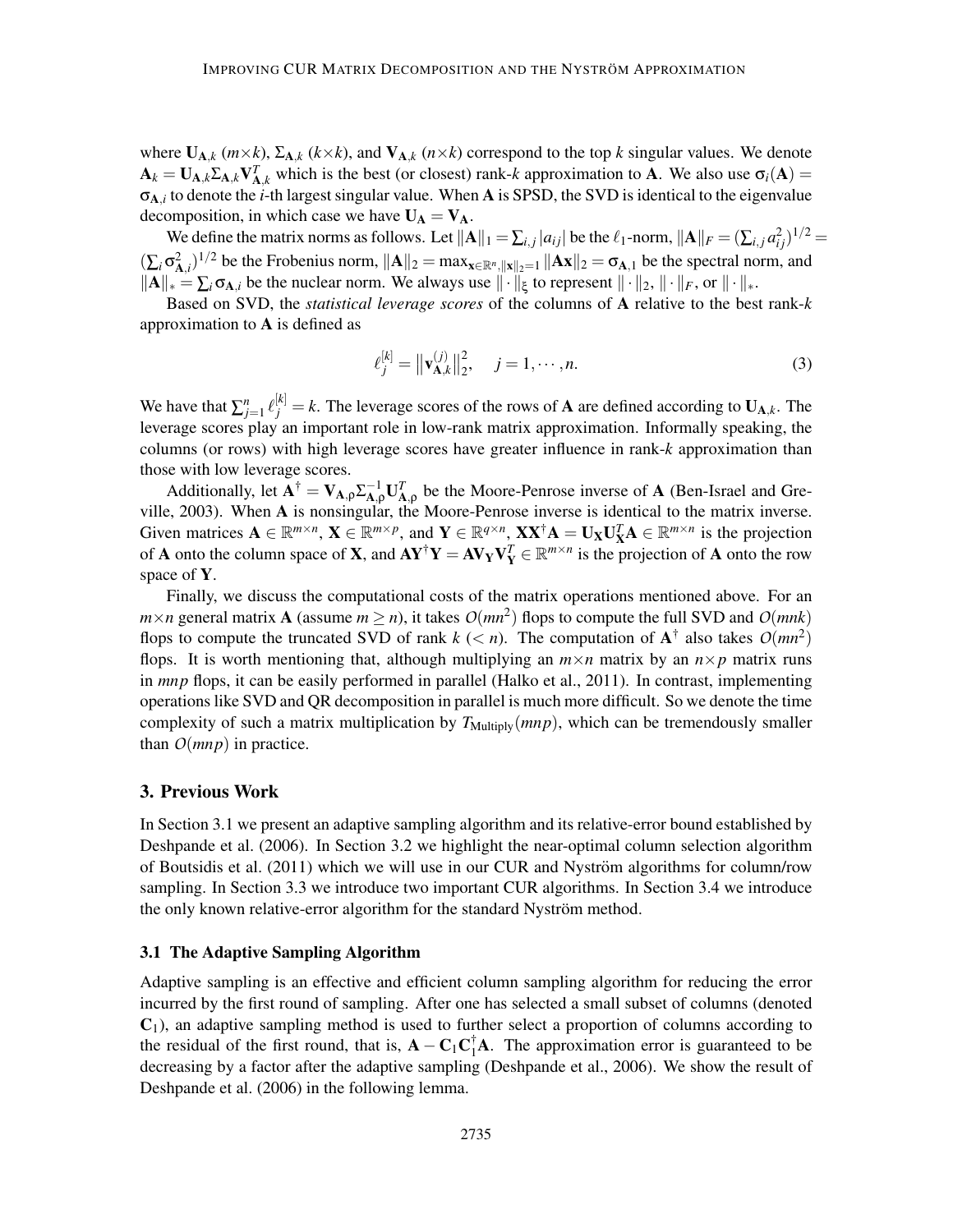**Lemma 1 (The Adaptive Sampling Algorithm)** (Deshpande et al., 2006) *Given a matrix*  $A \in$  $\mathbb{R}^{m \times n}$ , we let  $C_1 \in \mathbb{R}^{m \times c_1}$  consist of  $c_1$  columns of **A**, and define the residual  $B = A - C_1 C_1^{\dagger} A$ . *Additionally, for*  $i = 1, \dots, n$ *, we define* 

$$
p_i = \|\mathbf{b}_i\|_2^2 / \|\mathbf{B}\|_F^2.
$$

*We further sample c*<sup>2</sup> *columns i.i.d. from* A*, in each trial of which the i-th column is chosen with probability p<sub>i</sub></sub>. Let*  $C_2 \in \mathbb{R}^{m \times c_2}$  *contain the c*<sub>2</sub> *sampled columns and let*  $C = [C_1, C_2] \in \mathbb{R}^{m \times (c_1+c_2)}$ . *Then, for any integer k* > 0*, the following inequality holds:*

$$
\mathbb{E} \|\mathbf{A} - \mathbf{C} \mathbf{C}^{\dagger} \mathbf{A} \|_{F}^{2} \leq \|\mathbf{A} - \mathbf{A}_{k} \|_{F}^{2} + \frac{k}{c_{2}} \|\mathbf{A} - \mathbf{C}_{1} \mathbf{C}_{1}^{\dagger} \mathbf{A} \|_{F}^{2},
$$

*where the expectation is taken w.r.t.*  $C_2$ *.* 

We will establish in Theorem 5 a more general and more useful error bound for this adaptive sampling algorithm. It can be shown that Lemma 1 is a special case of Theorem 5.

#### 3.2 The Near-Optimal Column Selection Algorithm

Boutsidis et al. (2011) proposed a relative-error column selection algorithm which requires only  $c = 2k\varepsilon^{-1}(1+o(1))$  columns get selected. Boutsidis et al. (2011) also proved the lower bound of the column selection problem which shows that no column selection algorithm can achieve relativeerror bound by selecting less than  $c = k\varepsilon^{-1}$  columns. Thus this algorithm is near optimal. Though an optimal algorithm recently proposed by Guruswami and Sinop (2012) attains the the lower bound, this algorithm is quite inefficient in comparison with the near-optimal algorithm. So we prefer to use the near-optimal algorithm in our CUR and Nyström algorithms for column/row sampling.

The near-optimal algorithm consists of three steps: the approximate SVD via random projection (Boutsidis et al., 2011; Halko et al., 2011), the dual set sparsification algorithm (Boutsidis et al., 2011), and the adaptive sampling algorithm (Deshpande et al., 2006). We describe the near-optimal algorithm in Algorithm 1 and present the theoretical analysis in Lemma 2.

Lemma 2 (The Near-Optimal Column Selection Algorithm) *Given a matrix* <sup>A</sup> <sup>∈</sup> <sup>R</sup> *<sup>m</sup>*×*<sup>n</sup> of rank* ρ*, a target rank k* (2 ≤ *k* < ρ)*, and* 0 < ε < 1*. Algorithm 1 selects*

$$
c = \frac{2k}{\epsilon} \Big( 1 + o(1) \Big)
$$

*columns of* **A** *to form a matrix*  $\mathbf{C} \in \mathbb{R}^{m \times c}$ , *then the following inequality holds:* 

$$
\mathbb{E} \|\mathbf{A} - \mathbf{C} \mathbf{C}^{\dagger} \mathbf{A} \|_F^2 \leq (1+\varepsilon) \|\mathbf{A} - \mathbf{A}_k \|_F^2,
$$

where the expectation is taken w.r.t.  ${\bf C}.$  Furthermore, the matrix  ${\bf C}$  can be obtained in  $O(mk^2 \varepsilon^{-4/3}+1)$  $nk^3 \varepsilon^{-2/3}$   $+ T_{\text{Multiply}}$   $(mnk\varepsilon^{-2/3})$  *time.* 

This algorithm has the merits of low time complexity and space complexity. None of the three steps—the randomized SVD, the dual set sparsification algorithm, and the adaptive sampling requires loading the whole of A into RAM. All of the three steps can work on only a small subset of the columns of A. Though a relative-error algorithm recently proposed by Guruswami and Sinop (2012) requires even fewer columns, it is less efficient than the near-optimal algorithm.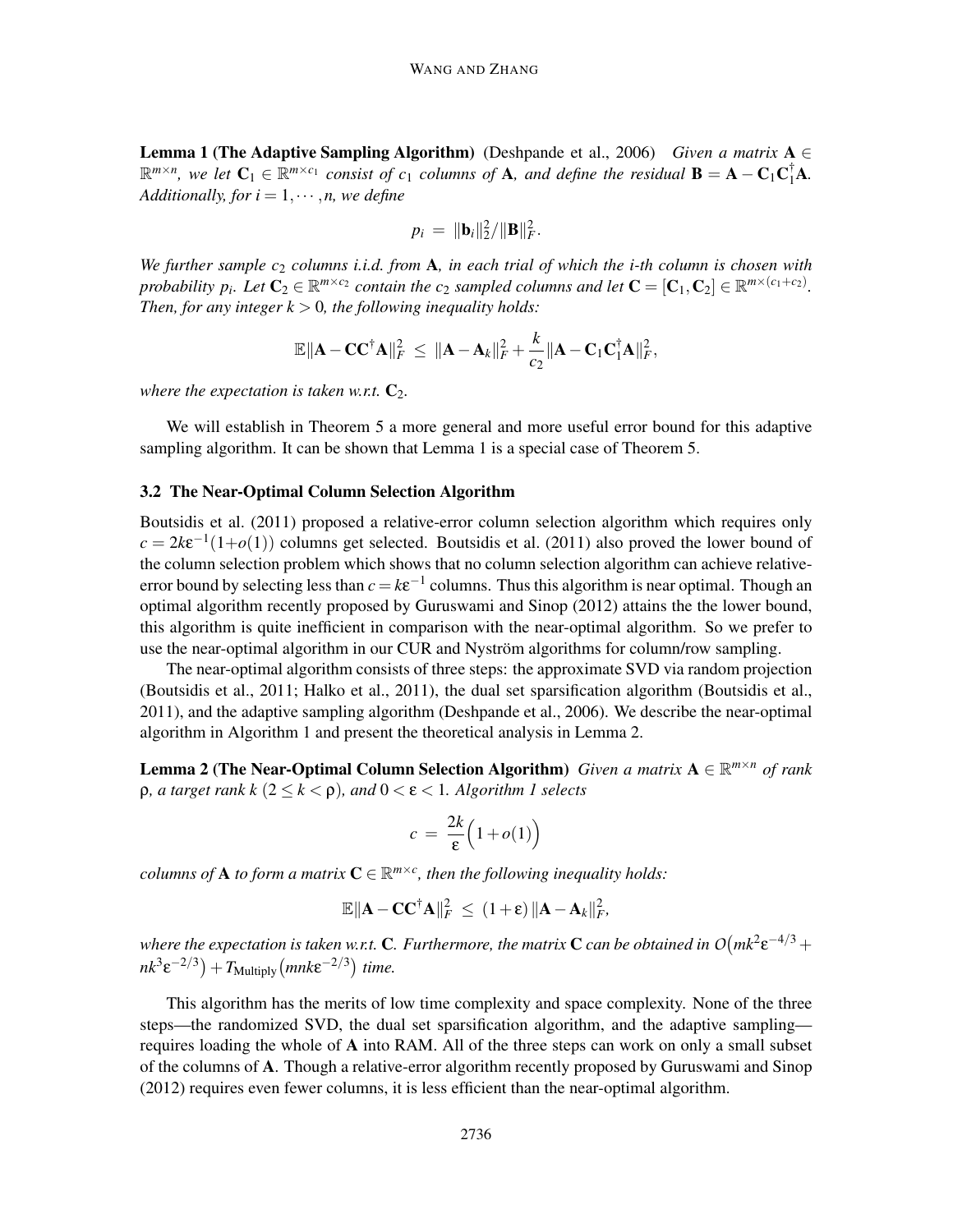Algorithm 1 The Near-Optimal Column Selection Algorithm of Boutsidis et al. (2011).

- 1: **Input:** a real matrix  $A \in \mathbb{R}^{m \times n}$ , target rank *k*, error parameter  $\varepsilon \in (0,1]$ , target column number  $c =$  $\frac{2k}{\varepsilon}(1+o(1));$
- 2: Compute approximate truncated SVD via random projection such that  $\mathbf{A}_k \approx \tilde{\mathbf{U}}_k \tilde{\Sigma}_k \tilde{\mathbf{V}}_k$ ;
- 3: Construct  $\mathcal{U} \leftarrow$  columns of  $(\mathbf{A} \tilde{\mathbf{U}}_k \tilde{\mathbf{\Sigma}}_k \tilde{\mathbf{V}}_k); \quad \mathcal{V} \leftarrow$  columns of  $\tilde{\mathbf{V}}_k^T$ ;
- 4: Compute <sup>s</sup> <sup>←</sup> Dual Set Spectral-Frobenius Sparsification Algorithm (*U*, *<sup>V</sup>* , *<sup>c</sup>*−2*k*/ε);
- 5: Construct  $C_1 \leftarrow \text{ADiag}(s)$ , and then delete the all-zero columns;
- 6: Residual matrix  $\mathbf{D} \leftarrow \mathbf{A} \mathbf{C}_1 \mathbf{C}_1^{\dagger} \mathbf{A}$ ;
- 7: Compute sampling probabilities:  $p_i = ||\mathbf{d}_i||_2^2 / ||\mathbf{D}||_F^2$ ,  $i = 1, \dots, n$ ;
- 8: Sampling  $c_2 = 2k/\varepsilon$  columns from **A** with probability  $\{p_1, \dots, p_n\}$  to construct  $C_2$ ;
- 9: **return**  $C = [C_1, C_2]$ .

#### 3.3 Previous Work in CUR Matrix Decomposition

We introduce in this section two highly effective CUR algorithms: one is deterministic and the other is randomized.

#### 3.3.1 THE SPARSE COLUMN-ROW APPROXIMATION (SCRA)

Stewart (1999) proposed a deterministic CUR algorithm and called it the sparse column-row approximation (SCRA). SCRA is based on the truncated pivoted QR decomposition via a quasi Gram-Schmidt algorithm. Given a matrix  $A \in \mathbb{R}^{m \times n}$ , the truncated pivoted QR decomposition procedure deterministically finds a set of columns  $C \in \mathbb{R}^{m \times c}$  by column pivoting, whose span approximates the column space of **A**, and computes an upper triangular matrix  $T_c \in \mathbb{R}^{c \times c}$  that orthogonalizes those columns. SCRA runs the same procedure again on  $A<sup>T</sup>$  to select a set of rows  $R \in \mathbb{R}^{r \times n}$  and computes the corresponding upper triangular matrix  $T_R \in \mathbb{R}^{r \times r}$ . Let  $C = Q_C T_C$  and  $R^T = Q_R T_R$ denote the resulting truncated pivoted QR decomposition. The intersection matrix is computed by  $\mathbf{U} = (\mathbf{T}_{\mathbf{C}}^T \mathbf{T}_{\mathbf{C}})^{-1} \mathbf{C}^T \mathbf{A} \mathbf{R}^T (\mathbf{T}_{\mathbf{R}}^T \mathbf{T}_{\mathbf{R}})^{-1}$ . According to our experiments, this algorithm is quite effective but very time expensive, especially when *c* and *r* are large. Moreover, this algorithm does not have data-independent error bound.

#### 3.3.2 THE SUBSPACE SAMPLING CUR ALGORITHM

Drineas et al. (2008) proposed a two-stage randomized CUR algorithm which has a relative-error bound with high probability (w.h.p.). In the first stage the algorithm samples  $c$  columns of  $\bf{A}$  to construct C, and in the second stage it samples  $r$  rows from A and C simultaneously to construct R and W and let  $U = W^{\dagger}$ . The sampling probabilities in the two stages are proportional to the leverage scores of A and C, respectively. That is, in the first stage the sampling probabilities are proportional to the squared  $\ell_2$ -norm of the rows of  $V_{A,k}$ ; in the second stage the sampling probabilities are proportional to the squared ℓ2-norm of the rows of UC. That is why it is called the *subspace sampling algorithm*. Here we show the main results of the subspace sampling algorithm in the following lemma.

**Lemma 3 (Subspace Sampling for CUR)** *Given an m*  $\times$  *n matrix* **A** *and a target rank*  $k \ll \min\{m, n\}$ *, the subspace sampling algorithm selects*  $c = O(k\epsilon^{-2} \log k \log(1/\delta))$  *columns and r* =  $O(c\epsilon^{-2}\log c\log(1/\delta))$  rows without replacement. Then

$$
\|\mathbf{A} - \mathbf{C}\mathbf{U}\mathbf{R}\|_F = \left\|\mathbf{A} - \mathbf{C}\mathbf{W}^{\dagger}\mathbf{R}\right\|_F \leq (1+\varepsilon)\|\mathbf{A} - \mathbf{A}_k\|_F,
$$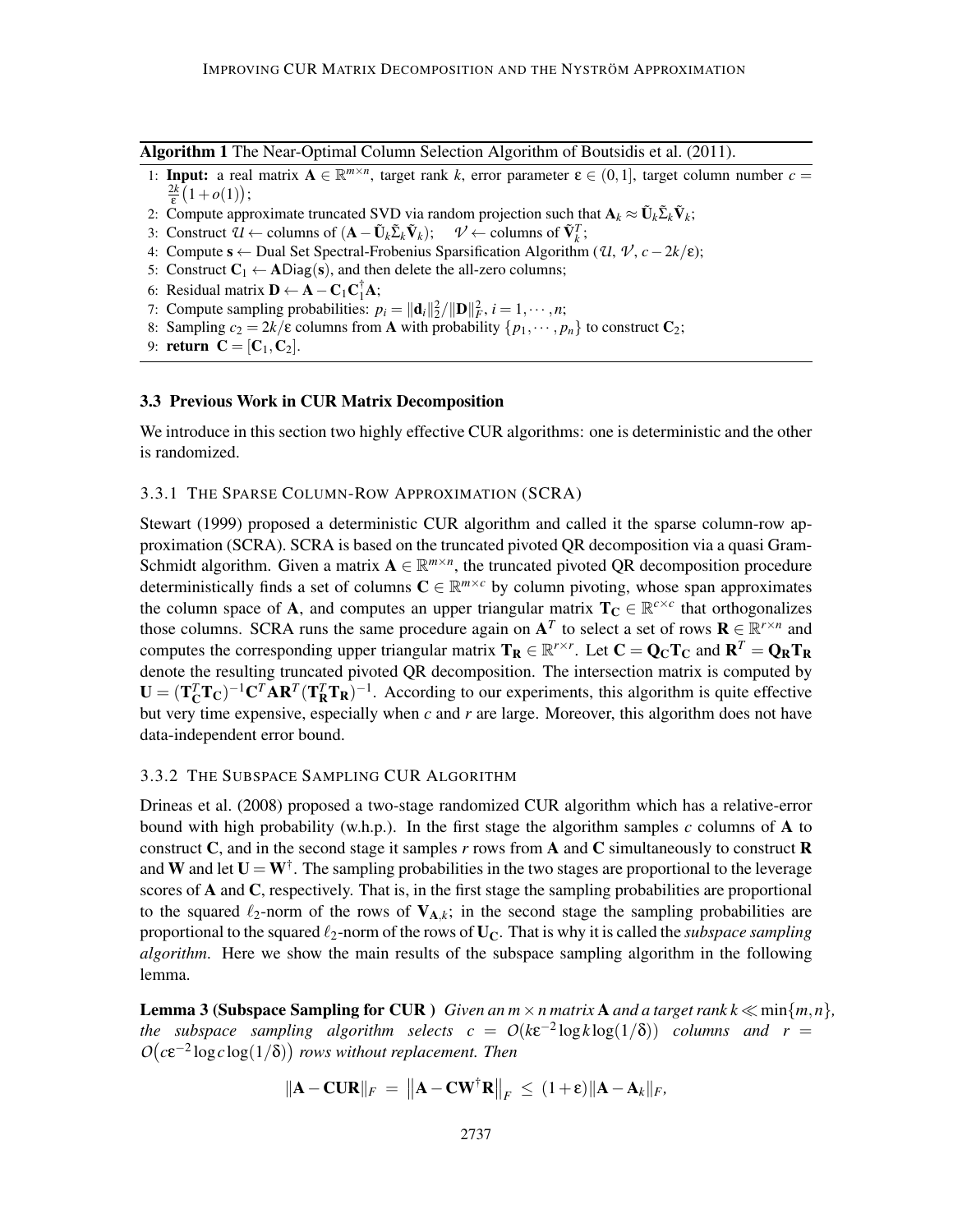*holds with probability at least* 1 − δ*, where* W *contains the rows of* C *with scaling. The running time is dominated by the truncated SVD of* A*, that is, O*(*mnk*)*.*

#### 3.4 Previous Work in the Nyström Approximation

In a very recent work, Gittens and Mahoney (2013) established a framework for analyzing errors incurred by the standard Nyström method. Especially, the authors provided the first and the only known relative-error (in nuclear norm) algorithm for the standard Nyström method. The algorithm is described as follows and, its bound is shown in Lemma 4.

Like the CUR algorithm in Section 3.3.2, the Nyström algorithm also samples columns by the subspace sampling of Drineas et al. (2008). Each column is selected with probability  $p_j = \frac{1}{k}$  $\frac{1}{k}\ell_{j}^{[k]}$ *j* with replacement, where  $\ell_1^{[k]}$  $\begin{bmatrix} [k] \ 1 \end{bmatrix}$ ,  $\cdots$ ,  $\ell_m^{[k]}$  are leverage scores defined in (3). After column sampling, **C** and W are obtained by scaling the selected columns, that is,

$$
C = A(SD) \quad \text{and} \quad W = (SD)^T A(SD).
$$

Here  $S \in \mathbb{R}^{m \times c}$  is a column selection matrix that  $s_{ij} = 1$  if the *i*-th column of **A** is the *j*-th column selected, and  $\mathbf{D} \in \mathbb{R}^{c \times c}$  is a diagonal scaling matrix satisfying  $d_{jj} = \frac{1}{\sqrt{c}}$  $\frac{1}{c p_i}$  if  $s_{ij} = 1$ .

**Lemma 4 (Subspace Sampling for the Nyström Approximation)** Given an  $m \times m$  SPSD matrix A *and a target rank k* ≪ *m, the subspace sampling algorithm selects*

$$
c = 3200 \varepsilon^{-1} k \log(16k/\delta)
$$

*columns without replacement and constructs* C *and* W *by scaling the selected columns. Then the inequality*

$$
\left\|\mathbf{A} - \mathbf{C} \mathbf{W}^{\dagger} \mathbf{C}^T\right\|_* \leq (1+\varepsilon) \|\mathbf{A} - \mathbf{A}_k\|_*,
$$

*holds with probability at least* 0.6−δ*.*

#### 4. Main Results

We now present our main results. We establish a new error bound for the adaptive sampling algorithm in Section 4.1. We apply adaptive sampling to the CUR and modified Nyström problems, obtaining effective and efficient CUR and Nyström algorithms in Section 4.2 and Section 4.3 respectively. In Section 4.4 we study lower bounds of the conventional Nyström methods to demonstrate the advantages of our approach. Finally, in Section 4.5 we show that our expected bounds can extend to with high probability (w.h.p.) bounds.

#### 4.1 Adaptive Sampling

The relative-error adaptive sampling algorithm is originally established in Theorem 2.1 of Deshpande et al. (2006) (see also Lemma 1 in Section 3.1). The algorithm is based on the following idea: after selecting a proportion of columns from  $A$  to form  $C_1$  by an arbitrary algorithm, the algorithm randomly samples additional  $c_2$  columns according to the residual  $\mathbf{A} - \mathbf{C}_1 \mathbf{C}_1^{\dagger} \mathbf{A}$ . Here we prove a new and more general error bound for the same adaptive sampling algorithm.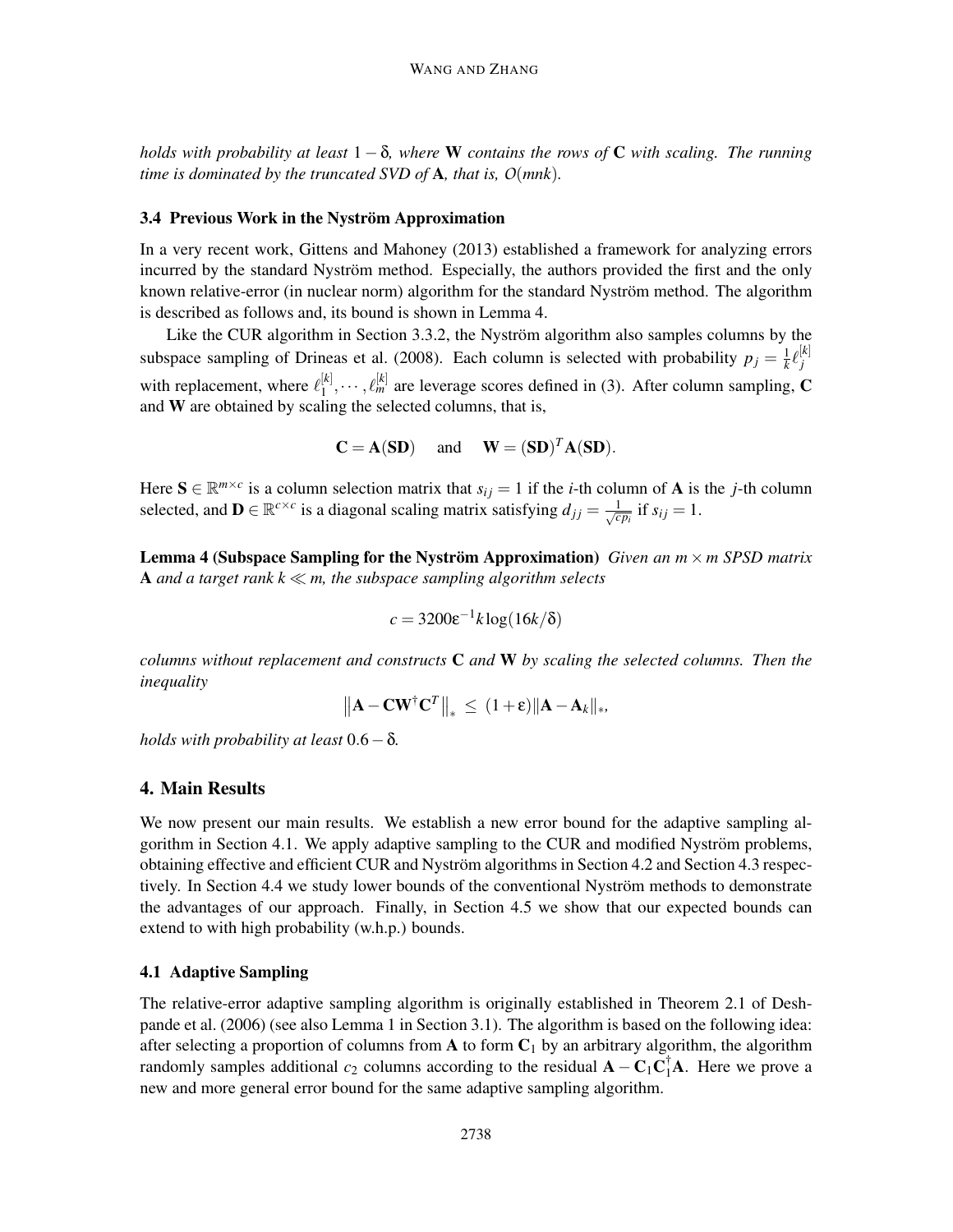**Theorem 5 (The Adaptive Sampling Algorithm)** *Given a matrix*  $A \in \mathbb{R}^{m \times n}$  *and a matrix*  $C \in$  $\mathbb{R}^{m \times c}$  such that  $\text{rank}(\mathbf{C}) = \text{rank}(\mathbf{C}\mathbf{C}^{\dagger}\mathbf{A}) = \rho$  ( $\rho \leq c \leq n$ ). We let  $\mathbf{R}_1 \in \mathbb{R}^{r_1 \times n}$  consist of  $r_1$  rows of  $\mathbf{A}$ , and define the residual  $\mathbf{B} = \mathbf{A} - \mathbf{A} \mathbf{R}_1^{\dagger} \mathbf{R}_1$ . Additionally, for  $i = 1, \dots, m$ , we define

$$
p_i = \|\mathbf{b}^{(i)}\|_2^2 / \|\mathbf{B}\|_F^2.
$$

*We further sample r*<sup>2</sup> *rows i.i.d. from* A*, in each trial of which the i-th row is chosen with probability*  $p_i$ *. Let*  $\mathbf{R}_2 \in \mathbb{R}^{r_2 \times n}$  contain the  $r_2$  sampled rows and let  $\mathbf{R} = [\mathbf{R}_1^T, \mathbf{R}_2^T]^T \in \mathbb{R}^{(r_1+r_2)\times n}$ *. Then we have* 

$$
\mathbb{E} \|\mathbf{A}-\mathbf{C}\mathbf{C}^{\dagger} \mathbf{A} \mathbf{R}^{\dagger} \mathbf{R}\|_F^2 \ \leq \ \|\mathbf{A}-\mathbf{C}\mathbf{C}^{\dagger} \mathbf{A}\|_F^2 + \frac{\rho}{r_2} \|\mathbf{A} - \mathbf{A} \mathbf{R}_1^{\dagger} \mathbf{R}_1\|_F^2,
$$

*where the expectation is taken w.r.t.*  $\mathbf{R}_2$ *.* 

Remark 6 *This theorem shows a more general bound for adaptive sampling than the original one in Theorem 2.1 of Deshpande et al. (2006). The original one bounds the error incurred by projection onto the column space of* C*, while Theorem 5 bounds the error incurred by projection onto the column space of* C *and row space of* R *simultaneously—such situation rises in problems such as CUR and the Nyström approximation. It is worth pointing out that Theorem 2.1 of Deshpande et al. (2006) is a direct corollary of this theorem when*  $\mathbf{C} = \mathbf{A}_k$  *(i.e., c = n,*  $\rho = k$ *, and*  $\mathbf{C}\mathbf{C}^{\dagger}\mathbf{A} = \mathbf{A}_k$ *).* 

As discussed in Section 1.2, selecting good columns or rows separately does not ensure good columns and rows together for CUR and the Nyström approximation. Theorem 5 is thereby important for it guarantees the combined effect column and row selection. Guaranteed by Theorem 5, any column selection algorithm with relative-error bound can be applied to CUR and the Nyström approximation. We show the result in the following corollary.

Corollary 7 (Adaptive Sampling for CUR and the Nyström Approximation) *Given a matrix*  $A \in$ R *m*×*n , a target rank k* (<sup>≪</sup> *<sup>m</sup>*,*n*)*, and a column selection algorithm <sup>A</sup>col which achieves relative-error upper bound by selecting*  $c \geq C(k, \varepsilon)$  *columns. Then we have the following results for CUR and the Nystrom approximation. ¨*

(1) *By selecting*  $c \geq C(k,\epsilon)$  *columns of* **A** *to construct* **C** *and*  $r_1 = c$  *rows to construct*  $\mathbf{R}_1$ *, both using algorithm*  $A_{col}$ *, followed by selecting additional*  $r_2 = c/\epsilon$  *rows using the adaptive sampling algorithm to construct* R2*, the CUR matrix decomposition achieves relative-error upper bound in expectation:*

$$
\mathbb{E}\|\mathbf{A} - \mathbf{C}\mathbf{U}\mathbf{R}\|_F \le (1+\varepsilon)\|\mathbf{A} - \mathbf{A}_k\|_F,
$$

*where*  $\mathbf{R} = \left[ \mathbf{R}^T_1, \mathbf{R}^T_2 \right]^T$  and  $\mathbf{U} = \mathbf{C}^\dagger \mathbf{A} \mathbf{R}^\dagger$ .

(2) *Suppose* **A** *is an m*  $\times$  *m symmetric matrix. By selecting c*<sub>1</sub>  $\geq C(k,\epsilon)$  *columns of* **A** *to construct*  $C_1$  *using*  $\mathcal{A}_{col}$  *and selecting*  $c_2 = c_1/\epsilon$  *columns of* A *to construct*  $C_2$  *using the adaptive sampling algorithm, the modified Nyström method achieves relative-error upper bound in expectation:*

 $\mathbb{E} \left\| \mathbf{A} - \mathbf{C} \mathbf{U} \mathbf{C}^T \right\|_F \ \leq \ (1 + \varepsilon) \left\| \mathbf{A} - \mathbf{A}_k \right\|_F,$ 

where  $\mathbf{C} = \begin{bmatrix} \mathbf{C}_1, \mathbf{C}_2 \end{bmatrix}$  and  $\mathbf{U} = \mathbf{C}^{\dagger} \mathbf{A} (\mathbf{C}^{\dagger})^T$ .

Based on Corollary 7, we attempt to solve CUR and the Nyström by adaptive sampling algorithms. We present concrete algorithms in Section 4.2 and 4.3.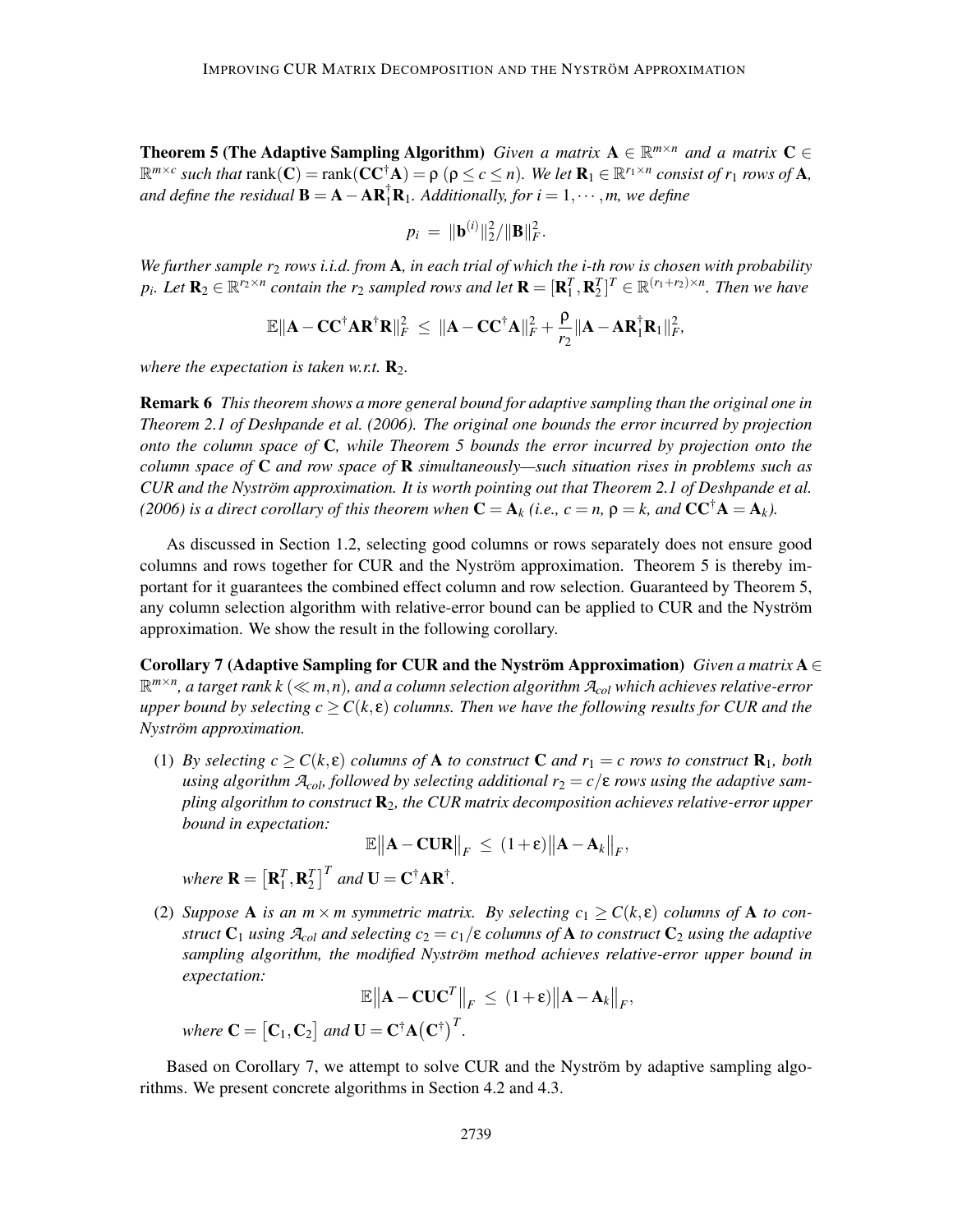Algorithm 2 Adaptive Sampling for CUR.

- 1: **Input:** a real matrix  $\mathbf{A} \in \mathbb{R}^{m \times n}$ , target rank  $k, \varepsilon \in (0, 1]$ , target column number  $c = \frac{2k}{\varepsilon} (1 + o(1))$ , target row number  $r = \frac{c}{\varepsilon}(1+\varepsilon);$
- 2: Select  $c = \frac{2k}{\epsilon} (1 + o(1))$  columns of **A** to construct  $C \in \mathbb{R}^{m \times c}$  using Algorithm 1;
- 3: Select  $r_1 = c$  rows of **A** to construct  $\mathbf{R}_1 \in \mathbb{R}^{r_1 \times n}$  using Algorithm 1;
- 4: Adaptively sample  $r_2 = c/\epsilon$  rows from **A** according to the residual  $\mathbf{A} \mathbf{A}\mathbf{R}_1^{\dagger}\mathbf{R}_1$ ;
- 5: **return** C,  $\mathbf{R} = [\mathbf{R}_1^T, \mathbf{R}_2^T]^T$ , and  $\mathbf{U} = \mathbf{C}^\dagger \mathbf{A} \mathbf{R}^\dagger$ .

# 4.2 Adaptive Sampling for CUR Matrix Decomposition

Guaranteed by the novel adaptive sampling bound in Theorem 5, we combine the near-optimal column selection algorithm of Boutsidis et al. (2011) and the adaptive sampling algorithm for solving the CUR problem, giving rise to an algorithm with a much tighter theoretical bound than existing algorithms. The algorithm is described in Algorithm 2 and its analysis is given in Theorem 8. Theorem 8 follows immediately from Lemma 2 and Corollary 7.

**Theorem 8 (Adaptive Sampling for CUR)** *Given a matrix*  $A \in \mathbb{R}^{m \times n}$  *and a positive integer*  $k \ll$  $\min\{m,n\}$ *, the CUR algorithm described in Algorithm 2 randomly selects*  $c = \frac{2k}{\epsilon}(1+o(1))$  *columns of* **A** *to construct*  $C \in \mathbb{R}^{m \times c}$ , and then selects  $r = \frac{c}{\varepsilon}(1+\varepsilon)$  rows of **A** *to construct*  $\mathbf{R} \in \mathbb{R}^{r \times n}$ . Then we *have*

 $\mathbb{E} \|\mathbf{A} - \mathbf{C} \mathbf{U} \mathbf{R}\|_F = \mathbb{E} \|\mathbf{A} - \mathbf{C} (\mathbf{C}^\dagger \mathbf{A} \mathbf{R}^\dagger) \mathbf{R}\|_F \leq (1+\varepsilon) \|\mathbf{A} - \mathbf{A}_k\|_F.$ 

*The algorithm costs time*  $O((m+n)k^3 \varepsilon^{-2/3} + mk^2 \varepsilon^{-2} + nk^2 \varepsilon^{-4}) + T_{\text{Multiply}}(mnk\varepsilon^{-1})$  to compute *matrices* C*,* U *and* R*.*

When the algorithm is executed in a single-core processor, the time complexity of the CUR algorithm is linear in *mn*; when executed in multi-processor environment where matrix multiplication is performed in parallel, ideally the algorithm costs time only linear in *m*+*n*. Another advantage of this algorithm is that it avoids loading the whole  $m \times n$  data matrix **A** into RAM. Neither the nearoptimal column selection algorithm nor the adaptive sampling algorithm requires loading the whole of A into RAM. The most space-expensive operation throughout this algorithm is computation of the Moore-Penrose inverses of C and R, which requires maintaining an  $m \times c$  matrix or an  $r \times n$  matrix in RAM. To compute the intersection matrix  $C^{\dagger}AR^{\dagger}$ , the algorithm needs to visit each entry of A, but it is not RAM expensive because the multiplication can be done by computing  $C^{\dagger}a_j$  for  $j = 1, \dots, n$  separately. The above analysis is also valid for the Nyström algorithm in Theorem 10.

Remark 9 *If we replace the near-optimal column selection algorithm in Theorem 8 by the optimal*  $a$ lgorithm of Guruswami and Sinop (2012), it suffices to select  $c = k\epsilon^{-1}(1+o(1))$  columns and  $r =$  $c\epsilon^{-1}(1+\epsilon)$  rows totally. But the optimal algorithm is less efficient than the near-optimal algorithm.

#### 4.3 Adaptive Sampling for the Nyström Approximation

Theorem 5 provides an approach for bounding the approximation errors incurred by projection simultaneously onto column space and row space. Thus this approach can be applied to solve the modified Nyström method. The following theorem follows directly from Lemma 2 and Corollary 7.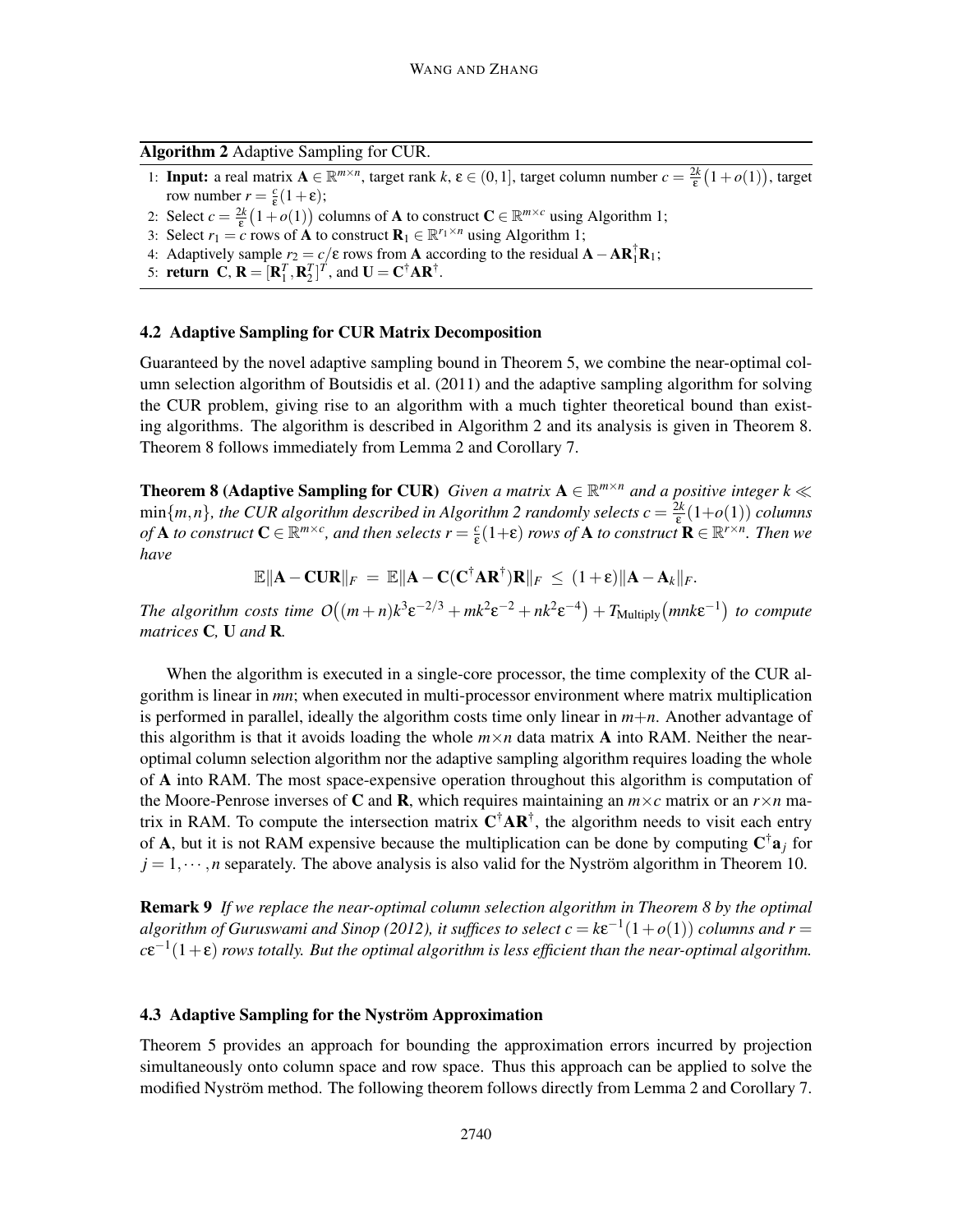|          |          | $\ \mathbf{A}-\tilde{\mathbf{A}}\ _F$<br>$\max_{i, j}  a_{ij} $          | $\ \mathbf{A}-\mathbf{A}\ _2$<br>$\max_{i,i}  a_{ij} $ | $\ \mathbf{A}-\mathbf{A}\ _*$<br>$\max_{i, j}  a_{ij} $ |
|----------|----------|--------------------------------------------------------------------------|--------------------------------------------------------|---------------------------------------------------------|
| Standard |          | $0.99\sqrt{m-c-k+k\left(\frac{m+99k}{c+99k}\right)^2}$                   | $\frac{0.99(m+99)}{c+99}$                              | $0.99(m-c)(1+\frac{k}{c+99k})$                          |
| Ensemble |          | $0.99\sqrt{(m-2c+\frac{c}{t}-k)+k(\frac{m-c+\frac{c}{t}+99k}{c+99k})^2}$ |                                                        | $0.99(m-c)(1+\frac{k}{c+99k})$                          |
|          |          |                                                                          |                                                        |                                                         |
|          |          | $\ A - A\ _F$<br>$\mathbf{A}-\mathbf{A}_k \Vert_F$                       | $ A-A  _2$<br>$  \mathbf{A}-\mathbf{A}_k  _2$          | $  A - A  _*$                                           |
|          | Standard | $1+\frac{m^2k-c^3}{c^2(m-k)}$                                            | $\frac{m}{c}$                                          | $\frac{m-c}{m-k}(1+\frac{k}{c})$                        |
|          | Ensemble | $\sqrt{\frac{m-2c+c/t-k}{m-k}\left(1+\frac{k(m-2c+c/t)}{c^2}\right)}$    |                                                        | $\frac{m-c}{m-k}(1+\frac{k}{c})$                        |

Table 3: Lower bounds of the standard Nyström method and the ensemble Nyström method. The blanks indicate the lower bounds are unknown to us. Here *m* denotes the column/row number of the SPSD matrix, *c* denotes the number of selected columns, and *k* denotes the target rank.

**Theorem 10 (Adaptive Sampling for the Modified Nyström Method)** Given a symmetric matrix  $A \in \mathbb{R}^{m \times m}$  and a target rank k, with  $c_1 = \frac{2k}{\varepsilon}(1 + o(1))$  columns sampled by Algorithm 1 and  $c_2 = c_1/\epsilon$  *columns sampled by the adaptive sampling algorithm, that is, with totally*  $c = \frac{2k}{\epsilon^2}$  $\frac{2k}{\epsilon^2}(1+o(1))$ *columns being sampled, the approximation error incurred by the modified Nyström method is upper bounded by*

$$
\mathbb{E}\left\|\mathbf{A}-\mathbf{C}\mathbf{U}\mathbf{C}^T\right\|_F \,\leq\, \mathbb{E}\left\|\mathbf{A}-\mathbf{C}\left(\mathbf{C}^{\dagger}\mathbf{A}(\mathbf{C}^{\dagger})^T\right)\mathbf{C}^T\right\|_F \,\leq\, (1+\varepsilon)\|\mathbf{A}-\mathbf{A}_k\|_F.
$$

*The algorithm costs time*  $O(mk^2 \varepsilon^{-4} + mk^3 \varepsilon^{-2/3}) + T_{\text{Multiply}}(m^2 k \varepsilon^{-2})$  *in computing* **C** *and* **U**.

Remark 11 *The error bound in Theorem 10 is the only Frobenius norm relative-error bound for the Nyström approximation at present, and it is also a constant-factor bound. If one uses the optimal column selection algorithm of Guruswami and Sinop (2012), which is less efficient, the error bound is further improved: only*  $c = \frac{k}{s^2}$  $\frac{k}{\epsilon^2}(1+o(1))$  columns are required. Furthermore, the theorem requires *the matrix* A *to be symmetric, which is milder than the SPSD requirement made in the previous work.*

This is yet the strongest result for the Nyström approximation problem—much stronger than the best possible algorithms for the conventional Nyström method. We will illustrate this point by revealing the lower error bounds of the conventional Nyström methods.

#### 4.4 Lower Error Bounds of the Conventional Nyström Methods

We now demonstrate to what an extent our modified Nyström method is superior over the conventional Nyström methods (namely the standard Nyström defined in (1) and the ensemble Nyström in  $(2)$ ) by showing the lower error bounds of the conventional Nyström methods. The conventional Nyström methods work no better than the lower error bounds unless additional assumptions are made on the original matrix A. We show in Theorem 12 the lower error bounds of the conventional Nyström methods; the results are briefly summarized previously in Table 2.

To derive lower error bounds, we construct two adversarial cases for the Nyström methods. To derive the spectral norm lower bounds, we use an SPSD matrix **B** whose diagonal entries equal to 1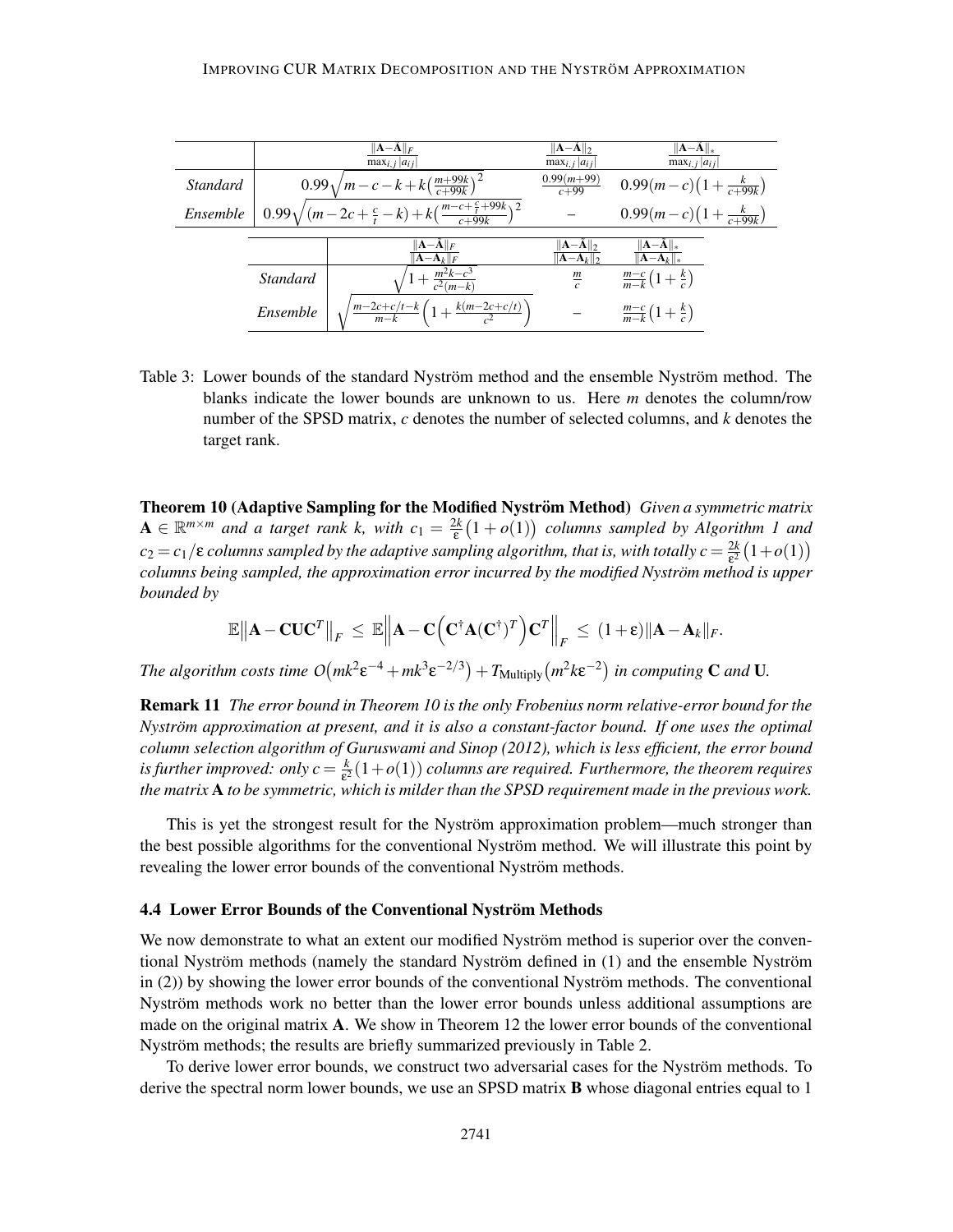and off-diagonal entries equal to  $\alpha \in [0,1)$ . For the Frobenius norm and nuclear norm bounds, we construct an  $m \times m$  block diagonal matrix **A** which has *k* diagonal blocks, each of which is  $\frac{m}{k} \times \frac{m}{k}$  $\frac{m}{k}$  in size and constructed in the same way as **B**. For the lower bounds on  $\frac{\|A-\tilde{A}\|_{\xi}}{\max_{i,j}|a_{ij}|}$ ,  $\alpha$  is set to be constant; for the bounds on  $\frac{\|A-\tilde{A}\|_{\xi}}{\|A-A_k\|_{\xi}}$ ,  $\alpha$  is set to be  $\alpha \to 1$ . The detailed proof of Theorem 12 is deferred to Appendix C.

Theorem 12 (Lower Error Bounds of the Nyström Methods) Assume we are given an SPSD ma*trix*  $A \in \mathbb{R}^{m \times m}$  and a target rank k. Let  $A_k$  denote the best rank-k approximation to  $A$ . Let  $\tilde{A}$  denote *either the rank-c approximation to*  $A$  *constructed by the standard Nyström method in (1), or the approximation constructed by the ensemble Nystrom method in (2) with t non-overlapping samples, ¨ each of which contains c columns of* A*. Then there exists an SPSD matrix such that for any sampling strategy the approximation errors of the conventional Nyström methods, that is,*  $\|\mathbf{A}-\tilde{\mathbf{A}}\|_{\xi}$ , ( $\xi = 2$ , *F*, or "∗")*, are lower bounded by some factors which are shown in Table 3.*

**Remark 13** *The lower bounds in Table 3 (or Table 2) show the conventional Nyström methods can be sometimes very ineffective. The spectral norm and Frobenius norm bounds even depend on m, so such bounds are not constant-factor bounds. Notice that the lower error bounds do not meet if* W† is replaced by  $C^{\dagger}A(C^{\dagger})^T$ , so our modified Nyström method is not limited by such lower bounds.

#### 4.5 Discussions of the Expected Relative-Error Bounds

The upper error bounds established in this paper all hold in expectation. Now we show that the expected error bounds immediately extend to w.h.p. bounds using Markov's inequality. Let the random variable  $X = ||\mathbf{A} - \tilde{\mathbf{A}}||_F / ||\mathbf{A} - \mathbf{A}_k||_F$  denote the error ratio, where

$$
\tilde{\mathbf{A}} = \mathbf{C}\mathbf{U}\mathbf{R} \text{ or } \mathbf{C}\mathbf{U}\mathbf{C}^T.
$$

Then we have  $\mathbb{E}(X) \leq 1 + \varepsilon$  by the preceding theorems. By applying Markov's inequality we have that

$$
\mathbb{P}(X>1+s\epsilon) \ < \ \frac{\mathbb{E}(X)}{1+s\epsilon} \ < \ \frac{1+\epsilon}{1+s\epsilon},
$$

where  $s$  is an arbitrary constant greater than 1. Repeating the sampling procedure for  $t$  times and letting  $X_{(i)}$  correspond to the error ratio of the *i*-th sample, we obtain an upper bound on the failure probability:

$$
\mathbb{P}\Big(\min_i \{X_{(i)}\} > 1+s\epsilon\Big) = \mathbb{P}\Big(X_{(i)} > 1+s\epsilon \ \forall i=1,\cdots,t\Big) < \Big(\frac{1+\epsilon}{1+s\epsilon}\Big)^t \triangleq \delta,\tag{4}
$$

which decays exponentially with *t*. Therefore, by repeating the sampling procedure multiple times and choosing the best sample, our CUR and Nyström algorithms are also guaranteed with w.h.p. relative-error bounds. It follows directly from (4) that, by repeating the sampling procedure for

$$
t \ge \frac{1+\varepsilon}{(s-1)\varepsilon} \log\left(\frac{1}{\delta}\right)
$$

times, the inequality

$$
\|\mathbf{A} - \tilde{\mathbf{A}}\|_F \leq (1 + s\epsilon) \|\mathbf{A} - \mathbf{A}_k\|_F
$$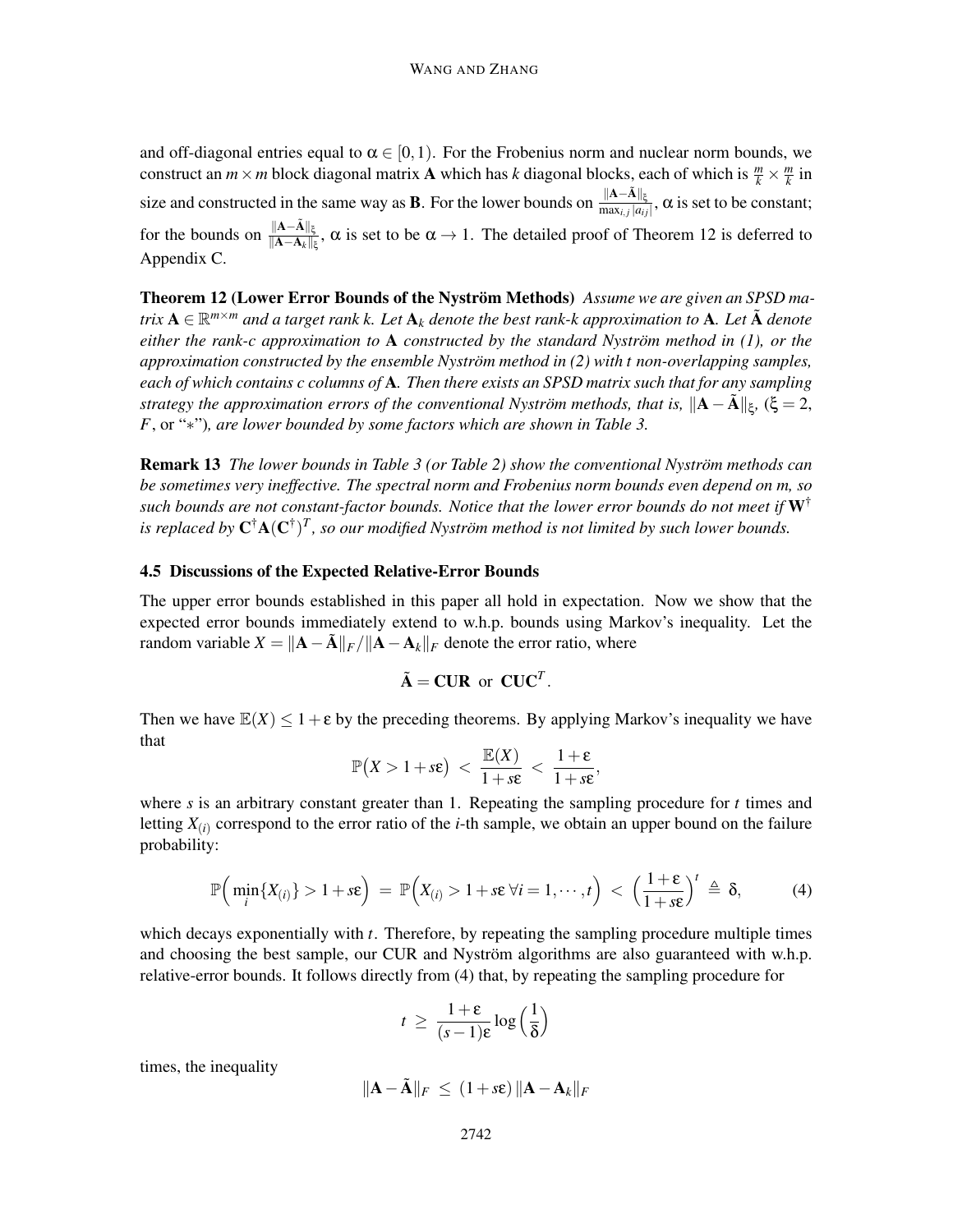holds with probability at least  $1-\delta$ .

For instance, we let  $s = 1 + \log(1/\delta)$ , then by repeating the sampling procedure for  $t \geq 1 + 1/\epsilon$ times, the inequality

$$
\|\mathbf{A} - \tilde{\mathbf{A}}\|_F \ \leq \ \left(1 + \varepsilon + \varepsilon \log(1/\delta) \right) \|\mathbf{A} - \mathbf{A}_k\|_F
$$

holds with probability at least  $1-\delta$ .

For another instance, we let  $s = 2$ , then by repeating the sampling procedure for  $t \geq (1 +$  $1/\epsilon$ )log( $1/\delta$ ) times, the inequality

$$
\|\mathbf{A} - \tilde{\mathbf{A}}\|_F \le (1 + 2\varepsilon) \|\mathbf{A} - \mathbf{A}_k\|_F
$$

holds with probability at least  $1-\delta$ .

### 5. Empirical Analysis

In Section 5.1 we empirical evaluate our CUR algorithms in comparison with the algorithms introduced in Section 3.3. In Section 5.2 we conduct empirical comparisons between the standard Nyström and our modified Nyström, and comparisons among three sampling algorithms. We report the approximation error incurred by each algorithm on each data set. The error ratio is defined by

Error Ratio 
$$
=
$$
 
$$
\frac{\|\mathbf{A} - \tilde{\mathbf{A}}\|_F}{\|\mathbf{A} - \mathbf{A}_k\|_F},
$$

where  $\tilde{A} = CUR$  for the CUR matrix decomposition,  $\tilde{A} = CW^{\dagger}C^{T}$  for the standard Nyström method, and  $\tilde{\mathbf{A}} = \mathbf{C} (\mathbf{C}^{\dagger} \mathbf{A} (\mathbf{C}^{\dagger})^T) \mathbf{C}^T$  for the modified Nyström method.

We conduct experiments on a workstation with two Intel Xeon 2.40GHz CPUs, 24GB RAM, and 64bit Windows Server 2008 system. We implement the algorithms in MATLAB R2011b, and use the MATLAB function 'svds' for truncated SVD. To compare the running time, all the computations are carried out in a single thread by setting 'maxNumCompThreads(1)' in MATLAB.

# 5.1 Comparison among the CUR Algorithms

In this section we empirically compare our adaptive sampling based CUR algorithm (Algorithm 2) with the subspace sampling algorithm of Drineas et al. (2008) and the deterministic sparse columnrow approximation (SCRA) algorithm of Stewart (1999). For SCRA, we use the MATLAB code released by Stewart (1999). As for the subspace sampling algorithm, we compute the leverages scores exactly via the truncated SVD. Although the fast approximation to leverage scores (Drineas et al., 2012) can significantly speedup subspace sampling, we do not use it because the approximation has no theoretical guarantee when applied to subspace sampling.

| Data Set     | Tvpe              | <b>Size</b>            | <b>#Nonzero Entries</b> | <b>Source</b>                 |
|--------------|-------------------|------------------------|-------------------------|-------------------------------|
| Enron Emails | text              | $39,861 \times 28,102$ | 3,710,420               | Bag-of-words, UCI             |
| Dexter       | text              | $20,000 \times 2,600$  | 248,616                 | Guyon et al. (2004)           |
| Farm Ads     | text              | $54,877 \times 4,143$  | 821.284                 | Mesterharm and Pazzani (2011) |
| Gisette      | handwritten digit | $13,500 \times 5,000$  | 8,770,559               | Guyon et al. $(2004)$         |

Table 4: A summary of the data sets for CUR matrix decomposition.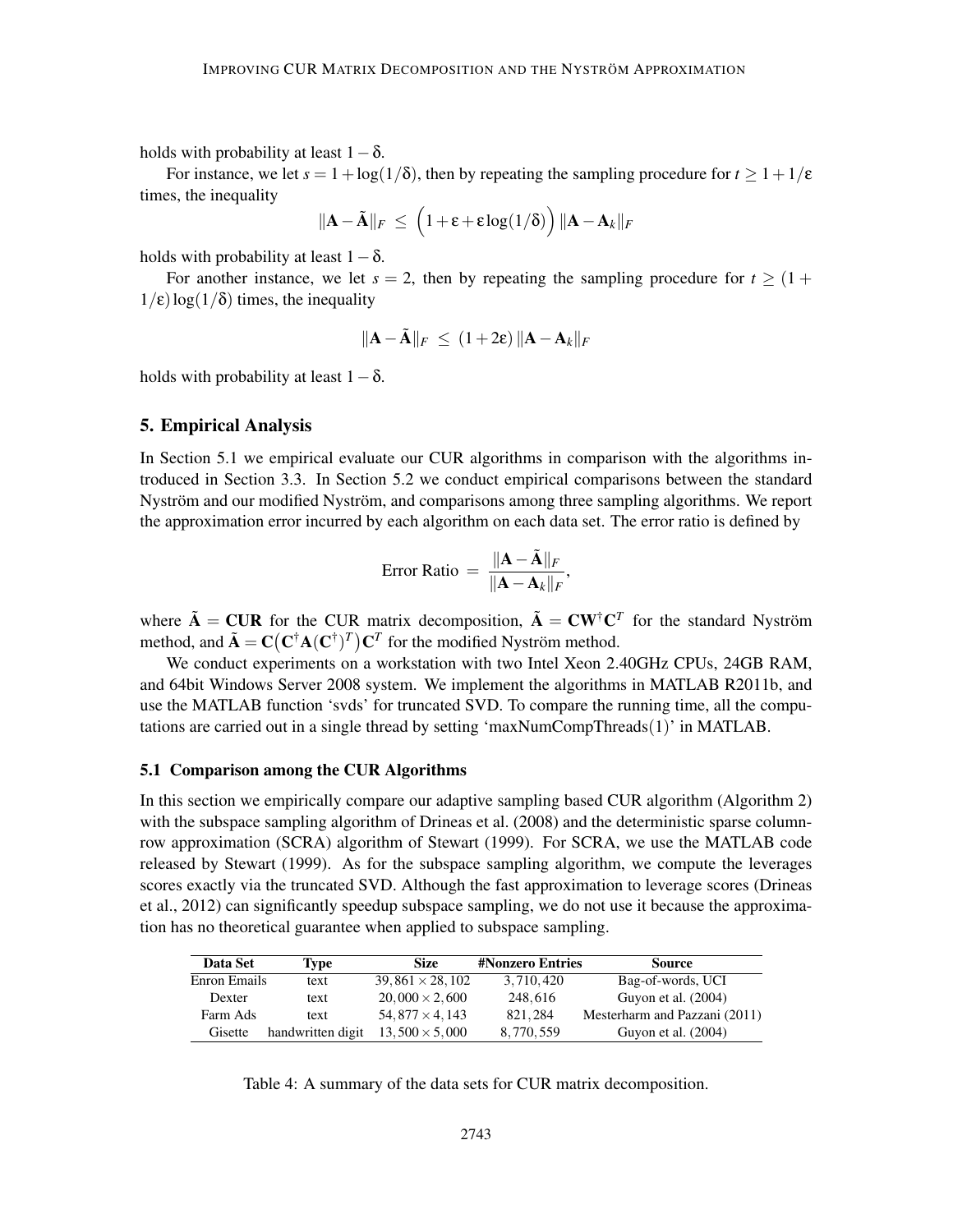

Figure 1: Results of the CUR algorithms on the Enron data set.



Figure 2: Results of the CUR algorithms on the Dexter data set.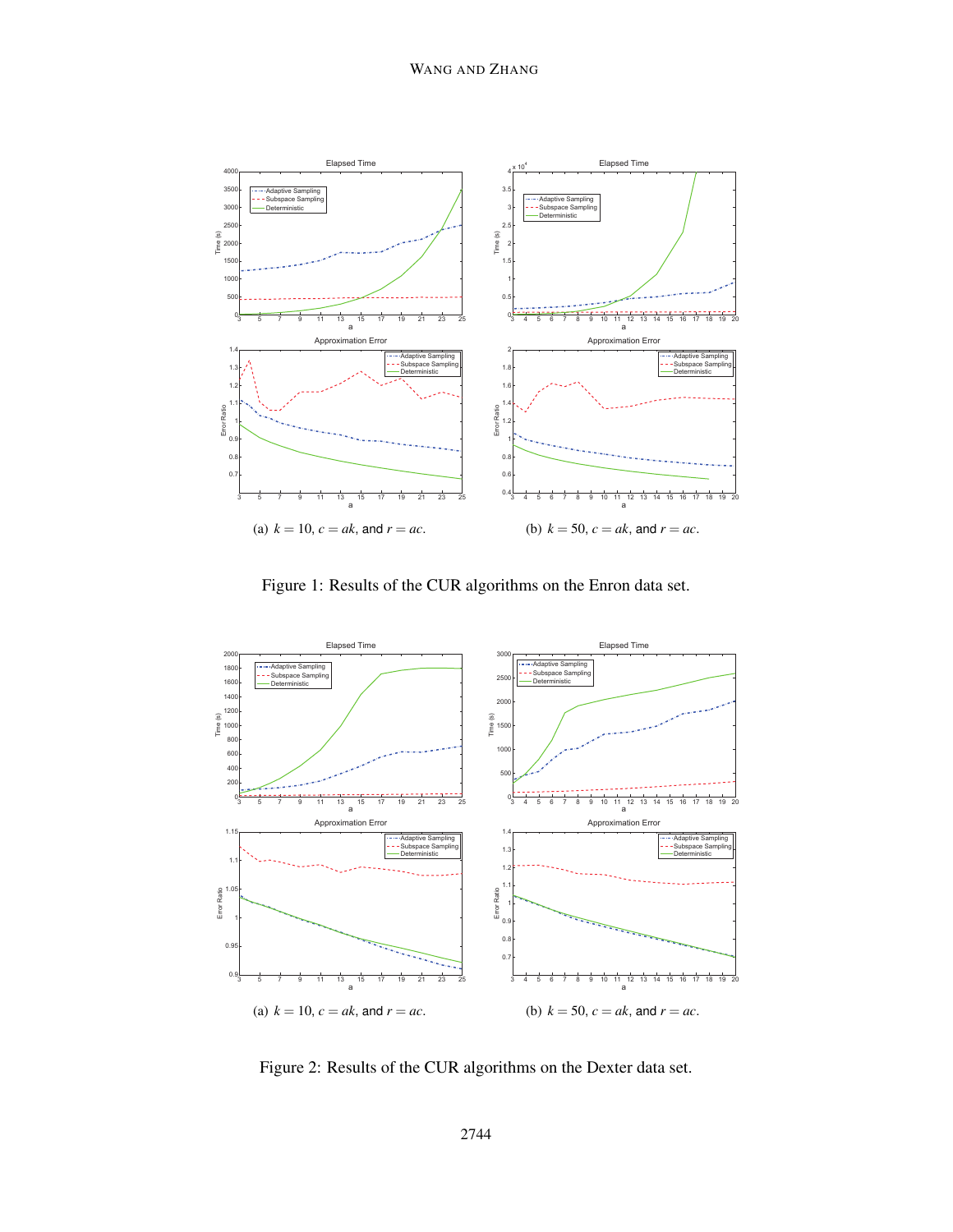

Figure 3: Results of the CUR algorithms on the Farm Ads data set.



Figure 4: Results of the CUR algorithms on the Gisette data set.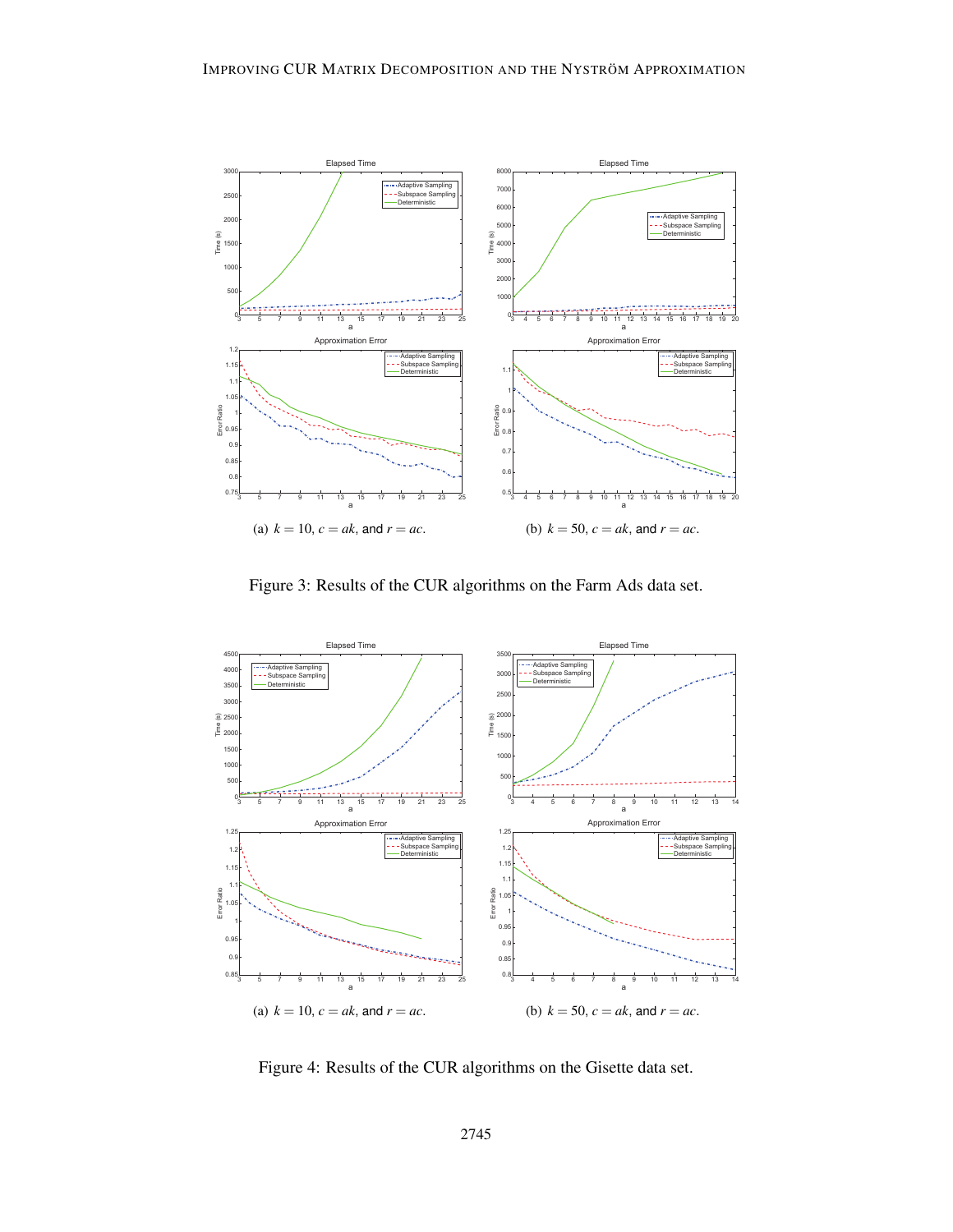We conduct experiments on four UCI data sets (Frank and Asuncion, 2010) which are summarized in Table 4. Each data set is represented as a data matrix, upon which we apply the CUR algorithms. According to our analysis, the target rank *k* should be far less than *m* and *n*, and the column number  $c$  and row number  $r$  should be strictly greater than  $k$ . For each data set and each algorithm, we set  $k = 10$  or 50, and  $c = ak$ ,  $r = ac$ , where *a* ranges in each set of experiments. We repeat each of the two randomized algorithms 10 times, and report the minimum error ratio and the total elapsed time of the 10 rounds. We depict the error ratios and the elapsed time of the three CUR matrix decomposition algorithms in Figures 1, 2, 3, and 4.

We can see from Figures 1, 2, 3, and 4 that our adaptive sampling based CUR algorithm has much lower approximation error than the subspace sampling algorithm in all cases. Our adaptive sampling based algorithm is better than the deterministic SCRA on the Farm Ads data set and the Gisette data set, worse than SCRA on the Enron data set, and comparable to SCRA on the Dexter data set. In addition, the experimental results match our theoretical analysis in Section 4 very well. The empirical results all obey the theoretical relative-error upper bound

$$
\frac{\|\mathbf{A} - \mathbf{C}\mathbf{U}\mathbf{R}\|_F}{\|\mathbf{A} - \mathbf{A}_k\|_F} \le 1 + \frac{2k}{c} \big(1 + o(1)\big) = 1 + \frac{2}{a} \big(1 + o(1)\big).
$$

As for the running time, the subspace sampling algorithm and our adaptive sampling based algorithm are much more efficient than SCRA, especially when *c* and *r* are large. Our adaptive sampling based algorithm is comparable to the subspace sampling algorithm when *c* and *r* are small; however, our algorithm becomes less efficient when *c* and *r* are large. This is due to the following reasons. First, the computational cost of the subspace sampling algorithm is dominated by the truncated SVD of A, which is determined by the target rank *k* and the size and sparsity of the data matrix. However, the cost of our algorithm grows with *c* and *r*. Thus, our algorithm becomes less efficient when *c* and *r* are large. Second, the truncated SVD operation in MATLAB, that is, the 'svds' function, gains from sparsity, but our algorithm does not. The four data sets are all very sparse, so the subspace sampling algorithm has advantages. Third, the truncated SVD functions are very well implemented by MATLAB (not in MATLAB language but in Fortran/C). In contrast, our algorithm is implemented in MATLAB language, which is usually less efficient than Fortran/C.

#### 5.2 Comparison among the Nyström Algorithms

In this section we empirically compare our adaptive sampling algorithm (in Theorem 10) with some other sampling algorithms including the subspace sampling of Drineas et al. (2008) and the uniform sampling, both without replacement. We also conduct comparison between the standard Nyström and our modified Nyström, both use the three sampling algorithms to select columns.

We test the algorithms on three data sets which are summarized in Table 5. The experiment setting follows Gittens and Mahoney (2013). For each data set we generate a radial basis function (RBF) kernel matrix A which is defined by

$$
a_{ij} = \exp\bigg(-\frac{\|\mathbf{x}_i - \mathbf{x}_j\|_2^2}{2\sigma^2}\bigg),\,
$$

where  $x_i$  and  $x_j$  are data instances and  $\sigma$  is a scale parameter. Notice that the RBF kernel is dense in general. We set  $\sigma = 0.2$  or 1 in our experiments. For each data set with different settings of  $\sigma$ , we fix a target rank  $k = 10$ , 20 or 50 and vary *c* in a very large range. We will discuss the choice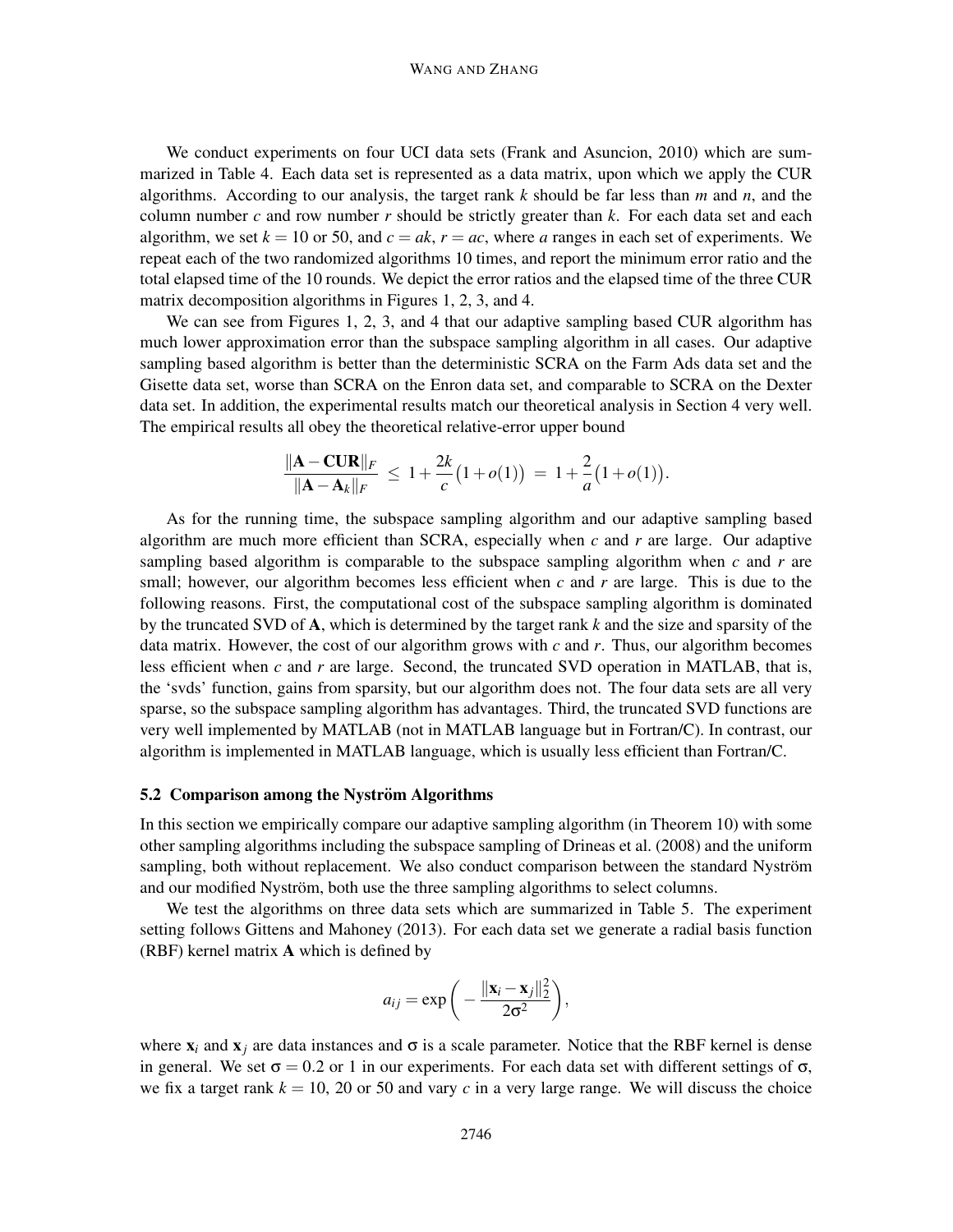| Data Set<br>#Instances          |  |        | #Attributes                                      |                                |                               | Source                           |          |  |
|---------------------------------|--|--------|--------------------------------------------------|--------------------------------|-------------------------------|----------------------------------|----------|--|
| 4,177<br>Abalone                |  |        | 8                                                | UCI (Frank and Asuncion, 2010) |                               |                                  |          |  |
| 4,898<br>Wine Quality           |  |        | 12                                               |                                | UCI (Cortez et al., 2009)     |                                  |          |  |
| 5,000<br>Letters                |  |        | 16                                               |                                | Statlog (Michie et al., 1994) |                                  |          |  |
|                                 |  |        |                                                  |                                |                               |                                  |          |  |
|                                 |  |        | $\ \mathbf{A}-\mathbf{A}_k\ _F/\ \mathbf{A}\ _F$ |                                |                               | $\frac{m}{k}$ std $(\ell^{[k]})$ |          |  |
|                                 |  | $k=10$ | $k=20$                                           | $k = 50$                       | $k=10$                        | $k=20$                           | $k = 50$ |  |
| Abalone ( $\sigma$ = 0.2)       |  | 0.4689 | 0.3144                                           | 0.1812                         | 0.8194                        | 0.6717                           | 0.4894   |  |
| Abalone ( $\sigma$ = 1.0)       |  | 0.0387 | 0.0122                                           | 0.0023                         | 0.5879                        | 0.8415                           | 1.3830   |  |
| Wine Quality ( $\sigma = 0.2$ ) |  | 0.8463 | 0.7930                                           | 0.7086                         | 1.8703                        | 1.6490                           | 1.3715   |  |
| Wine Quality ( $\sigma = 1.0$ ) |  | 0.0504 | 0.0245                                           | 0.0084                         | 0.3052                        | 0.5124                           | 0.8067   |  |
| Letters ( $\sigma$ = 0.2)       |  | 0.9546 | 0.9324                                           | 0.8877                         | 5.4929                        | 3.9346                           | 2.6210   |  |
| Letters ( $\sigma$ = 1.0)       |  | 0.1254 | 0.0735                                           | 0.0319                         | 0.2481                        | 0.2938                           | 0.3833   |  |

Table 5: A summary of the data sets for the Nyström approximation. In the second tabular std $(\ell^{[k]})$ denotes the standard deviation of the statistical leverage scores of A relative to the best rank-*k* approximation to **A**. We use the normalization factor  $\frac{m}{k}$  because  $\frac{m}{k}$  mean $(\ell^{[k]}) = 1$ .

of σ and *k* in the following two paragraphs. We run each algorithm for 10 times, and report the the minimum error ratio as well as the total elapsed time of the 10 repeats. The results are shown in Figures 5, 6, and 7.

Table 5 provides useful implications on choosing the target rank *k*. In Table 5,  $\frac{\|A-A_k\|_F}{\|A\|_F}$  denotes ratio that is not captured by the best rank-*k* approximation to the RBF kernel, and the parameter  $σ$  has an influence on the ratio  $||A−A_k||_F/||A||_F$ . When  $σ$  is large, the RBF kernel can be well approximated by a low-rank matrix, which implies that (i) a small  $k$  suffices when  $\sigma$  is large, and (ii) *k* should be set large when  $\sigma$  is small. So the settings ( $\sigma = 1$ ,  $k = 10$ ) and ( $\sigma = 0.2$ ,  $k = 50$ ) are more reasonable than the rest. Let us take the RBF kernel in the Abalone data set as an example. When  $\sigma = 1$ , the rank-10 approximation well captures the kernel, so k can be safely set as small as 10; when  $\sigma = 0.2$ , the target rank *k* should be set large, say larger than 50, otherwise the approximation is rough.

The standard deviation of the leverage scores reflects whether the advanced importance sampling techniques such as the subspace sampling and adaptive sampling are useful. Figures 5, 6, and 7 show that the advantage of the subspace sampling and adaptive sampling over the uniform sampling is significant whenever the standard deviation of the leverage scores is large (see Table 5), and vise versa. Actually, as reflected in Table 5, the parameter σ influences the homogeneity/heterogeneity of the leverage scores. Usually, when  $\sigma$  is small, the leverage scores become heterogeneous, and the effect of choosing "good" columns is significant.

The experimental results also show that the subspace sampling and adaptive sampling algorithms significantly outperform the uniform sampling when *c* is reasonably small, say  $c < 10k$ . This indicates that the subspace sampling and adaptive sampling algorithms are good at choosing "good" columns as basis vectors. The effect is especially evident on the RBF kernel with the scale parameter  $\sigma = 0.2$ , where the leverage scores are heterogeneous. In most cases our adaptive sampling algorithm achieves the lowest approximation error among the three algorithms. The error ratios of our adaptive sampling for the modified Nyström are in accordance with the theoretical bound in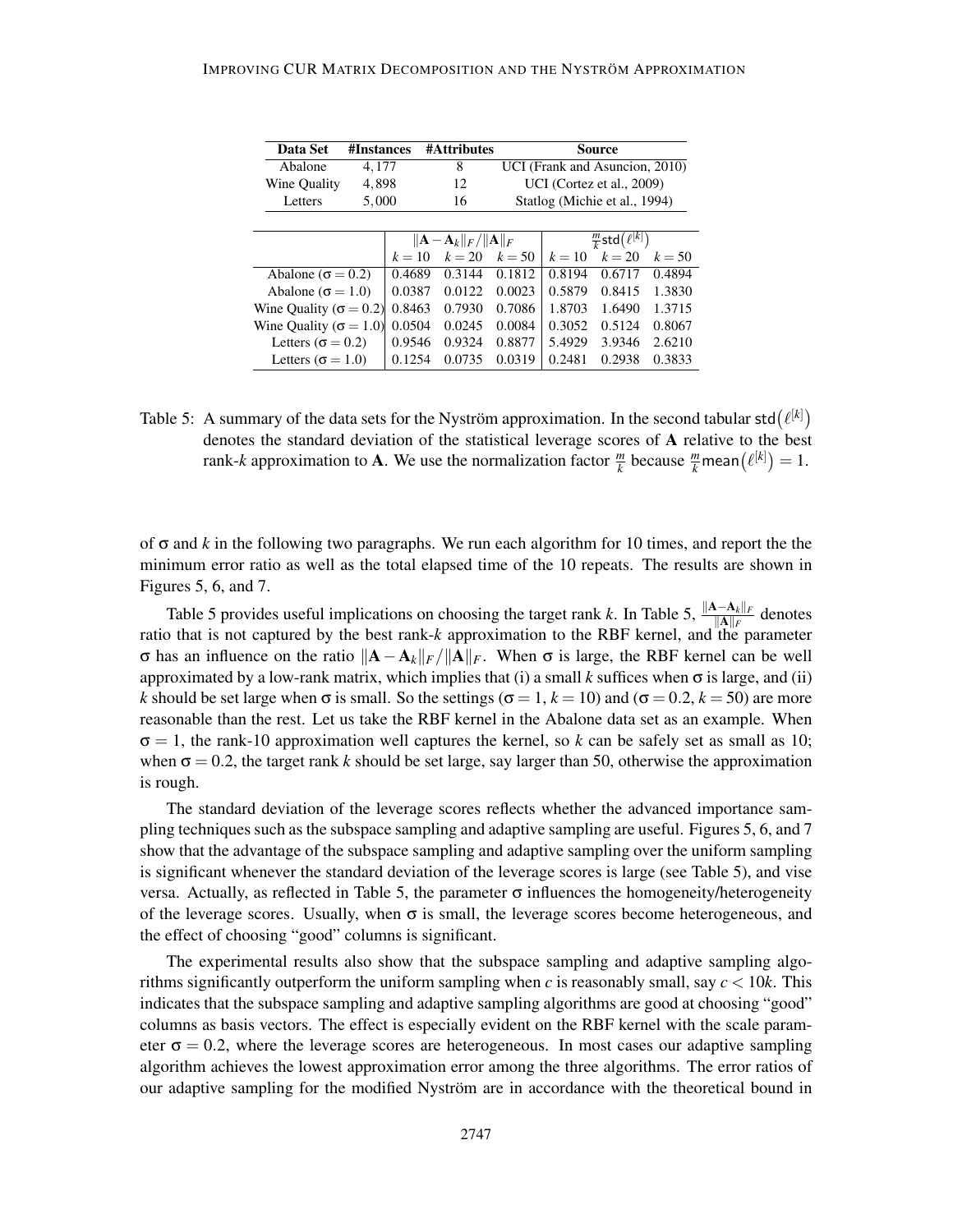

Figure 5: Results of the Nyström algorithms on the RBF kernel in the Abalone data set.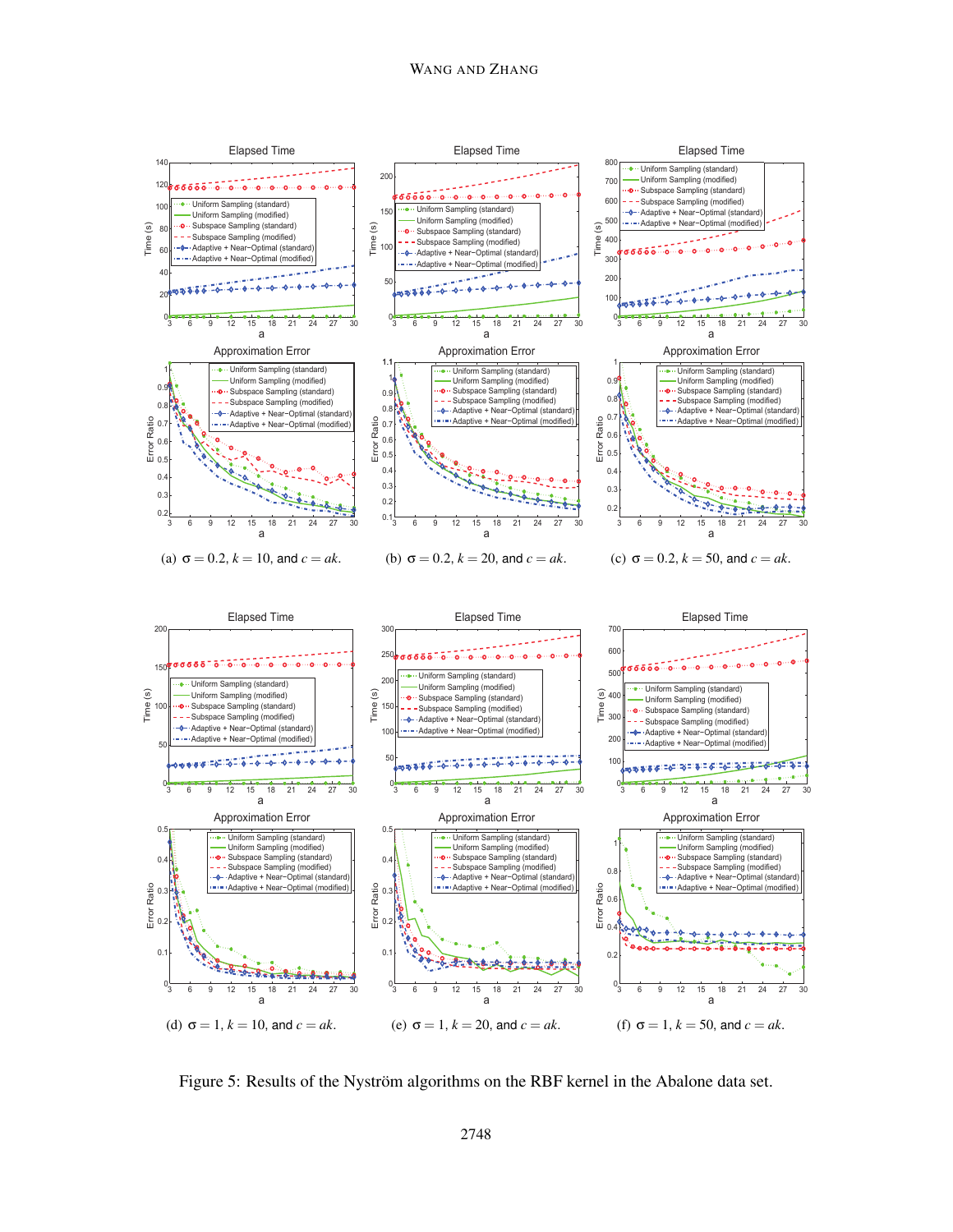

Figure 6: Results of the Nyström algorithms on the RBF kernel in the Wine Quality data set.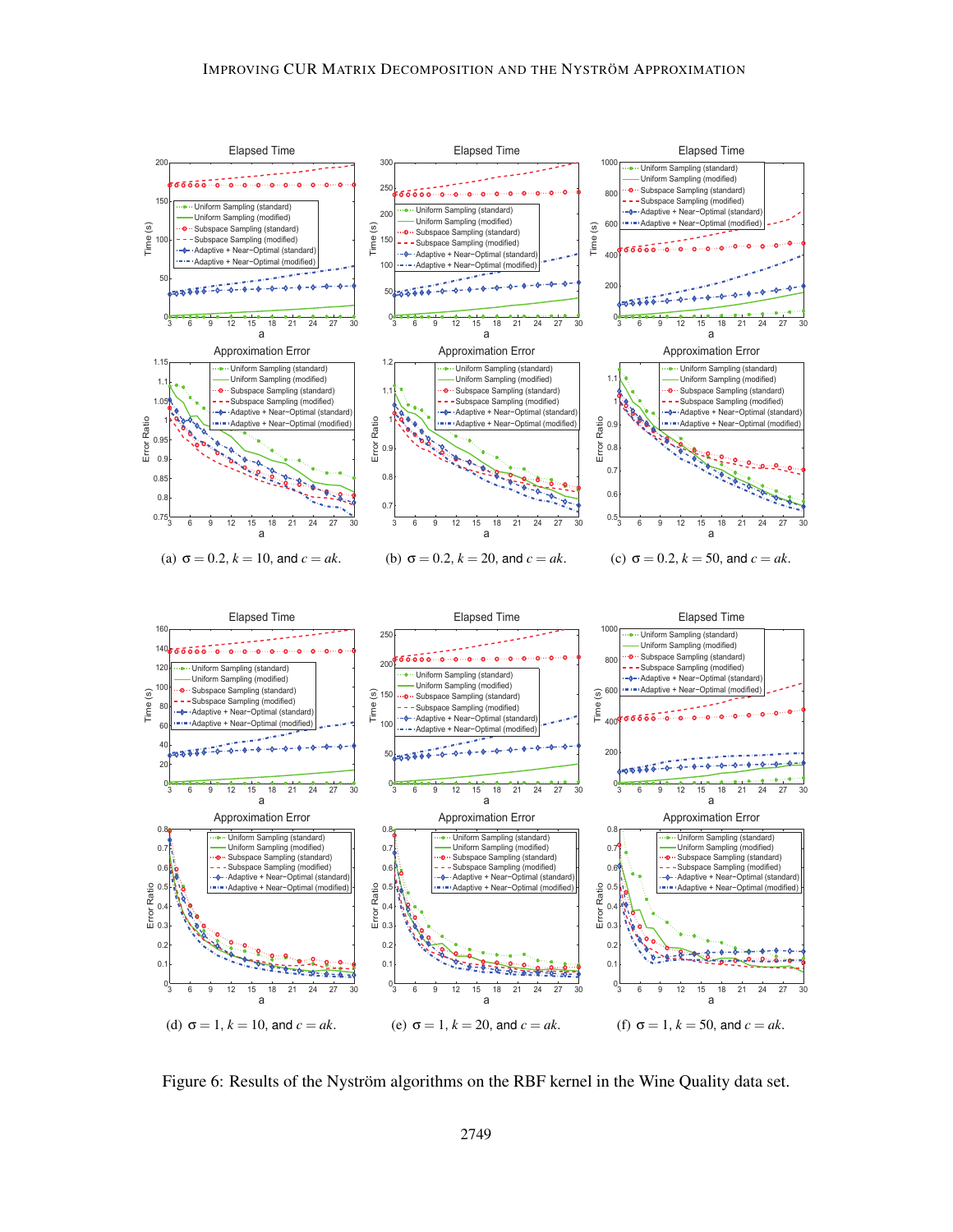

Figure 7: Results of the Nyström algorithms on the RBF kernel in the Letters data set.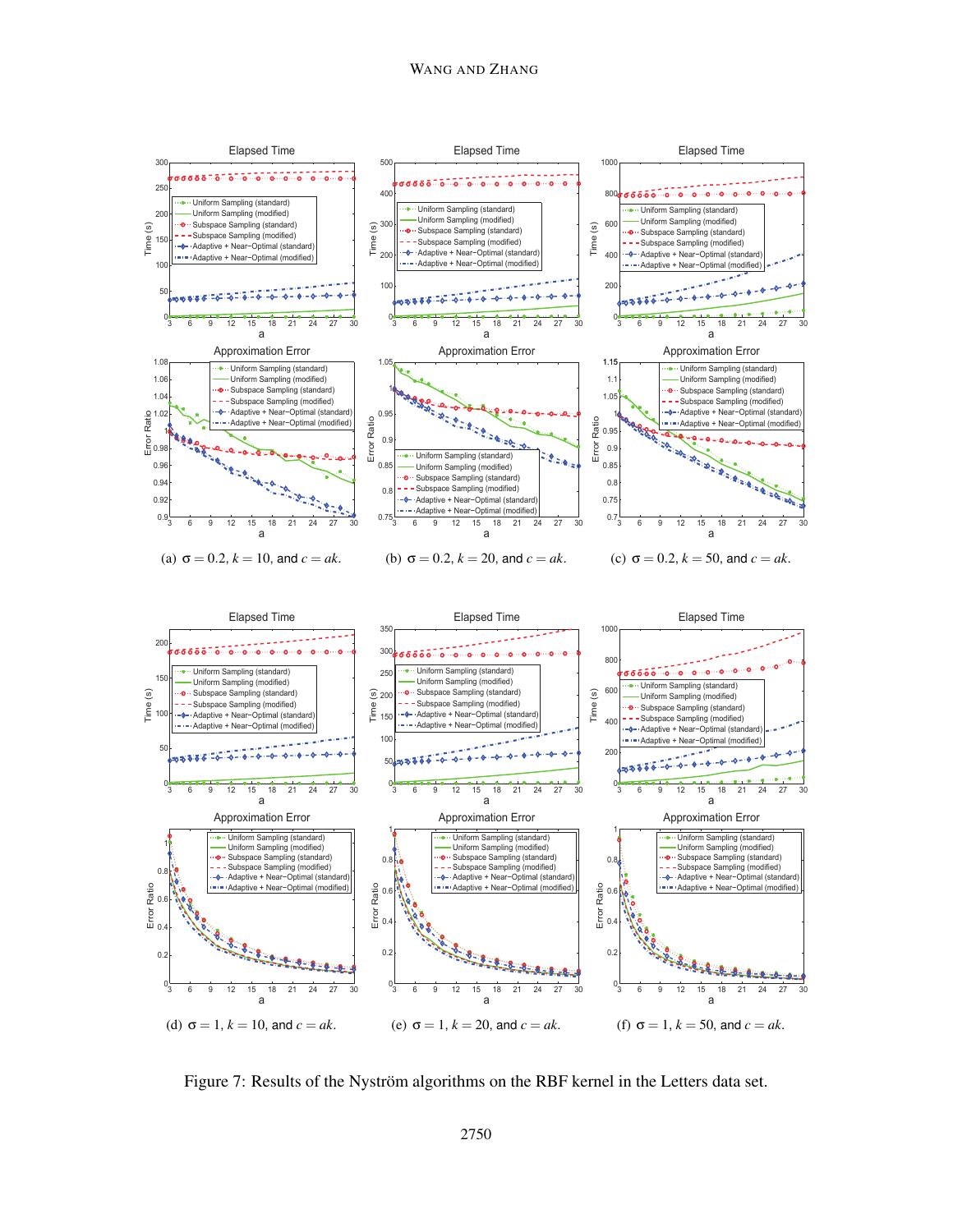Theorem 10; that is,

$$
\frac{\|\mathbf{A} - \mathbf{C} \mathbf{U} \mathbf{C}^T\|_F}{\|\mathbf{A} - \mathbf{A}_k\|_F} \le 1 + \sqrt{\frac{2k}{c} (1 + o(1))} = 1 + \sqrt{\frac{2}{a} (1 + o(1))}.
$$

As for the running time, our adaptive sampling algorithm is more efficient than the subspace sampling algorithm. This is partly because the RBF kernel matrix is dense, and hence the subspace sampling algorithm costs  $O(m^2k)$  time to compute the truncated SVD.

Furthermore, the experimental results show that using  $U = C^{\dagger} A (C^{\dagger})^T$  as the intersection matrix (denoted by "modified" in the figures) always leads to much lower error than using  $U = W^{\dagger}$  (denoted by "standard"). However, our modified Nyström method costs more time to compute the intersection matrix than the standard Nyström method costs. Recall that the standard Nyström costs  $O(c^3)$  time to compute  $U = W^{\dagger}$  and that the modified Nyström costs  $O(mc^2) + T_{Multiply}(m^2c)$  time to compute  $U = C^{\dagger} A (C^{\dagger})^T$ . So the users should make a trade-off between time and accuracy and decide whether it is worthwhile to sacrifice extra computational overhead for the improvement in accuracy by using the modified Nyström method.

# 6. Conclusion

In this paper we have built a novel and more general relative-error bound for the adaptive sampling algorithm. Accordingly, we have devised novel CUR matrix decomposition and Nyström approximation algorithms which demonstrate significant improvement over the classical counterparts. Our relative-error CUR algorithm requires only  $c = 2k\varepsilon^{-1}(1+o(1))$  columns and  $r = c\varepsilon^{-1}(1+\varepsilon)$  rows selected from the original matrix. To achieve relative-error bound, the best previous algorithm the subspace sampling algorithm—requires  $c = O(k\epsilon^{-2} \log k)$  columns and  $r = O(c\epsilon^{-2} \log c)$  rows. Our modified Nyström method is different from the conventional Nyström methods in that it uses a different intersection matrix. We have shown that our adaptive sampling algorithm for the modified Nyström achieves relative-error upper bound by sampling only  $c = 2k\varepsilon^{-2}(1+o(1))$  columns, which even beats the lower error bounds of the standard Nyström and the ensemble Nyström. Our proposed CUR and Nyström algorithms are scalable because they need only to maintain a small fraction of columns or rows in RAM, and their time complexities are low provided that matrix multiplication can be highly efficiently executed. Finally, the empirical comparison has also demonstrated the effectiveness and efficiency of our algorithms.

#### Acknowledgments

This work has been supported in part by the Natural Science Foundations of China (No. 61070239) and the Scholarship Award for Excellent Doctoral Student granted by Chinese Ministry of Education.

# Appendix A. The Dual Set Sparsification Algorithm

For the sake of self-contained, we attach the dual set sparsification algorithm and describe some implementation details. The deterministic dual set sparsification algorithm is established by Boutsidis et al. (2011) and severs as an important step in the near-optimal column selection algorithm (described in Lemma 2 and Algorithm 1 in this paper). We show the dual set sparsification algorithm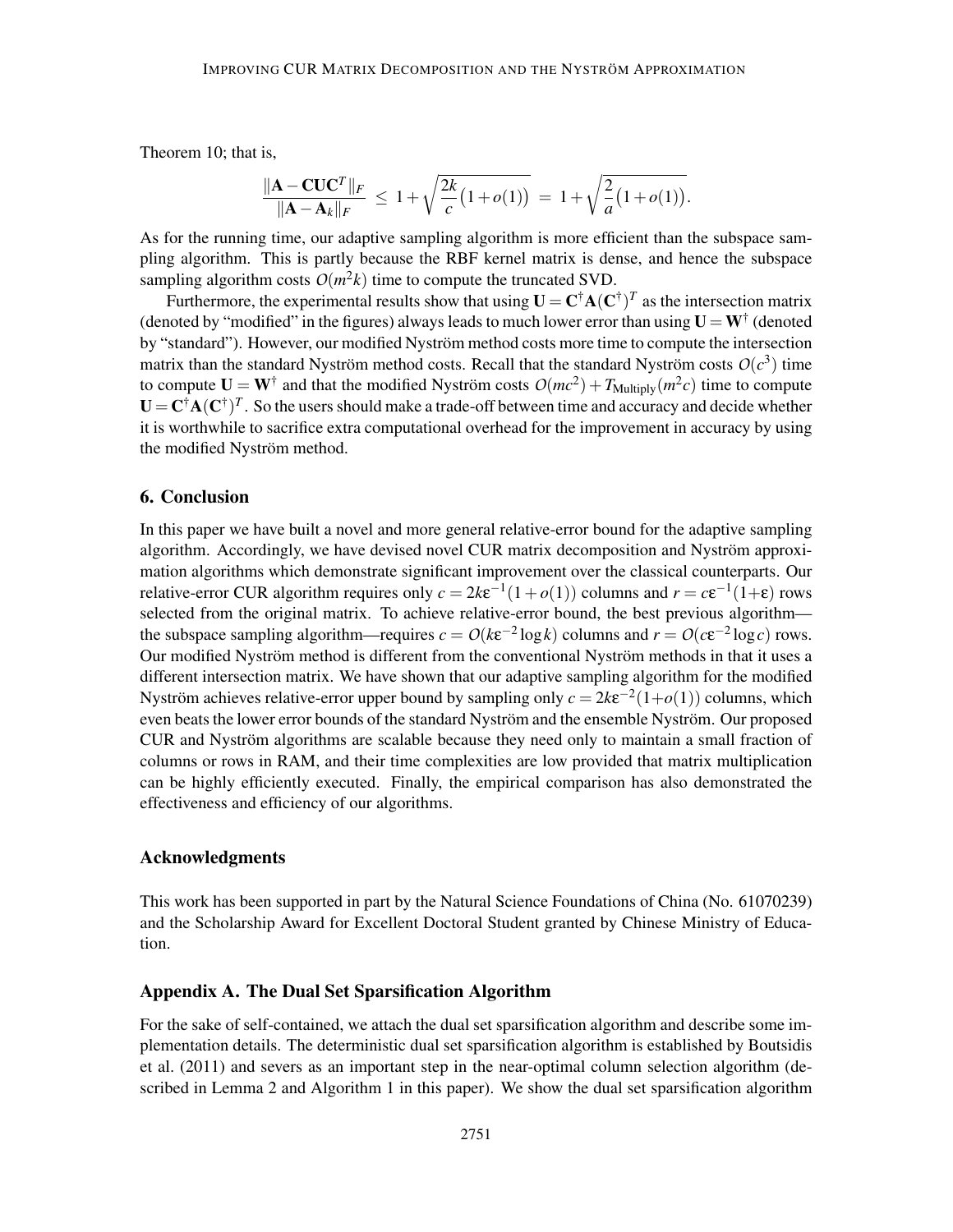Algorithm 3 Deterministic Dual Set Spectral-Frobenius Sparsification Algorithm.

- 1: **Input:**  $U = {\mathbf{x}_i}_{i=1}^n \subset \mathbb{R}^l$ ,  $(l < n)$ ;  $V = {\mathbf{v}_i}_{i=1}^n \subset \mathbb{R}^k$ , with  $\sum_{i=1}^n {\mathbf{v}_i}{\mathbf{v}_i}^T = {\mathbf{I}_k}$   $(k < n)$ ;  $k < r < n$ ;
- 2: **Initialize:**  $s_0 = 0$ ,  $A_0 = 0$ ;
- 3: Compute  $\|\mathbf{x}_i\|_2^2$  for  $i = 1, \dots, n$ , and then compute  $\delta_U = \frac{\sum_{i=1}^n \|\mathbf{x}_i\|_2^2}{1 \sqrt{k/r}}$ ;
- 4: **for**  $\tau = 0$  to  $r 1$  **do**<br>5: Compute the ei
- Compute the eigenvalue decomposition of  $A_{\tau}$ ;
- 6: Find any index *j* in  $\{1, \dots, n\}$  and compute a weight  $t > 0$  such that

$$
\delta_U^{-1} \|\mathbf{x}_j\|_2^2 \leq t^{-1} \leq \frac{\mathbf{v}_j^T \Big(\mathbf{A}_\tau - (L_\tau + 1)\mathbf{I}_k\Big)^{-2} \mathbf{v}_j}{\phi(L_\tau + 1, \mathbf{A}_\tau) - \phi(L_\tau, \mathbf{A}_\tau)} - \mathbf{v}_j^T \Big(\mathbf{A}_\tau - (L_\tau + 1)\mathbf{I}_k\Big)^{-1} \mathbf{v}_j;
$$

where

$$
\phi(L, \mathbf{A}) = \sum_{i=1}^k \left( \lambda_i(\mathbf{A}) - L \right)^{-1}, \qquad L_{\tau} = \tau - \sqrt{rk};
$$

7: Update the *j*-th component of  $s_\tau$  and  $A_\tau$ :  $s_{\tau+1}[j] = s_\tau[j] + t$ ,  $A_{\tau+1} = A_\tau + t v_j v_j^T$ ; 8: end for 9: **return**  $\mathbf{s} = \frac{1 - \sqrt{k/r}}{r}$  $\frac{\sqrt{\kappa/r}}{r}$ **s**<sub>r</sub>.

algorithm in Algorithm 3 and its bounds in Lemma 14, and we also analyze the time complexity using our defined notation.

Lemma 14 (Dual Set Spectral-Frobenius Sparsification) *Let*  $\mathcal{U} = {\mathbf{x}_1, \cdots, \mathbf{x}_n} \subset \mathbb{R}^l$  (*l* < *n*) *contain the columns of an arbitrary matrix*  $X \in \mathbb{R}^{l \times n}$ . Let  $\mathcal{V} = \{v_1, \dots, v_n\} \subset \mathbb{R}^k$   $(k < n)$  be a decom*positions of the identity, that is,*  $\sum_{i=1}^{n} v_i v_i^T = I_k$ *. Given an integer r with k* < *r* < *n, Algorithm 3 deterministically computes a set of weights*  $s_i \geq 0$  ( $i = 1, \dots, n$ ) at most r of which are non-zero, *such that*

$$
\lambda_k\Big(\sum_{i=1}^n s_i \mathbf{v}_i \mathbf{v}_i^T\Big) \ge \Big(1-\sqrt{\frac{k}{r}}\Big)^2 \qquad \text{and} \qquad \text{tr}\Big(\sum_{i=1}^n s_i \mathbf{x}_i \mathbf{x}_i^T\Big) \le \|\mathbf{X}\|_F^2.
$$

The weights  $s_i$  *can be computed deterministically in*  $O(rnk^2) + T_{\text{Multiply}}(nl)$  time.

Here we mention some implementation issues of Algorithm 3 which were not described in detail by Boutsidis et al. (2011). In each iteration the algorithm performs once eigenvalue decomposition:  $A_{\tau} = W\Lambda W^{T}$ . Here  $A_{\tau}$  is guaranteed to be SPSD in each iteration. Since

$$
\Big(\mathbf{A}_\tau - \alpha \mathbf{I}_k\Big)^q = \mathbf{W} \text{Diag}\Big((\lambda_1 - \alpha)^q, \cdots, (\lambda_k - \alpha)^q\Big)\mathbf{W}^T,
$$

 $(A_{\tau} - (L_{\tau} + 1)I_k)^q$  can be efficiently computed based on the eigenvalue decomposition of  $A_{\tau}$ . With the eigenvalues at hand,  $\phi(L, A_{\tau})$  can also be computed directly.

The algorithm runs in *r* iterations. In each iteration, the eigenvalue decomposition of  $A<sub>\tau</sub>$  requires  $O(k^3)$ , and the *n* comparisons in Line 6 each requires  $O(k^2)$ . Moreover, computing  $||\mathbf{x}_i||_2^2$  for each  $\mathbf{x}_i$  requires  $T_{\text{Multiply}}(nl)$ . Overall, the running time of Algorithm 3 is at most  $O(rk^3) + O(rnk^2) + O(rnk^2)$  $T_{\text{Multiply}}(nl) = O(rnk^2) + T_{\text{Multiply}}(nl).$ 

The near-optimal column selection algorithm described in Lemma 2 has three steps: randomized SVD via random projection which costs  $O(mk^2 \epsilon^{-4/3}) + T_{\text{Multiply}}(mnk\epsilon^{-2/3})$  time, the dual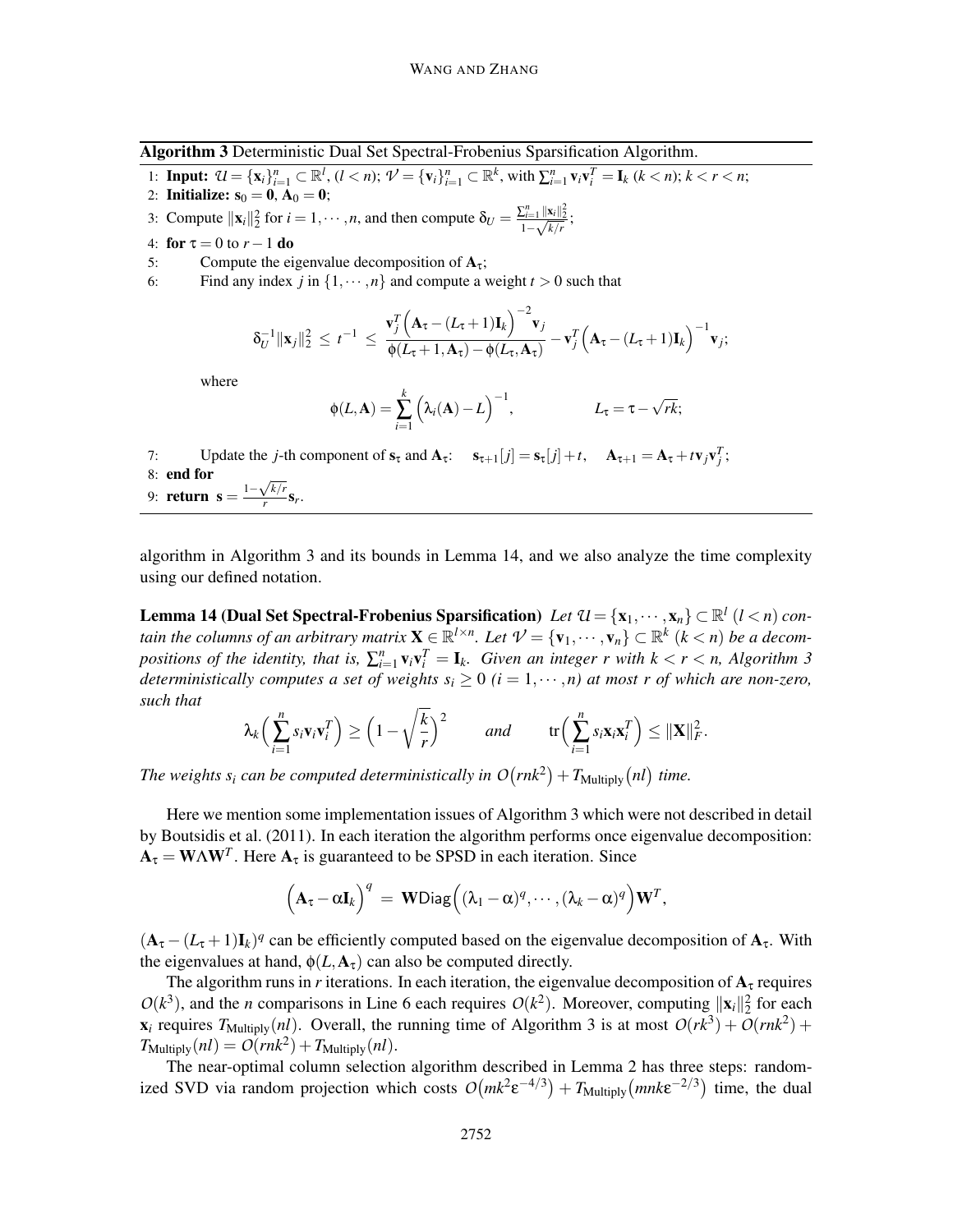set sparsification algorithm which costs  $O(nk^3 \epsilon^{-2/3}) + T_{\text{Multiply}}(mn)$  time, and the adaptive sampling algorithm which costs  $O(mk^2 \epsilon^{-4/3}) + T_{\text{Multiply}}(mnk\epsilon^{-2/3})$  time. Therefore, the near-optimal column selection algorithm costs totally  $O(mk^2 \varepsilon^{-4/3} + nk^3 \varepsilon^{-2/3}) + T_{\text{Multiply}}(mnk\varepsilon^{-2/3})$  time.

# Appendix B. Proofs of the Adaptive Sampling Bounds

We present the proofs of Theorem 5, Corollary 7, Theorem 8, and Theorem 10 in Appendices B.1, B.2, B.3, and B.4, respectively.

#### B.1 The Proof of Theorem 5

Theorem 5 can be equivalently expressed in Theorem 15. In order to stick to the column space convention throughout this paper, we prove Theorem 15 instead of Theorem 5.

**Theorem 15 (The Adaptive Sampling Algorithm)** *Given a matrix*  $A \in \mathbb{R}^{m \times n}$  *and a matrix*  $R \in$  $\mathbb{R}^{r \times n}$  *such that*  $\text{rank}(\mathbf{R}) = \text{rank}(\mathbf{A} \mathbf{R}^{\dagger} \mathbf{R}) = \rho$  ( $\rho \le r \le m$ ), let  $\mathbf{C}_1 \in \mathbb{R}^{m \times c_1}$  *consist of c<sub>1</sub> columns of* **A**, and define the residual **B** = **A** – **C**<sub>1</sub>**C**<sub>1</sub>**A**. For  $i = 1, \dots, n$ , let

$$
p_i = \|\mathbf{b}_i\|_2^2 / \|\mathbf{B}\|_F^2,
$$

*where* b*<sup>i</sup> is the i-th column of the matrix* B*. Sample further c*<sup>2</sup> *columns from* A *in c*<sup>2</sup> *i.i.d. trials, where in each trial the i-th column is chosen with probability*  $p_i$ *. Let*  $\mathbb{C}_2 \in \mathbb{R}^{m \times c_2}$  *contain the c*<sub>2</sub> *sampled columns and*  $C = [C_1, C_2] \in \mathbb{R}^{m \times (c_1+c_2)}$  *contain the columns of both*  $C_1$  *and*  $C_2$ *, all of which are columns of* A*. Then the following inequality holds:*

$$
\mathbb{E}\|\boldsymbol A-\boldsymbol C\boldsymbol C^\dagger\boldsymbol A\boldsymbol R^\dagger\boldsymbol R\|_F^2\,\leq\,\|\boldsymbol A-\boldsymbol A\boldsymbol R^\dagger\boldsymbol R\|_F^2+\frac{\rho}{c_2}\|\boldsymbol A-\boldsymbol C_1\boldsymbol C_1^\dagger\boldsymbol A\|_F^2.
$$

*where the expectation is taken w.r.t.*  $C_2$ *.* 

**Proof** With a little abuse of symbols, we use bold uppercase letters to denote random matrices and bold lowercase to denote random vectors, without distinguishing between random matrices/vectors and non-random matrices/vectors.

We denote the *j*-th column of  $V_{AR^{\dagger}R,\rho} \in \mathbb{R}^{n \times \rho}$  as  $v_j$ , and the  $(i, j)$ -th entry of  $V_{AR^{\dagger}R,\rho}$  as  $v_{ij}$ . Define random vectors  $\mathbf{x}_{j,(l)} \in \mathbb{R}^m$  such that for  $j = 1, \dots, n$  and  $l = 1, \dots, c_2$ ,

$$
\mathbf{x}_{j,(l)} = \frac{v_{ij}}{p_i} \mathbf{b}_i = \frac{v_{ij}}{p_i} \left( \mathbf{a}_i - \mathbf{C}_1 \mathbf{C}_1^{\dagger} \mathbf{a}_i \right) \quad \text{with probability } p_i, \quad \text{for } i = 1, \cdots, n,
$$

Notice that  $\mathbf{x}_{j,(l)}$  is a linear function of a column of **A** sampled from the above defined distribution. We have that

$$
\mathbb{E}[\mathbf{x}_{j,(l)}] = \sum_{i=1}^{n} p_i \frac{v_{ij}}{p_i} \mathbf{b}_i = \mathbf{B} \mathbf{v}_j,
$$
  

$$
\mathbb{E} \|\mathbf{x}_{j,(l)}\|_2^2 = \sum_{i=1}^{n} p_i \frac{v_{ij}^2}{p_i^2} \|\mathbf{b}_i\|_2^2 = \sum_{i=1}^{n} \frac{v_{ij}^2}{\|\mathbf{b}_i\|_2^2 / \|\mathbf{B}\|_F^2} \|\mathbf{b}_i\|_2^2 = \|\mathbf{B}\|_F^2.
$$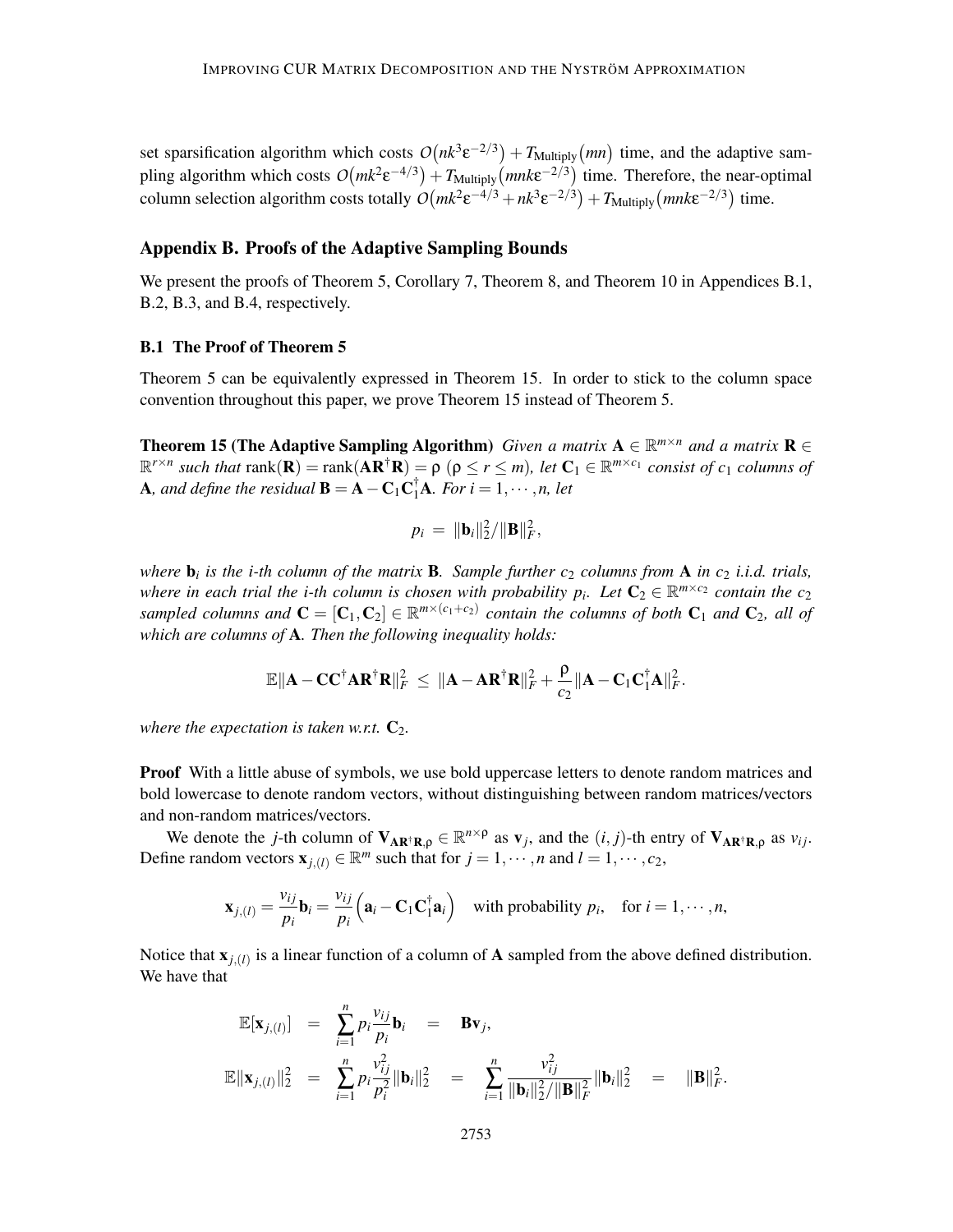Then we let  $\mathbf{x}_j = \frac{1}{c^2}$  $\frac{1}{c_2} \sum_{l=1}^{c_2} \mathbf{x}_{j,(l)}$ , we have

$$
\mathbb{E}[\mathbf{x}_j] = \mathbb{E}[\mathbf{x}_{j,(l)}] = \mathbf{B}\mathbf{v}_j,
$$
  

$$
\mathbb{E}[\mathbf{x}_j - \mathbf{B}\mathbf{v}_j\|_2^2 = \mathbb{E}\left\|\mathbf{x}_j - \mathbb{E}[\mathbf{x}_j]\right\|_2^2 = \frac{1}{c_2} \mathbb{E}\left\|\mathbf{x}_{j,(l)} - \mathbb{E}[\mathbf{x}_{j,(l)}]\right\|_2^2 = \frac{1}{c_2} \mathbb{E}\|\mathbf{x}_{j,(l)} - \mathbf{B}\mathbf{v}_j\|_2^2.
$$

According to the construction of  $\mathbf{x}_1, \dots, \mathbf{x}_p$ , we define the *c*<sub>2</sub> columns of **A** to be  $\mathbf{C}_2 \in \mathbb{R}^{m \times c_2}$ . Note that all the random vectors  $x_1 \cdots, x_p$  lie in the subspace span( $C_1$ ) + span( $C_2$ ). We define random vectors

$$
\mathbf{w}_j = \mathbf{C}_1 \mathbf{C}_1^{\dagger} \mathbf{A} \mathbf{R}^{\dagger} \mathbf{R} \mathbf{v}_j + \mathbf{x}_j = \mathbf{C}_1 \mathbf{C}_1^{\dagger} \mathbf{A} \mathbf{v}_j + \mathbf{x}_j, \quad \text{for } j = 1, \cdots, \rho,
$$

where the second equality follows from Lemma 16; that is,  $AR^{\dagger}Rv_j = Av_j$  if  $v_j$  is one of the top  $\rho$  right singular vectors of  $AR^{\dagger}R$ . Then we have that any set of random vectors  $\{w_1, \dots, w_{\rho}\}\$ lies in span(C) = span(C<sub>1</sub>) + span(C<sub>2</sub>). Let  $W = [w_1, \dots, w_p]$  be a random matrix, we have that span( $\mathbf{W}$ )  $\subset$  span( $\mathbf{C}$ ). The expectation of  $\mathbf{w}_j$  is

$$
\mathbb{E}[\mathbf{w}_j] = \mathbf{C}_1 \mathbf{C}_1^{\dagger} \mathbf{A} \mathbf{v}_j + \mathbb{E}[\mathbf{x}_j] = \mathbf{C}_1 \mathbf{C}_1^{\dagger} \mathbf{A} \mathbf{v}_j + \mathbf{B} \mathbf{v}_j = \mathbf{A} \mathbf{v}_j,
$$

therefore we have that

$$
\mathbf{w}_j - \mathbf{A}\mathbf{v}_j = \mathbf{x}_j - \mathbf{B}\mathbf{v}_j.
$$

The expectation of  $\|\mathbf{w}_j - \mathbf{A}\mathbf{v}_j\|_2^2$  is

$$
\mathbb{E} \|\mathbf{w}_{j} - \mathbf{A} \mathbf{v}_{j}\|_{2}^{2} = \mathbb{E} \|\mathbf{x}_{j} - \mathbf{B} \mathbf{v}_{j}\|_{2}^{2} = \frac{1}{c_{2}} \mathbb{E} \|\mathbf{x}_{j,(l)} - \mathbf{B} \mathbf{v}_{j}\|_{2}^{2}
$$
\n
$$
= \frac{1}{c_{2}} \mathbb{E} \|\mathbf{x}_{j,(l)}\|_{2}^{2} - \frac{2}{c_{2}} (\mathbf{B} \mathbf{v}_{j})^{T} \mathbb{E} [\mathbf{x}_{j,(l)}] + \frac{1}{c_{2}} \|\mathbf{B} \mathbf{v}_{j}\|_{2}^{2}
$$
\n
$$
= \frac{1}{c_{2}} \mathbb{E} \|\mathbf{x}_{j,(l)}\|_{2}^{2} - \frac{1}{c_{2}} \|\mathbf{B} \mathbf{v}_{j}\|_{2}^{2} = \frac{1}{c_{2}} \|\mathbf{B} \|\mathbf{F} - \frac{1}{c_{2}} \|\mathbf{B} \mathbf{v}_{j}\|_{2}^{2}
$$
\n
$$
\leq \frac{1}{c_{2}} \|\mathbf{B} \|\mathbf{F} \|\mathbf{F}. \tag{5}
$$

To complete the proof, we denote

$$
\mathbf{F} = (\sum_{q=1}^\rho \sigma_q^{-1} \mathbf{w}_q \mathbf{u}_q^T) \mathbf{A} \mathbf{R}^\dagger \mathbf{R},
$$

where  $\sigma_q$  is the *q*-th largest singular value of  $AR^{\dagger}R$  and  $u_q$  is the corresponding left singular vector of  $AR^{\dagger}R$ . The column space of F is contained in span(W) ( $\subset$  span(C)), and thus

$$
\|\mathbf{AR}^\dagger \mathbf{R} - \mathbf{CC}^\dagger \mathbf{AR}^\dagger \mathbf{R}\|_F^2 \leq \|\mathbf{AR}^\dagger \mathbf{R} - \mathbf{WW}^\dagger \mathbf{AR}^\dagger \mathbf{R}\|_F^2 \leq \|\mathbf{AR}^\dagger \mathbf{R} - \mathbf{F}\|_F^2.
$$

We use **F** to bound the error  $\|\mathbf{AR}^{\dagger}\mathbf{R} - \mathbf{CC}^{\dagger}\mathbf{AR}^{\dagger}\mathbf{R}\|_F^2$ . That is,

$$
\mathbb{E} \|\mathbf{A} - \mathbf{C} \mathbf{C}^{\dagger} \mathbf{A} \mathbf{R}^{\dagger} \mathbf{R} \|_{F}^{2} = \mathbb{E} \|\mathbf{A} - \mathbf{A} \mathbf{R}^{\dagger} \mathbf{R} + \mathbf{A} \mathbf{R}^{\dagger} \mathbf{R} - \mathbf{C} \mathbf{C}^{\dagger} \mathbf{A} \mathbf{R}^{\dagger} \mathbf{R} \|_{F}^{2}
$$
\n
$$
= \mathbb{E} \Big[ \| \mathbf{A} - \mathbf{A} \mathbf{R}^{\dagger} \mathbf{R} \|_{F}^{2} + \| \mathbf{A} \mathbf{R}^{\dagger} \mathbf{R} - \mathbf{C} \mathbf{C}^{\dagger} \mathbf{A} \mathbf{R}^{\dagger} \mathbf{R} \|_{F}^{2} \Big] \qquad (6)
$$
\n
$$
\leq \| \mathbf{A} - \mathbf{A} \mathbf{R}^{\dagger} \mathbf{R} \|_{F}^{2} + \mathbb{E} \| \mathbf{A} \mathbf{R}^{\dagger} \mathbf{R} - \mathbf{F} \|_{F}^{2},
$$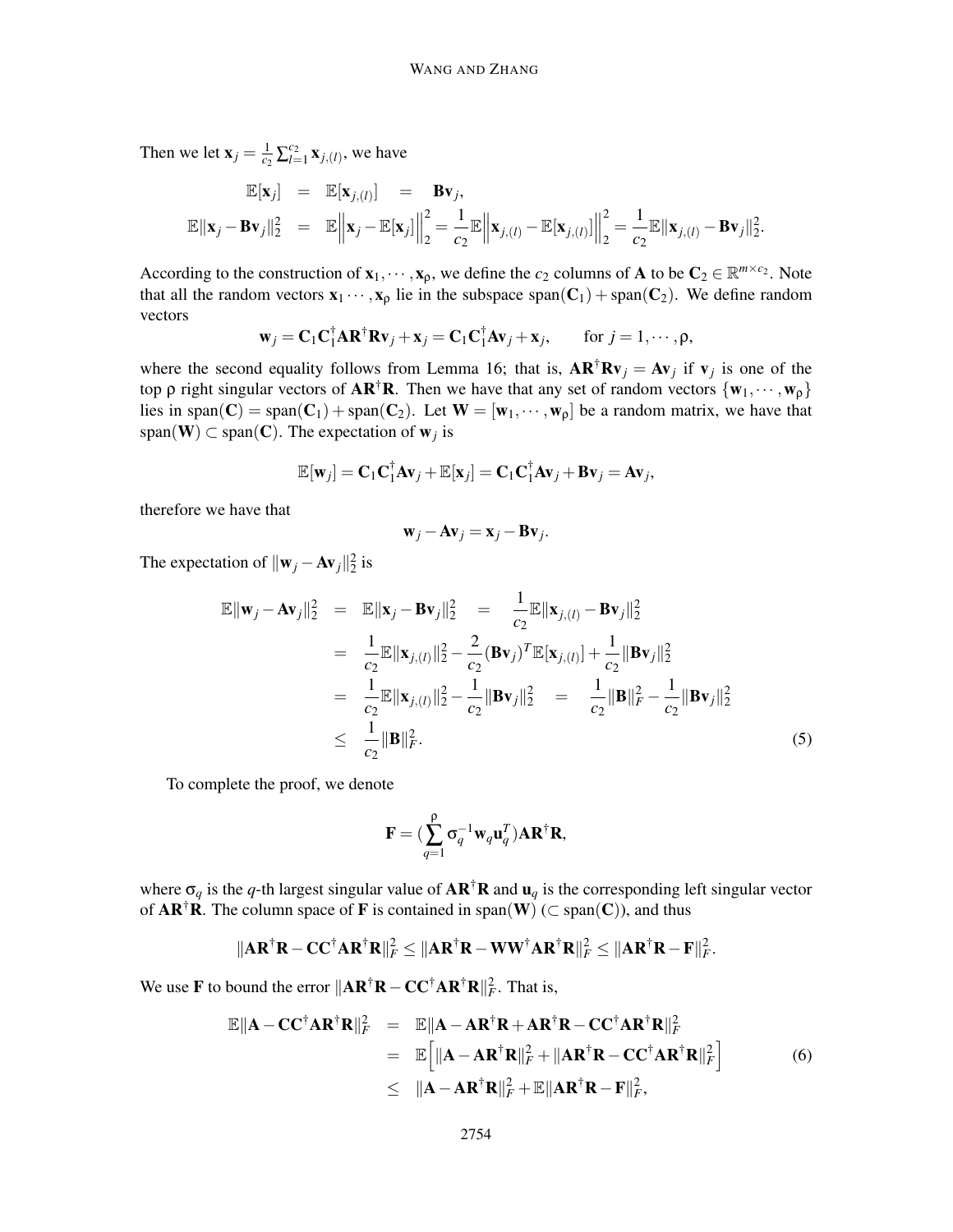where (6) is due to that  $A(I - R^{\dagger}R)$  is orthogonal to  $(I - CC^{\dagger})AR^{\dagger}R$ . Since  $AR^{\dagger}R$  and F both lie on the space spanned by the right singular vectors of  $\mathbf{AR}^\dagger \mathbf{R}$  (i.e.,  $\{\mathbf{v}_j\}_{j=1}^p$  $_{j=1}^{\rho}$ ), we decompose  $\mathbf{A}\mathbf{R}^{\dagger}\mathbf{R}-\mathbf{F}$ along  ${\bf \{v_j\}}^{\rho}_j$  $\int_{j=1}^{9}$ , obtaining that

$$
\mathbb{E} \|\mathbf{A} - \mathbf{C} \mathbf{C}^{\dagger} \mathbf{A} \mathbf{R}^{\dagger} \mathbf{R} \|_{F}^{2} \leq \|\mathbf{A} - \mathbf{A} \mathbf{R}^{\dagger} \mathbf{R} \|_{F}^{2} + \mathbb{E} \|\mathbf{A} \mathbf{R}^{\dagger} \mathbf{R} - \mathbf{F} \|_{F}^{2},
$$
\n
$$
= \|\mathbf{A} - \mathbf{A} \mathbf{R}^{\dagger} \mathbf{R} \|_{F}^{2} + \sum_{j=1}^{p} \mathbb{E} \left\| (\mathbf{A} \mathbf{R}^{\dagger} \mathbf{R} - \mathbf{F}) \mathbf{v}_{j} \right\|_{2}^{2}
$$
\n
$$
= \|\mathbf{A} - \mathbf{A} \mathbf{R}^{\dagger} \mathbf{R} \|_{F}^{2} + \sum_{j=1}^{p} \mathbb{E} \left\| \mathbf{A} \mathbf{R}^{\dagger} \mathbf{R} \mathbf{v}_{j} - (\sum_{q=1}^{p} \sigma_{q}^{-1} \mathbf{w}_{q} \mathbf{u}_{q}^{T}) \sigma_{j} \mathbf{u}_{j} \right\|_{2}^{2}
$$
\n
$$
= \|\mathbf{A} - \mathbf{A} \mathbf{R}^{\dagger} \mathbf{R} \|_{F}^{2} + \sum_{j=1}^{p} \mathbb{E} \left\| \mathbf{A} \mathbf{R}^{\dagger} \mathbf{R} \mathbf{v}_{j} - \mathbf{w}_{j} \right\|_{2}^{2}
$$
\n
$$
= \|\mathbf{A} - \mathbf{A} \mathbf{R}^{\dagger} \mathbf{R} \|_{F}^{2} + \sum_{j=1}^{p} \mathbb{E} \|\mathbf{A} \mathbf{v}_{j} - \mathbf{w}_{j} \|_{2}^{2}
$$
\n(7)

$$
\leq \|\mathbf{A} - \mathbf{A}\mathbf{R}^{\dagger}\mathbf{R}\|_{F}^{2} + \frac{\rho}{c_{2}}\|\mathbf{B}\|_{F}^{2},\tag{8}
$$

where (7) follows from Lemma 16 and (8) follows from (5).

**Lemma 16** We are given a matrix  $A \in \mathbb{R}^{m \times n}$  and a matrix  $R \in \mathbb{R}^{r \times n}$  such that  $rank(AR^{\dagger}R)$  =  $rank(\mathbf{R}) = \rho \ (\rho \le r \le m)$ . Letting  $\mathbf{v}_j \in \mathbb{R}^n$  be the *j*-th top right singular vector of  $\mathbf{AR}^{\dagger} \mathbf{R}$ , we have *that*

$$
\mathbf{AR}^{\dagger} \mathbf{R} \mathbf{v}_j = \mathbf{A} \mathbf{v}_j, \quad \text{for } j = 1, \cdots, \rho.
$$

**Proof** First let  $V_{R,\rho} \in \mathbb{R}^{n \times \rho}$  contain the top  $\rho$  right singular vectors of **R**. Then the projection of A onto the row space of **R** is  $AR^{\dagger}R = AV_{R,\rho}V_{R,\rho}^{T}$ . Let the thin SVD of  $AV_{R,\rho} \in \mathbb{R}^{m \times \rho}$  be  $\tilde{U}\tilde{\Sigma}\tilde{V}^{T}$ , where  $\tilde{\mathbf{V}} \in \mathbb{R}^{\rho \times \rho}$ . Then the compact SVD of  $\mathbf{AR}^{\dagger} \mathbf{R}$  is

$$
\mathbf{A}\mathbf{R}^{\dagger}\mathbf{R} = \mathbf{A}\mathbf{V}_{\mathbf{R},\rho}\mathbf{V}_{\mathbf{R},\rho}^T = \tilde{\mathbf{U}}\tilde{\Sigma}\tilde{\mathbf{V}}^T\mathbf{V}_{\mathbf{R},\rho}^T.
$$

According to the definition,  $\mathbf{v}_j$  is the *j*-th column of  $(\mathbf{V}_{\mathbf{R},\rho}\tilde{\mathbf{V}}) \in \mathbb{R}^{n \times \rho}$ . Thus  $\mathbf{v}_j$  lies on the column space of  $V_{R,\rho}$ , and  $v_j$  is orthogonal to  $V_{R,\rho\perp}$ . Finally, since  $A - AR^{\dagger}R = AV_{R,\rho\perp}V_{R,\rho\perp}^T$ , we have that  $\mathbf{v}_j$  is orthogonal to  $\mathbf{A} - \mathbf{A}\mathbf{R}^{\dagger}\mathbf{R}$ , that is,  $(\mathbf{A} - \mathbf{A}\mathbf{R}^{\dagger}\mathbf{R})\mathbf{v}_j = \mathbf{0}$ , which directly proves the lemma.

#### B.2 The Proof of Corollary 7

Since  $\bf{C}$  is constructed by columns of  $\bf{A}$  and the column space of  $\bf{C}$  is contained in the column space of **A**, we have rank( $CC^{\dagger}A$ ) = rank( $C$ ) =  $\rho \leq c$ . Consequently, the assumptions of Theorem 5 are satisfied. The assumptions in turn imply

$$
\|\mathbf{A} - \mathbf{C}\mathbf{C}^{\dagger}\mathbf{A}\|_{F} \leq (1+\varepsilon)\|\mathbf{A} - \mathbf{A}_{k}\|_{F},
$$
  

$$
\|\mathbf{A} - \mathbf{A}\mathbf{R}_{1}^{\dagger}\mathbf{R}_{1}\|_{F} \leq (1+\varepsilon)\|\mathbf{A} - \mathbf{A}_{k}\|_{F},
$$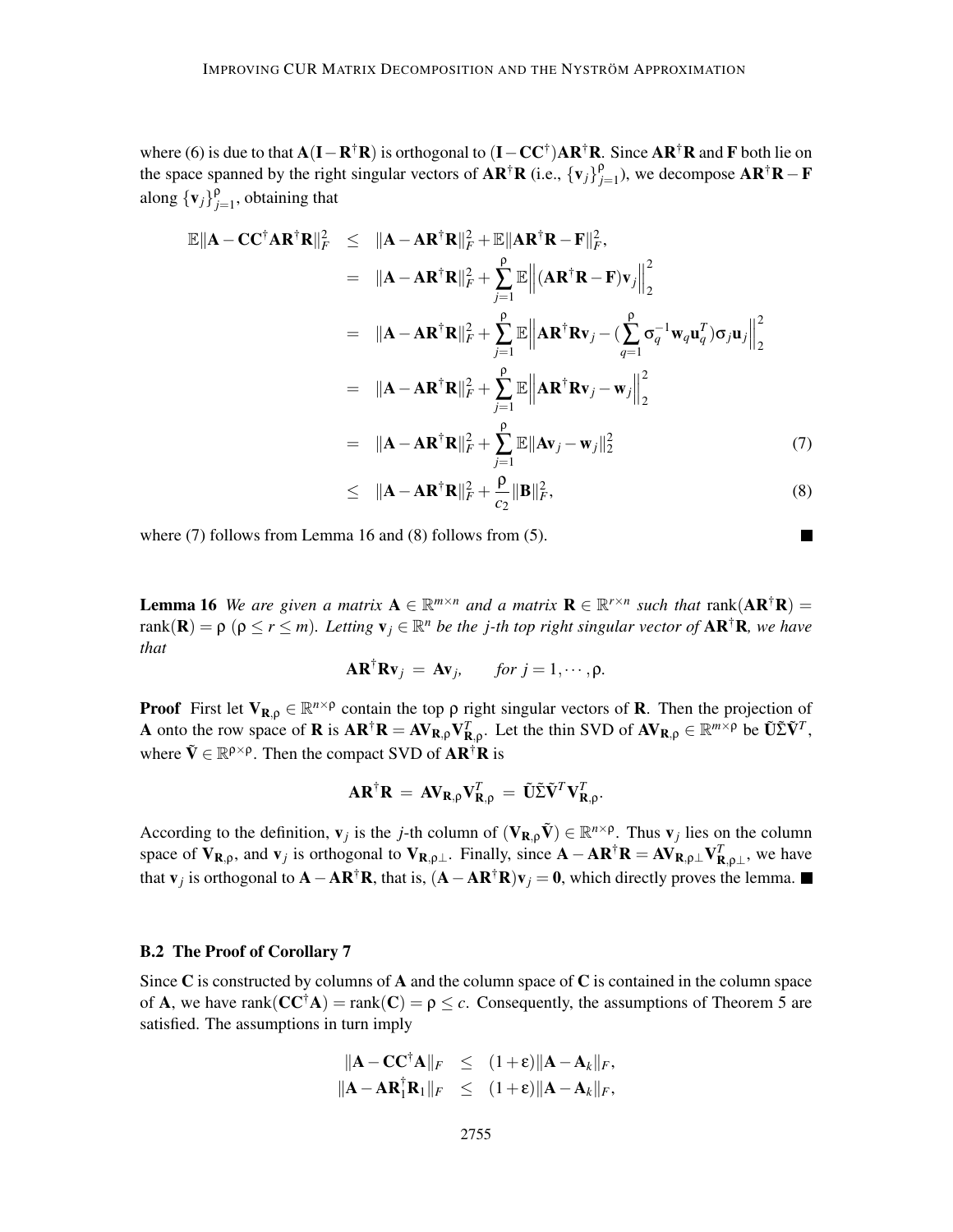and  $c/r_2 = \varepsilon$ . It then follows from Theorem 5 that

$$
\mathbb{E}_{\mathbf{R}} \|\mathbf{A} - \mathbf{C} \mathbf{C}^{\dagger} \mathbf{A} \mathbf{R}^{\dagger} \mathbf{R} \|_{F}^{2} = \mathbb{E}_{\mathbf{R}_{1}} \Big[ \mathbb{E}_{\mathbf{R}_{2}} \Big[ \| \mathbf{A} - \mathbf{C} \mathbf{C}^{\dagger} \mathbf{A} \mathbf{R}^{\dagger} \mathbf{R} \|_{F}^{2} \Big] \mathbf{R}_{1} \Big] \Big] \n\leq \mathbb{E}_{\mathbf{R}_{1}} \Big[ \| \mathbf{A} - \mathbf{C} \mathbf{C}^{\dagger} \mathbf{A} \|_{F}^{2} + \frac{\rho}{r_{2}} \| \mathbf{A} - \mathbf{A} \mathbf{R}_{1}^{\dagger} \mathbf{R}_{1} \|_{F}^{2} \Big] \n\leq \| \mathbf{A} - \mathbf{C} \mathbf{C}^{\dagger} \mathbf{A} \|_{F}^{2} + \frac{c}{r_{2}} (1 + \varepsilon) \| \mathbf{A} - \mathbf{A}_{k} \|_{F}^{2} \n= \| \mathbf{A} - \mathbf{C} \mathbf{C}^{\dagger} \mathbf{A} \|_{F}^{2} + \varepsilon (1 + \varepsilon) \| \mathbf{A} - \mathbf{A}_{k} \|_{F}^{2}.
$$

Furthermore, we have that

$$
\begin{aligned}\n\left[\mathbb{E} \|\mathbf{A} - \mathbf{C} \mathbf{U} \mathbf{R}\|_F\right]^2 &\leq \mathbb{E} \|\mathbf{A} - \mathbf{C} \mathbf{U} \mathbf{R}\|_F^2 = \mathbb{E}_{\mathbf{C},\mathbf{R}} \|\mathbf{A} - \mathbf{C} \mathbf{C}^\dagger \mathbf{A} \mathbf{R}^\dagger \mathbf{R}\|_F^2 \\
&= \mathbb{E}_{\mathbf{C}} \Big[\mathbb{E}_{\mathbf{R}} \Big[\|\mathbf{A} - \mathbf{C} \mathbf{C}^\dagger \mathbf{A} \mathbf{R}^\dagger \mathbf{R}\|_F^2 \Big| \mathbf{C}\Big]\Big] \\
&\leq \mathbb{E}_{\mathbf{C}} \Big[\|\mathbf{A} - \mathbf{C} \mathbf{C}^\dagger \mathbf{A}\|_F^2 + \varepsilon (1 + \varepsilon) \|\mathbf{A} - \mathbf{A}_k\|_F^2\Big] \\
&\leq (1 + \varepsilon)^2 \|\mathbf{A} - \mathbf{A}_k\|_k^2,\n\end{aligned}
$$

which yields the error bound for CUR matrix decomposition.

When the matrix **A** is symmetric, the matrix  $C_1^T$  consists of the rows **A**, and thus we can use Theorem 15 (which is identical to Theorem 5) to prove the error bound for the Nyström approximation. By replacing **R** in Theorem 15 by  $C_1^T$ , we have that

$$
\mathbb{E} \|\mathbf{A} - \mathbf{C} \mathbf{C}^{\dagger} \mathbf{A} (\mathbf{C}_{1}^{\dagger})^{T} \mathbf{C}_{1}^{T} \|_{F}^{2} \leq \|\mathbf{A} - \mathbf{A} (\mathbf{C}_{1}^{\dagger})^{T} \mathbf{C}_{1}^{T} \|_{F}^{2} + \frac{c_{1}}{c_{2}} \|\mathbf{A} - \mathbf{C}_{1} \mathbf{C}_{1}^{\dagger} \mathbf{A} \|_{F}^{2}
$$

$$
= (1 + \frac{c_{1}}{c_{2}}) \|\mathbf{A} - \mathbf{C}_{1} \mathbf{C}_{1}^{\dagger} \mathbf{A} \|_{F}^{2},
$$

where the expectation is taken w.r.t.  $C_2$ . Together with the inequality

$$
\left\| \mathbf{A} - \mathbf{C} \mathbf{C}^{\dagger} \mathbf{A} (\mathbf{C}^{\dagger})^T \mathbf{C}^T \right\|_F^2 \leq \left\| \mathbf{A} - \mathbf{C} \mathbf{C}^{\dagger} \mathbf{A} (\mathbf{C}^{\dagger})^T \mathbf{C}^T_1 \right\|_F^2
$$

given by Lemma 17, we have that

$$
\mathbb{E}_{\mathbf{C}_1,\mathbf{C}_2} ||\mathbf{A} - \mathbf{C} \mathbf{C}^{\dagger} \mathbf{A} (\mathbf{C}^{\dagger})^T \mathbf{C}^T ||_F^2 \leq \mathbb{E}_{\mathbf{C}_1,\mathbf{C}_2} ||\mathbf{A} - \mathbf{C} \mathbf{C}^{\dagger} \mathbf{A} (\mathbf{C}_1^{\dagger})^T \mathbf{C}_1^T ||_F^2
$$
  
\n
$$
= (1 + \frac{c_1}{c_2}) \mathbb{E}_{\mathbf{C}_1} ||\mathbf{A} - \mathbf{C}_1 \mathbf{C}_1^{\dagger} \mathbf{A} ||_F^2
$$
  
\n
$$
= (1 + \varepsilon)^2 ||\mathbf{A} - \mathbf{A}_k||_F^2.
$$

Hence  $\mathbb{E} \left\| \mathbf{A} - \mathbf{C} \mathbf{C}^{\dagger} \mathbf{A} (\mathbf{C}^{\dagger})^T \mathbf{C}^T \right\|_F \leq$  $\left[ \mathbb{E} \left\| \mathbf{A} {-}\mathbf{C} \mathbf{C}^{\dagger} \mathbf{A} \left( \mathbf{C}^{\dagger} \right)^{T} \mathbf{C}^{T} \right\| \right]$ 2 *F*  $\Big]^{-\frac{1}{2}} \leq (1+\varepsilon) \big\| \mathbf{A} - \mathbf{A}_k \big\|_F.$ 

**Lemma 17** *Given an m×m matrix* **A** *and an m×c matrix*  $\mathbf{C} = [\mathbf{C}_1, \mathbf{C}_2]$ *, the following inequality holds:*

$$
\|\mathbf{A}-\mathbf{C}\mathbf{C}^{\dagger}\mathbf{A}(\mathbf{C}^{\dagger})^T\mathbf{C}^T\|_F^2 \leq \|\mathbf{A}-\mathbf{C}\mathbf{C}^{\dagger}\mathbf{A}(\mathbf{C}_1^{\dagger})^T\mathbf{C}_1^T\|_F^2.
$$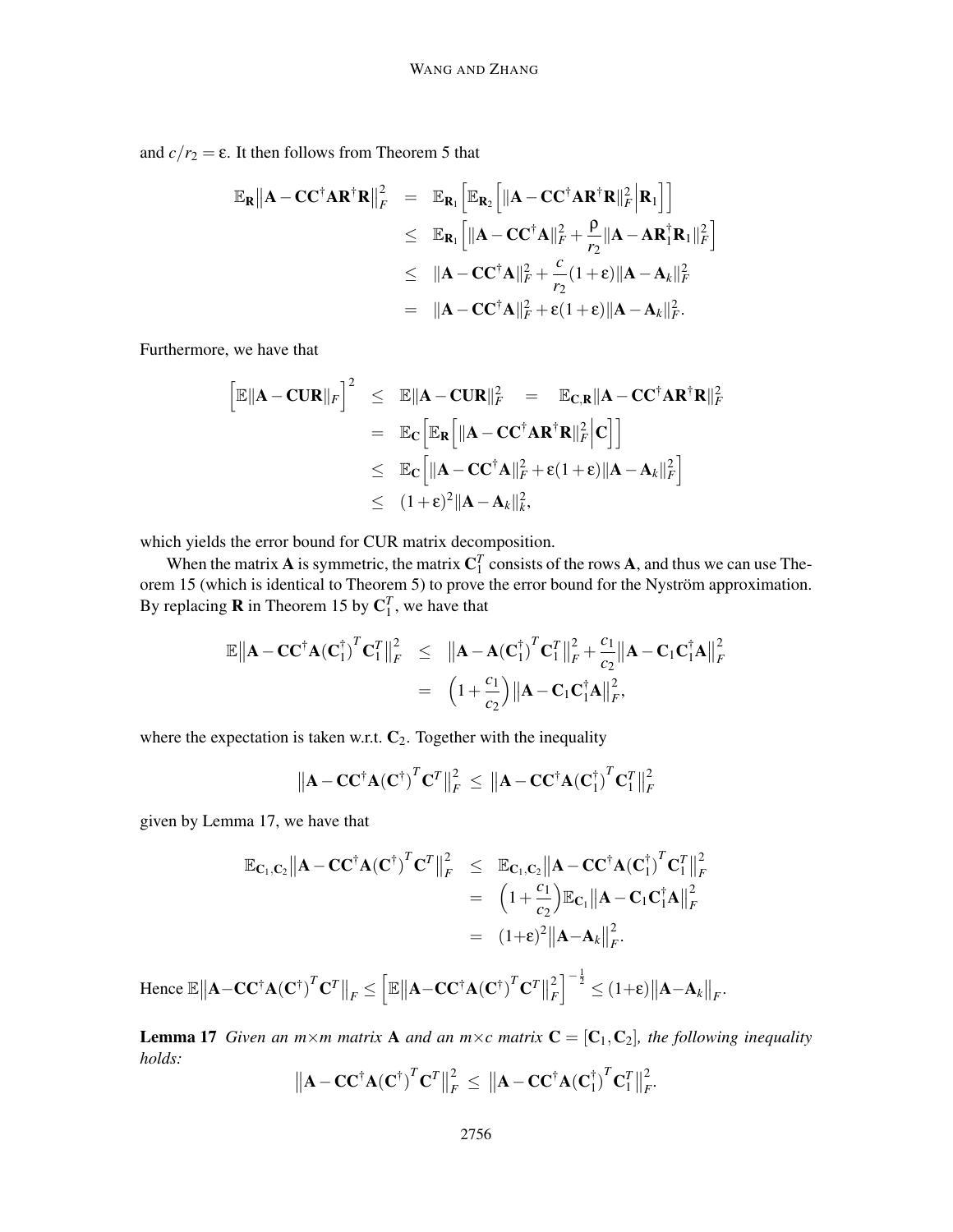**Proof** Let  $\mathcal{P}_C A = CC^{\dagger} A$  denote the projection of A onto the column space of C, and  $\bar{\mathcal{P}}_C = I_m - CC^{\dagger}$ denote the projector onto the space orthogonal to the column space of C. It has been shown by Halko et al. (2011) that, for any matrix **A**, if span(**M**)  $\subset$  span(**N**), then the following inequalities hold:

$$
\|\textbf{P}_{\!M}\textbf{A}\|_{\xi}\leq \|\textbf{P}_{\!N}\textbf{A}\|_{\xi}\quad \text{ and }\quad \|\bar{\textbf{P}}_{\!M}\textbf{A}\|_{\xi}\geq \|\bar{\textbf{P}}_{\!N}\textbf{A}\|_{\xi}.
$$

Accordingly,  $\mathbf{A}\mathcal{P}_{\mathbf{R}^T}^T = \mathbf{A}\mathbf{R}^\dagger\mathbf{R}$  is the projection of **A** onto the row space of  $\mathbf{R} \in \mathbb{R}^{r \times n}$ . We further have that

$$
\|\mathbf{A} - \mathcal{P}_{\mathbf{C}}\mathbf{A}\mathcal{P}_{\mathbf{C}}^T\|_F^2 = \|\mathbf{A} - \mathcal{P}_{\mathbf{C}}\mathbf{A} + \mathcal{P}_{\mathbf{C}}\mathbf{A} - \mathcal{P}_{\mathbf{C}}\mathbf{A}\mathcal{P}_{\mathbf{C}}^T\|_F^2
$$
  
= 
$$
\|\bar{\mathcal{P}}_{\mathbf{C}}\mathbf{A} + \mathcal{P}_{\mathbf{C}}\mathbf{A}\bar{\mathcal{P}}_{\mathbf{C}}^T\|_F^2 = \|\bar{\mathcal{P}}_{\mathbf{C}}\mathbf{A}\|_F^2 + \|\mathcal{P}_{\mathbf{C}}\mathbf{A}\bar{\mathcal{P}}_{\mathbf{C}}^T\|_F^2
$$

and

$$
\begin{array}{rcl}\n\|\mathbf{A} - \mathcal{P}_{\mathbf{C}}\mathbf{A}\mathcal{P}_{\mathbf{C}_1}^T\|_F^2 & = & \|\mathbf{A} - \mathcal{P}_{\mathbf{C}}\mathbf{A} + \mathcal{P}_{\mathbf{C}}\mathbf{A} - \mathcal{P}_{\mathbf{C}}\mathbf{A}\mathcal{P}_{\mathbf{C}_1}^T\|_F^2 \\
& = & \|\bar{\mathcal{P}}_{\mathbf{C}}\mathbf{A} + \mathcal{P}_{\mathbf{C}}\mathbf{A}\bar{\mathcal{P}}_{\mathbf{C}_1}^T\|_F^2 = \|\bar{\mathcal{P}}_{\mathbf{C}}\mathbf{A}\|_F^2 + \|\mathcal{P}_{\mathbf{C}}\mathbf{A}\bar{\mathcal{P}}_{\mathbf{C}_1}^T\|_F^2,\n\end{array}
$$

where the last equalities follow from  $P_{\mathbf{C}} \perp \bar{P}_{\mathbf{C}}$ . Since span( $\mathbf{C}_1$ )  $\subset$  span( $\mathbf{C}$ ), we have  $\|\mathcal{P}_{\mathbf{C}} \mathbf{A} \bar{\mathcal{P}}_{\mathbf{C}_1}^T\|_F^2 \geq$  $||\mathcal{P}_{\mathbf{C}} \mathbf{A} \bar{\mathcal{P}}_{\mathbf{C}}^T||_F^2$ , which proves the lemma.

#### B.3 The Proof of Theorem 8

The error bound follows directly from Lemma 2 and Corollary 7. The near-optimal column selection algorithm costs  $O(mk^2 \varepsilon^{-4/3} + nk^3 \varepsilon^{-2/3}) + T_{\text{Multiply}}(mnk\varepsilon^{-2/3})$  time to construct C and  $O(nk^2 \epsilon^{-4/3} + mk^3 \epsilon^{-2/3}) + T_{\text{Multiply}}(mnk\epsilon^{-2/3})$  time to construct **R**<sub>1</sub>. Then the adaptive sampling algorithm costs  $O(nk^2 \epsilon^{-2}) + T_{\text{Multiply}}(mnk\epsilon^{-1})$  time to construct  $\mathbf{R}_2$ . Computing the Moore-Penrose inverses of C and R costs  $O(mc^2) + O(nr^2) = O(mk^2\varepsilon^{-2} + nk^2\varepsilon^{-4})$  time. The multiplication of  $\mathbf{C}^{\dagger} \mathbf{A} \mathbf{R}^{\dagger}$  costs  $T_{\text{Multiply}}(mnc) = T_{\text{Multiply}}(mnk\epsilon^{-1})$  time. So the total time complexity is  $O((m +$  $m)k^3 \varepsilon^{-2/3} + mk^2 \varepsilon^{-2} + nk^2 \varepsilon^{-4} + T_{\text{Multiply}}(mnk\varepsilon^{-1}).$ 

#### B.4 The Proof of Theorem 10

The error bound follows immediately from Lemma 2 and Corollary 7. The near-optimal column selection algorithm costs  $O(mk^2 \varepsilon^{-4/3} + mk^3 \varepsilon^{-2/3}) + T_{\text{Multiply}}(m^2 k \varepsilon^{-2/3})$  time to select  $c_1 =$  $O(k\epsilon^{-1})$  columns of A construct  $C_1$ . Then the adaptive sampling algorithm costs  $O(mk^2\epsilon^{-2})$  +  $T_{\text{Multiply}}(m^2 k \varepsilon^{-1})$  time to select  $c_2 = O(k \varepsilon^{-2})$  columns construct  $C_2$ . Finally it costs  $O(mc^2)$  +  $T_{\text{Multiply}}(m^2c) = O(mk^2\varepsilon^{-4}) + T_{\text{Multiply}}(m^2k\varepsilon^{-2})$  time to construct the intersection matrix  $\mathbf{U} = \mathbf{C}^\dagger \mathbf{A}(\mathbf{C}^\dagger)^T$ . So the total time complexity is  $O(mk^2 \varepsilon^{-4} + mk^3 \varepsilon^{-2/3}) + T_{\text{Multiply}}(m^2 k \varepsilon^{-2})$ .

# Appendix C. Proofs of the Lower Error Bounds

In Appendix C.1 we construct two adversarial cases which will be used throughout this appendix. In Appendix C.2 we prove the lower bounds of the standard Nyström method. In Appendix C.3 we prove the lower bounds of the ensemble Nyström method. Theorems 20, 21, 22, 24, and 25 are used for proving Theorem 12.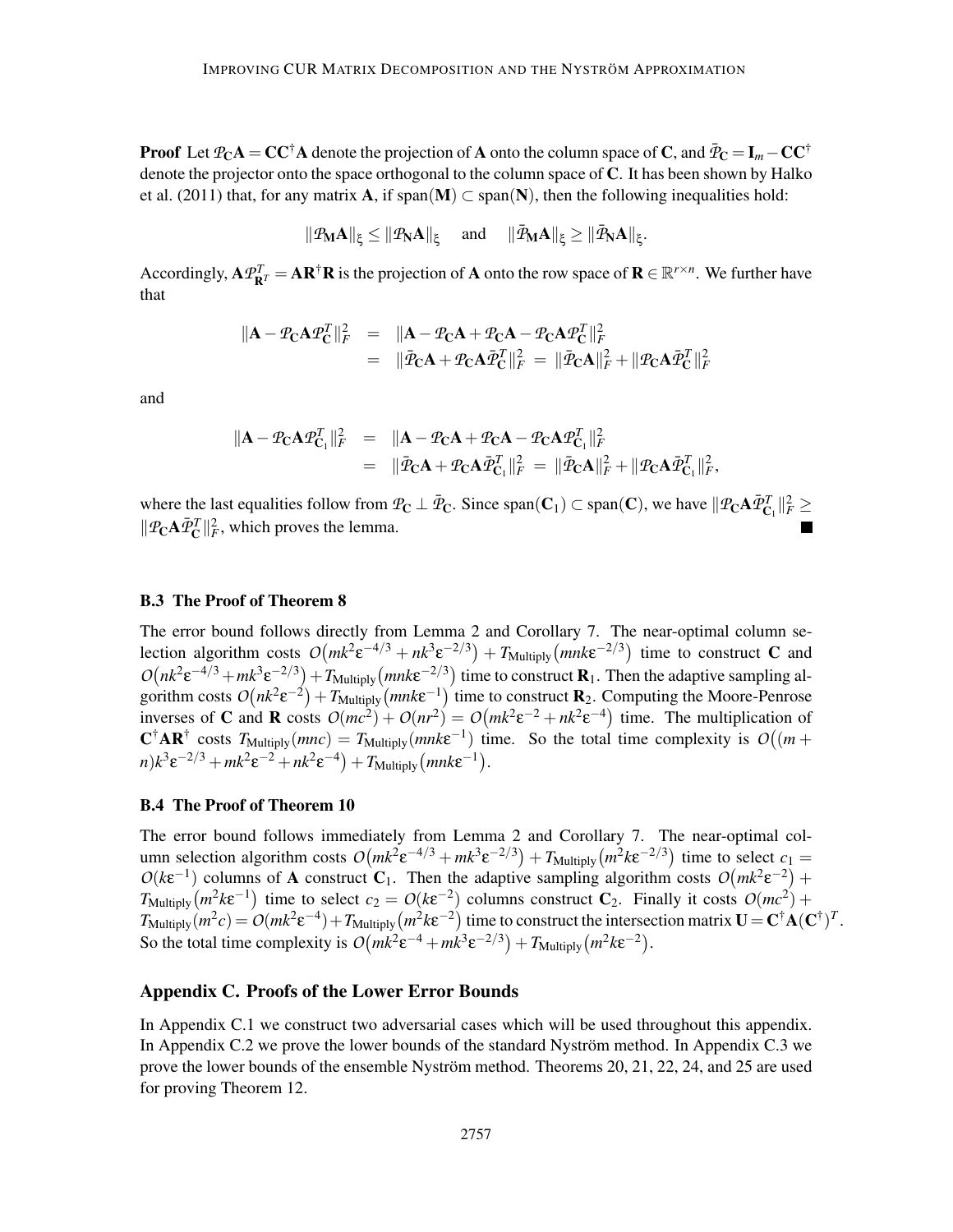# C.1 Construction of the Adversarial Cases

We now consider the construction of adversarial cases for the spectral norm bounds and the Frobenius norm and nuclear norm bounds, respectively.

#### C.1.1 THE ADVERSARIAL CASE FOR THE SPECTRAL NORM BOUND

We construct an  $m \times m$  positive definite matrix **B** as follows:

$$
\mathbf{B} = (1 - \alpha)\mathbf{I}_m + \alpha \mathbf{1}_m \mathbf{1}_m^T = \begin{bmatrix} 1 & \alpha & \cdots & \alpha \\ \alpha & 1 & \cdots & \alpha \\ \vdots & \vdots & \ddots & \vdots \\ \alpha & \alpha & \cdots & 1 \end{bmatrix} = \begin{bmatrix} \mathbf{W} & \mathbf{B}_{21}^T \\ \mathbf{B}_{21} & \mathbf{B}_{22} \end{bmatrix},
$$
(9)

where  $\alpha \in [0, 1)$ . It is easy to verify  $\mathbf{x}^T \mathbf{B} \mathbf{x} > 0$  for any nonzero  $\mathbf{x} \in \mathbb{R}^m$ . We show some properties of B in Lemma 18.

**Lemma 18** Let  $\mathbf{B}_k$  be the best rank-k approximation to the matrix **B** defined in (9). Then we have *that*

$$
\|\mathbf{B}\|_{F} = \sqrt{m^2 \alpha^2 + m(1 - \alpha^2)}, \qquad \|\mathbf{B} - \mathbf{B}_k\|_{F} = \sqrt{m - k}(1 - \alpha),
$$
  

$$
\|\mathbf{B}\|_{2} = 1 + m\alpha - \alpha, \qquad \|\mathbf{B} - \mathbf{B}_k\|_{2} = 1 - \alpha,
$$
  

$$
\|\mathbf{B}\|_{*} = m, \qquad \|\mathbf{B} - \mathbf{B}_k\|_{*} = (m - k)(1 - \alpha),
$$

*where*  $1 \leq k \leq m-1$ .

**Proof** The squared Frobenius norm of **B** is

$$
\|\mathbf{B}\|_F^2 = \sum_{i,j} b_{ij}^2 = m + (m^2 - m)\alpha^2.
$$

Then we study the singular values of  $\bf{B}$ . Since  $\bf{B}$  is SPSD, here we do not distinguish between its singular values and eigenvalues.

The spectral norm, that is, the largest singular value, of **B** is

$$
\|\bm{B}\|_2\,=\,\sigma_1\,=\,\lambda_1\,=\,\max_{\|\bm{x}\|_2\leq 1}\bm{x}^T\bm{B}\bm{x}\,=\,\max_{\|\bm{x}\|_2\leq 1}(1-\alpha)\|\bm{x}\|_2^2+\alpha(\bm{1}_m^T\bm{x})^2\,=\,1-\alpha+m\alpha,
$$

where the maximum is attained when  $\mathbf{x} = \frac{1}{\sqrt{2}}$  $\frac{1}{m}$ **1**<sub>*m*</sub>. Thus **u**<sub>1</sub> =  $\frac{1}{\sqrt{n}}$  $\frac{1}{m}$ **1**<sub>*m*</sub> is the top singular vector of **B**. Then the projection of **B** onto the subspace orthogonal to  $\mathbf{u}_1$  is

$$
\mathbf{B}_{1\perp} \triangleq \mathbf{B} - \mathbf{B}_1 = \mathbf{B} - \sigma_1 \mathbf{u}_1 \mathbf{u}_1^T = \frac{1 - \alpha}{m} (m \mathbf{I}_m - \mathbf{1}_m \mathbf{1}_m^T).
$$

Then for all  $j > 1$ , the *j*-th top eigenvalue  $\sigma_j$  and eigenvector  $\mathbf{u}_j$ , that is, the singular value and singular vector, of B satisfy

$$
\sigma_j \mathbf{u}_j = \mathbf{B} \mathbf{u}_j = \mathbf{B}_{1\perp} \mathbf{u}_j = \frac{1-\alpha}{m} \big( m \mathbf{u}_j - (\mathbf{1}_m^T \mathbf{u}_j) \mathbf{1}_m \big) = \frac{1-\alpha}{m} (m \mathbf{u}_j - \mathbf{0}),
$$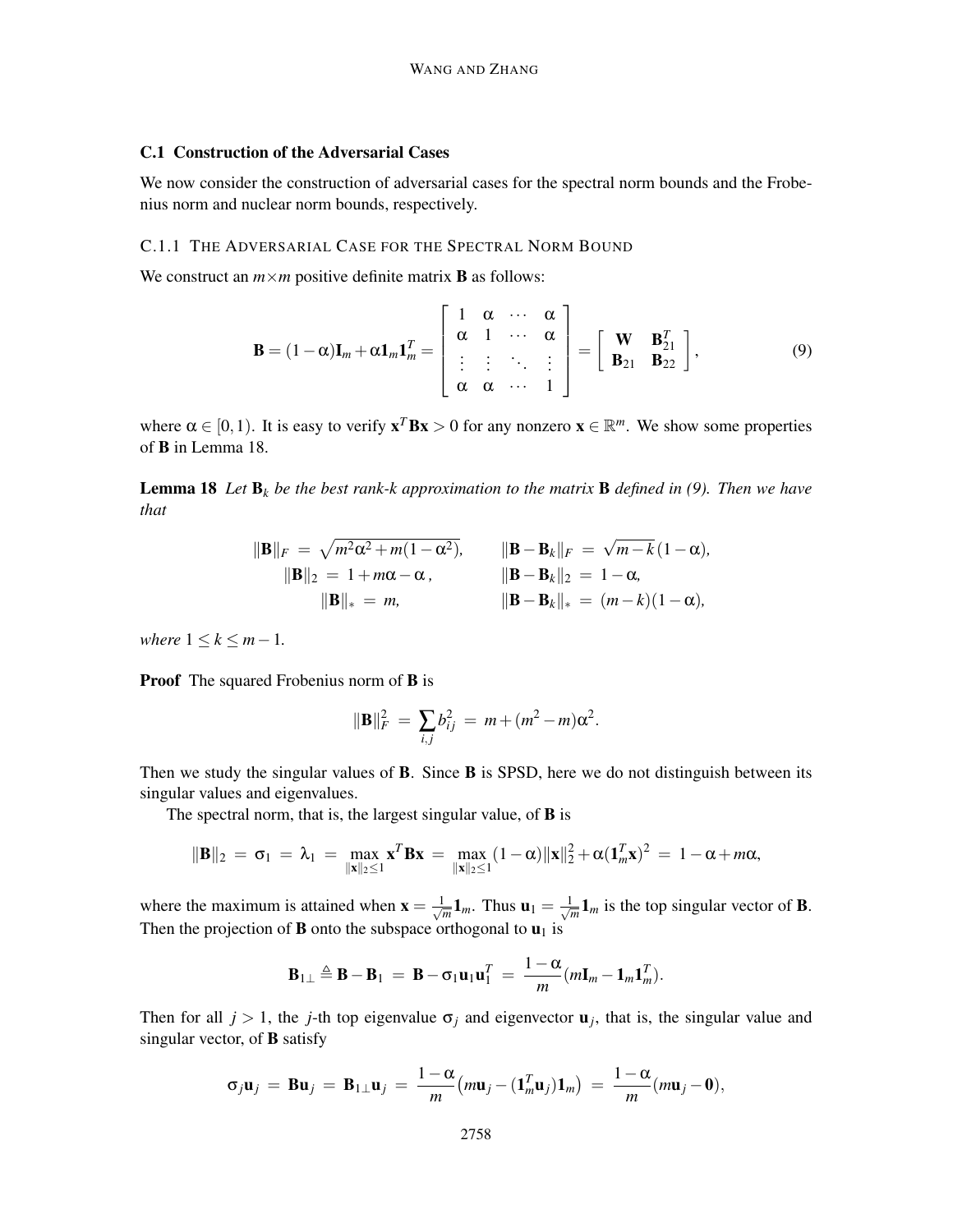where the last equality follows from  $\mathbf{u}_j \perp \mathbf{u}_1$ , that is,  $\mathbf{1}_m^T \mathbf{u}_j = 0$ . Thus  $\sigma_j = 1 - \alpha$ , and

$$
\|\mathbf{B}-\mathbf{B}_k\|_2 = \sigma_{k+1} = 1-\alpha
$$

for all  $1 \leq k < m$ . Finally we have that

$$
\|\mathbf{B} - \mathbf{B}_k\|_F^2 = \|\mathbf{B}\|_F^2 - \sum_{i=1}^k \sigma_i^2 = (m - k)(1 - \alpha)^2,
$$
  

$$
\|\mathbf{B} - \mathbf{B}_k\|_* = (m - k)\sigma_2 = (m - k)(1 - \alpha),
$$
  

$$
\|\mathbf{B}\|_* = \sum_{i=1}^m \sigma_i = (1 + m\alpha - \alpha) + (m - 1)(1 - \alpha) = m,
$$

which complete our proofs.

# C.1.2 THE ADVERSARIAL CASE FOR THE FROBENIUS NORM AND NUCLEAR NORM BOUNDS

Then we construct another adversarial case for proving the Frobenius norm and nuclear norm bounds. Let **B** be a  $p \times p$  matrix with diagonal entries equal to one and off-diagonal entries equal to α. Let  $m = kp$  and we construct an  $m \times m$  block diagonal matrix **A** as follows:

$$
\mathbf{A} = \text{BlkDiag}(\underbrace{\mathbf{B}, \cdots, \mathbf{B}}_{k \text{ blocks}}) = \begin{bmatrix} \mathbf{B} & \mathbf{0} & \cdots & \mathbf{0} \\ \mathbf{0} & \mathbf{B} & \cdots & \mathbf{0} \\ \vdots & \vdots & \ddots & \vdots \\ \mathbf{0} & \mathbf{0} & \cdots & \mathbf{B} \end{bmatrix} .
$$
 (10)

**Lemma 19** Let  $A_k$  be the best rank-k approximation to the matrix  $A$  defined in (10). Then we have *that*

$$
\begin{aligned}\n\sigma_1(\mathbf{A}) &= \cdots = \sigma_k(\mathbf{A}) = 1 + p\alpha - \alpha, \\
\sigma_{k+1}(\mathbf{A}) &= \cdots = \sigma_m(\mathbf{A}) = 1 - \alpha, \\
\|\mathbf{A} - \mathbf{A}_k\|_F &= (1 - \alpha)\sqrt{m - k}, \\
\|\mathbf{A} - \mathbf{A}_k\|_* &= (1 - \alpha)(m - k).\n\end{aligned}
$$

Lemma 19 can be easily proved using Lemma 18.

#### C.2 Lower Bounds of the Standard Nyström Method

**Theorem 20** For an  $m \times m$  matrix **B** with diagonal entries equal to one and off-diagonal entries *equal to*  $\alpha \in [0,1)$ *, the approximation error incurred by the standard Nyström method is lower bounded by*

$$
\|\mathbf{B} - \tilde{\mathbf{B}}_c^{nys}\|_F \ge (1 - \alpha) \sqrt{(m - c) \left(1 + \frac{m + c + \frac{2}{\alpha} - 2}{(c + \frac{1 - \alpha}{\alpha})^2}\right)},
$$
  

$$
\|\mathbf{B} - \tilde{\mathbf{B}}_c^{nys}\|_2 \ge \frac{(1 - \alpha) \left(m + \frac{1 - \alpha}{\alpha}\right)}{c + \frac{1 - \alpha}{\alpha}},
$$
  

$$
\|\mathbf{B} - \tilde{\mathbf{B}}_c^{nys}\|_* \ge (m - c)(1 - \alpha) \frac{1 + c\alpha}{1 + c\alpha - \alpha}.
$$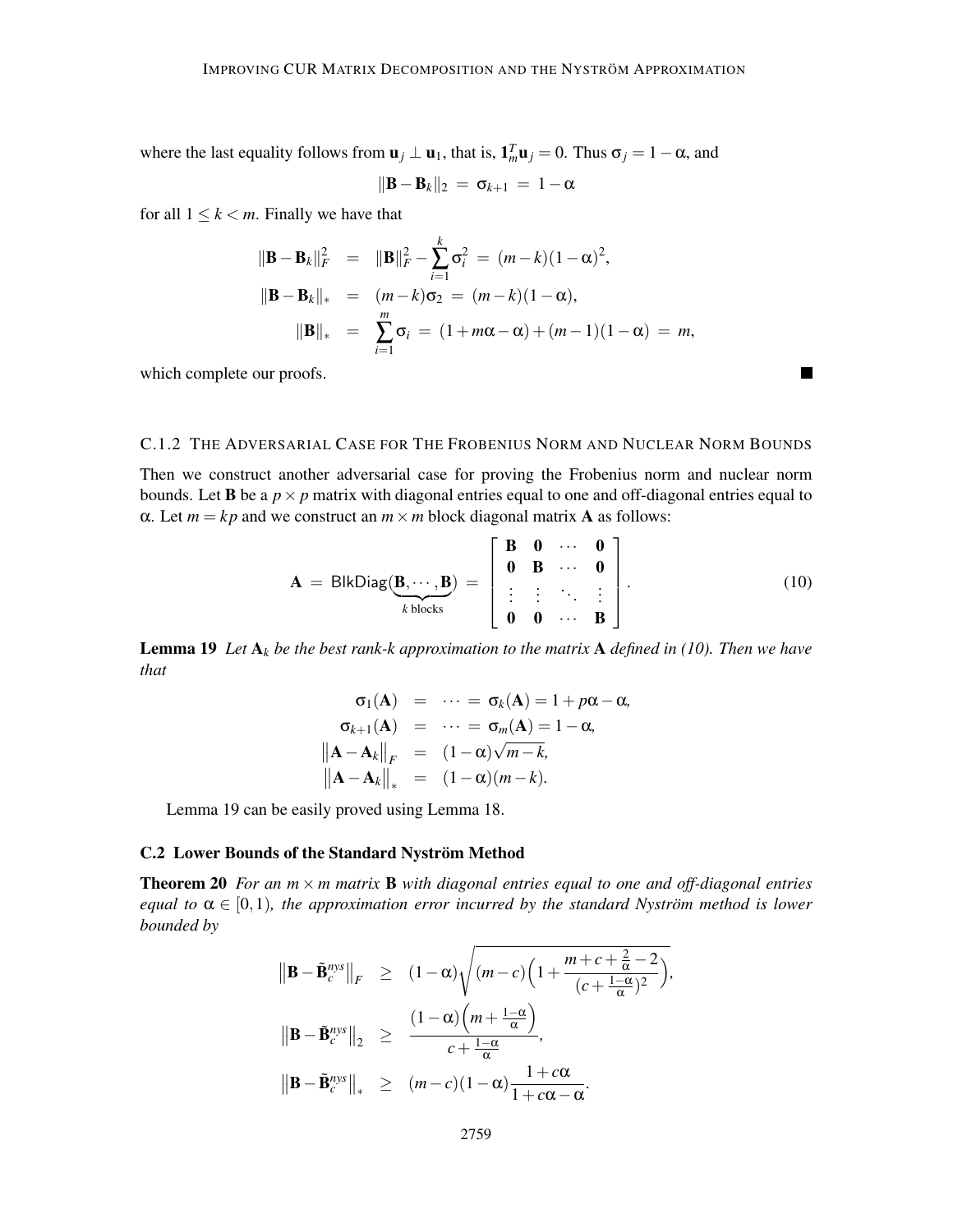*Furthermore, the matrix*  $(\mathbf{B} - \tilde{\mathbf{B}}_c^{nys})$  *is SPSD.* 

**Proof** The matrix **B** is partitioned as in  $(9)$ . The residual of the Nyström approximation is

$$
\|\mathbf{B} - \tilde{\mathbf{B}}_c^{\text{nys}}\|_{\xi} = \|\mathbf{B}_{22} - \mathbf{B}_{21}\mathbf{W}^{\dagger} \mathbf{B}_{21}^T\|_{\xi},\tag{11}
$$

where  $\xi = 2$ , *F*, or  $*$ . Since  $\mathbf{W} = (1 - \alpha)\mathbf{I}_c + \alpha \mathbf{1}_c \mathbf{1}_c^T$  is nonsingular when  $\alpha \in [0, 1)$ , so  $\mathbf{W}^{\dagger} = \mathbf{W}^{-1}$ . We apply the Sherman-Morrison-Woodbury formula

$$
(\mathbf{A} + \mathbf{BCD})^{-1} = \mathbf{A}^{-1} - \mathbf{A}^{-1} \mathbf{B} (\mathbf{C}^{-1} + \mathbf{DA}^{-1} \mathbf{B})^{-1} \mathbf{DA}^{-1}
$$

to compute  $W^{\dagger}$ , yielding

$$
\mathbf{W}^{\dagger} = \frac{1}{1-\alpha}\mathbf{I}_c - \frac{\alpha}{(1-\alpha)(1-\alpha+c\alpha)}\mathbf{1}_c\mathbf{1}_c^T.
$$

According to the construction,  $\mathbf{B}_{21}$  is an  $(m-c) \times c$  matrix with all entries equal to  $\alpha$ , it follows that  $\mathbf{B}_{21}\mathbf{W}^{\dagger}\mathbf{B}_{21}^T$  is an  $(m-c)\times(m-c)$  matrix with all entries equal to

$$
\eta \triangleq \alpha^2 \mathbf{1}_c^T \mathbf{W}^\dagger \mathbf{1}_c = \frac{c \alpha^2}{1 - \alpha + c \alpha}.
$$
 (12)

Then we obtain that

$$
\mathbf{B}_{22} - \mathbf{B}_{21} \mathbf{W}^{\dagger} \mathbf{B}_{21}^T = (1 - \alpha) \mathbf{I}_{m-c} + (\alpha - \eta) \mathbf{1}_{m-c} \mathbf{1}_{m-c}^T.
$$
 (13)

It is easy to check that  $\eta \le \alpha \le 1$ , thus the matrix  $(1-\alpha)\mathbf{I}_{m-c} + (\alpha-\eta)\mathbf{1}_{m-c}\mathbf{1}_{m-c}^T$  is SPSD, and so is  $(\mathbf{B} - \tilde{\mathbf{B}}_c^{\text{nys}})$ .

Combining (11) and (13), we have that

$$
\|\mathbf{B} - \tilde{\mathbf{B}}_c^{\text{nys}}\|_F^2 = \| (1-\alpha)\mathbf{I}_{m-c} + (\alpha - \eta)\mathbf{1}_{m-c}\mathbf{1}_{m-c}^T \|_F^2
$$
  
\n
$$
= (m-c)(1-\eta)^2 + \left( (m-c)^2 - (m-c) \right) (\alpha - \eta)^2
$$
  
\n
$$
= (m-c)(1-\alpha)^2 \left( 1 + \frac{\alpha^2(m+c) + 2(\alpha - \alpha^2)}{(1-\alpha + c\alpha)^2} \right)
$$
  
\n
$$
= (m-c)(1-\alpha)^2 \left( 1 + \frac{m+c + \frac{2}{\alpha} - 2}{(c + \frac{1-\alpha}{\alpha})^2} \right),
$$
 (14)

which proves the Frobenius norm of the residual.

Now we compute the spectral norm of the residual. Based on the results above we have that

$$
\left\|\mathbf{B}-\tilde{\mathbf{B}}_c^{\text{nys}}\right\|_2 = \left\|(1-\alpha)\mathbf{I}_{m-c}+(\alpha-\eta)\mathbf{1}_{m-c}\mathbf{1}_{m-c}^T\right\|_2.
$$

Similar to the proof of Lemma 18, it is easily obtained that  $\frac{1}{\sqrt{m}}$  $\frac{1}{m-c}$ **1**<sub>*m*−*c*</sub> is the top singular vector of the SPSD matrix  $(1 - \alpha)\mathbf{I}_{m-c} + (\alpha - \eta)\mathbf{1}_{m-c}\mathbf{1}_{m-c}^T$ , so the top singular value is

$$
\sigma_1(\mathbf{B} - \tilde{\mathbf{B}}_c^{\text{nys}}) = (m - c)(\alpha - \eta) + 1 - \alpha = \frac{(1 - \alpha)\left(m + \frac{1 - \alpha}{\alpha}\right)}{c + \frac{1 - \alpha}{\alpha}},\tag{15}
$$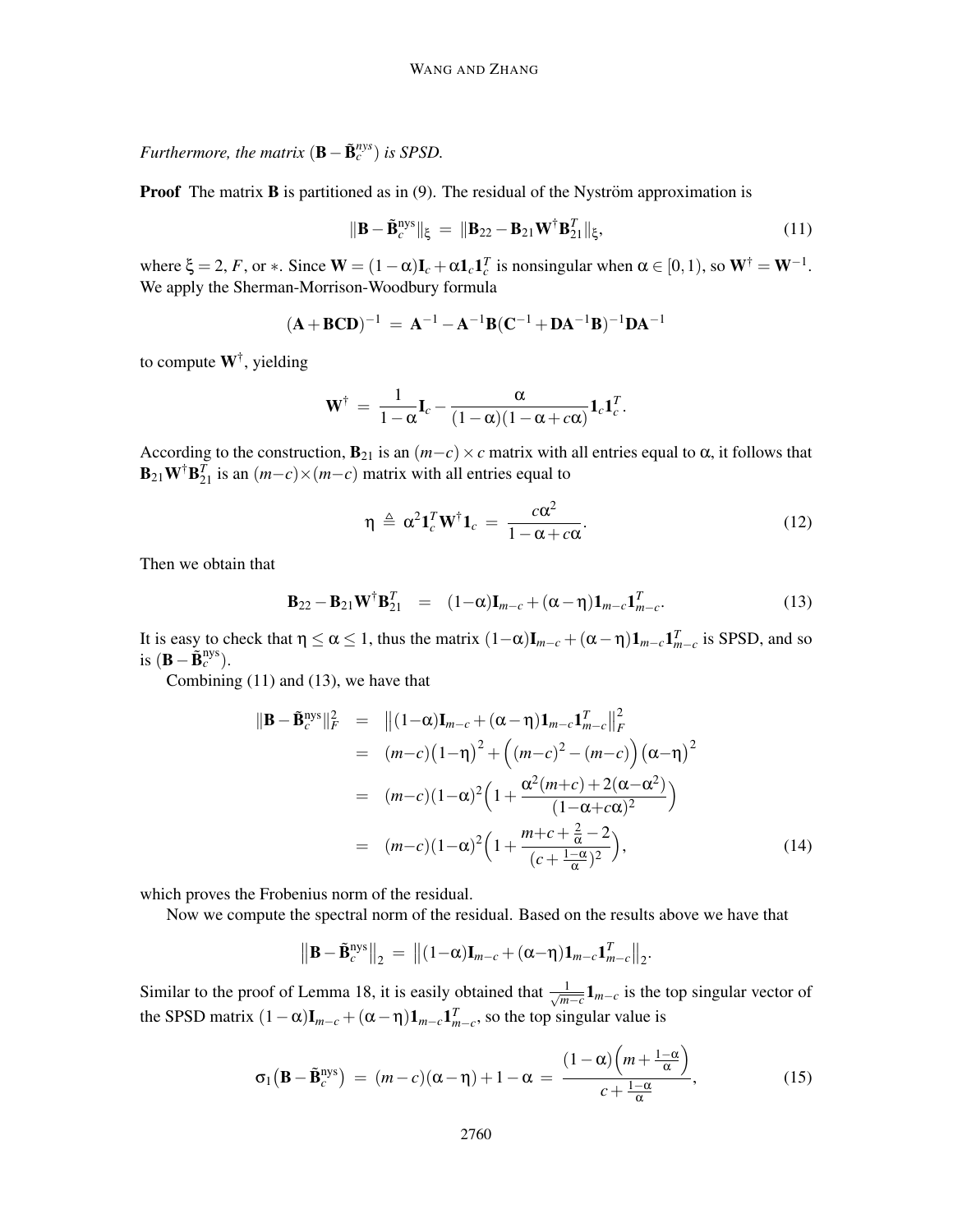which proves the spectral norm bound because  $\|\mathbf{B} - \tilde{\mathbf{B}}_c^{\text{nys}}\|_2 = \sigma_1 (\mathbf{B} - \tilde{\mathbf{B}}_c^{\text{nys}}).$ 

It is also easy to show the rest singular values obey

$$
\begin{array}{rcl}\n\sigma_2(\mathbf{B}-\tilde{\mathbf{B}}_c^{\text{nys}}) & = & \cdots & = & \sigma_{m-c}(\mathbf{B}-\tilde{\mathbf{B}}_c^{\text{nys}}) & \geq & 0, \\
\sigma_{m-c+1}(\mathbf{B}-\tilde{\mathbf{B}}_c^{\text{nys}}) & = & \cdots & = & \sigma_m(\mathbf{B}-\tilde{\mathbf{B}}_c^{\text{nys}}) & = & 0.\n\end{array}
$$

Thus we have, for  $i = 2, \dots, m - c$ ,

$$
\sigma_i^2(\mathbf{B}-\tilde{\mathbf{B}}_c^{\text{nys}}) = \frac{\|\mathbf{B}-\tilde{\mathbf{B}}_c^{\text{nys}}\|_F^2 - \sigma_1^2(\mathbf{B}-\tilde{\mathbf{B}}_c^{\text{nys}})}{m-c-1} = (1-\alpha)^2.
$$

The nuclear norm of the residual  $(B - \tilde{B}_c^{nys})$  is

$$
\|\mathbf{B} - \tilde{\mathbf{B}}_c^{\text{nys}}\|_{*} = \sum_{i=1}^{m} \sigma (\mathbf{B} - \tilde{\mathbf{B}}_c^{\text{nys}})
$$
  
=  $\sigma_1 (\mathbf{B} - \tilde{\mathbf{B}}_c^{\text{nys}}) + (m - c - 1) \sigma_2 (\mathbf{B} - \tilde{\mathbf{B}}_c^{\text{nys}})$   
=  $(m - c)(1 - \eta)$   
=  $(m - c)(1 - \alpha) \left(1 + \frac{1}{c + \frac{1 - \alpha}{\alpha}}\right).$  (16)

 $\blacksquare$ 

The theorem follows from equalities (14), (15), and (16).

Now we use the matrix A constructed in (10) to show the Frobenius norm and nuclear norm lower bound. The bound is stronger than the one in Theorem 20 by a factor of *k*.

**Theorem 21** *For the m*  $\times$  *m SPSD matrix* A *defined in (10), the approximation error incurred by the standard Nyström method is lower bounded by* 

$$
\|\mathbf{A} - \mathbf{C} \mathbf{W}^{\dagger} \mathbf{C}^{T}\|_{F} \geq (1 - \alpha) \sqrt{m - c - k + \frac{k(m + \frac{1 - \alpha}{\alpha}k)^{2}}{(c + \frac{1 - \alpha}{\alpha}k)^{2}}},
$$
  

$$
\|\mathbf{A} - \mathbf{C} \mathbf{W}^{\dagger} \mathbf{C}^{T}\|_{*} \geq (1 - \alpha)(m - c) \left(1 + \frac{k}{c + \frac{1 - \alpha}{\alpha}k}\right),
$$

*where k* < *m is an arbitrary positive integer.*

**Proof** Let C consist of *c* column sampled from A and  $\hat{\mathbf{C}}_i$  consist of  $c_i$  columns sampled from the *i*-th block diagonal matrix in **A**. Without loss of generality, we assume  $\hat{\mathbf{C}}_i$  consists of the first  $c_i$  columns of **B**, and accordingly  $\hat{\mathbf{W}}_i$  consists of the top left  $c_i \times c_i$  block of **B**. Thus  $\mathbf{C} = \text{BlkDiag}(\hat{\mathbf{C}}_1, \dots, \hat{\mathbf{C}}_k)$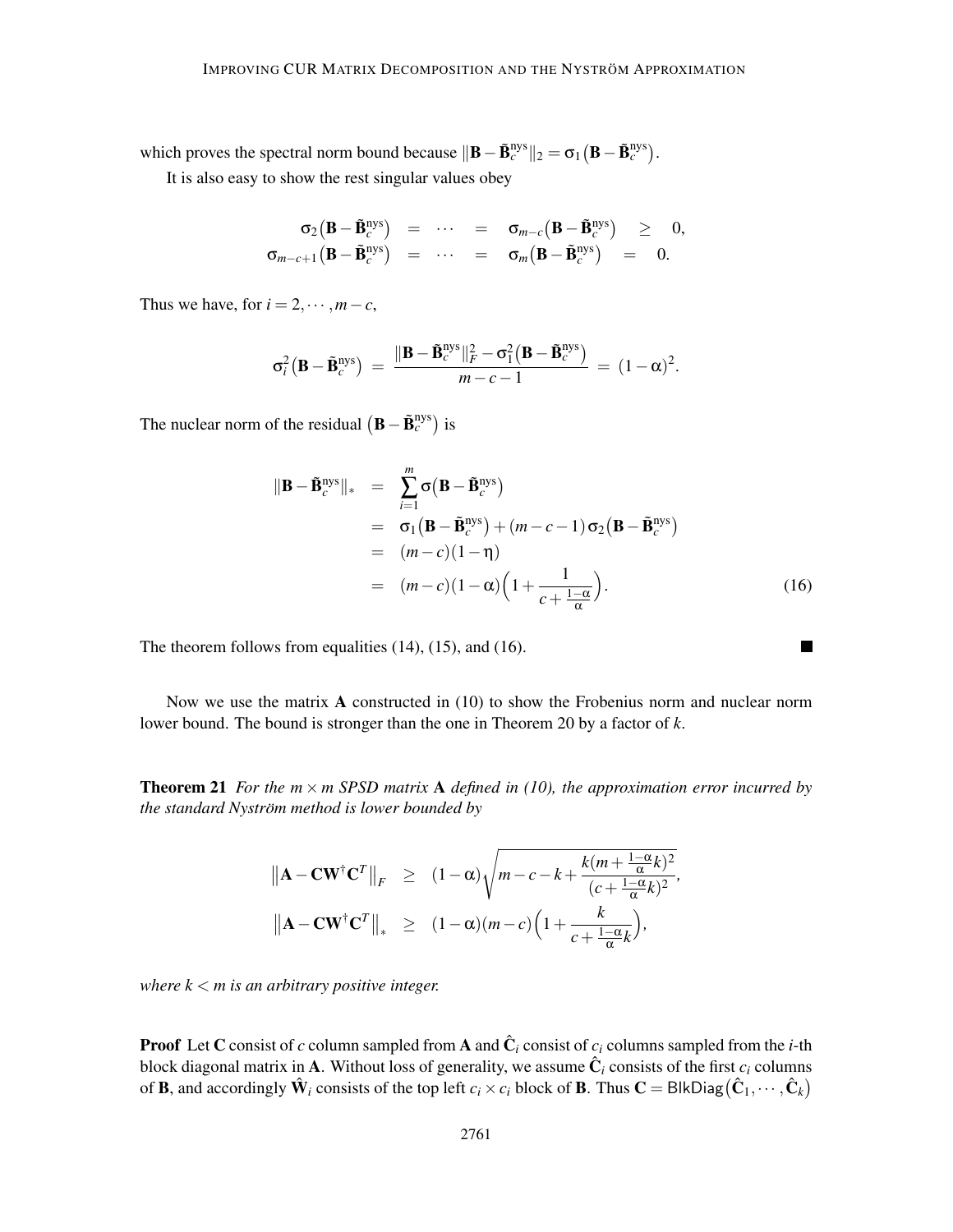and 
$$
\mathbf{W} = \text{BlkDiag}(\hat{\mathbf{W}}_1, \dots, \hat{\mathbf{W}}_k).
$$
  
\n
$$
\tilde{\mathbf{A}}_c^{\text{nys}} = \mathbf{C}\mathbf{W}^{\dagger}\mathbf{C} = \begin{bmatrix} \hat{\mathbf{C}}_1 & \mathbf{0} \\ \mathbf{0} & \hat{\mathbf{C}}_k \end{bmatrix} \begin{bmatrix} \hat{\mathbf{W}}_1 & \mathbf{0} \\ \mathbf{0} & \hat{\mathbf{W}}_k \end{bmatrix}^{\dagger} \begin{bmatrix} \hat{\mathbf{C}}_1^T & \mathbf{0} \\ \mathbf{0} & \hat{\mathbf{C}}_k^T \end{bmatrix}
$$
\n
$$
= \begin{bmatrix} \hat{\mathbf{C}}_1 & \mathbf{0} \\ \mathbf{0} & \hat{\mathbf{C}}_k \end{bmatrix} \begin{bmatrix} \hat{\mathbf{W}}_1^{\dagger} & \mathbf{0} \\ \mathbf{0} & \hat{\mathbf{W}}_k^{\dagger} \end{bmatrix} \begin{bmatrix} \hat{\mathbf{C}}_1^T & \mathbf{0} \\ \mathbf{0} & \hat{\mathbf{C}}_k^T \end{bmatrix}
$$
\n
$$
= \begin{bmatrix} \hat{\mathbf{C}}_1 \hat{\mathbf{W}}_1^{\dagger} \hat{\mathbf{C}}_1^T & \mathbf{0} \\ \mathbf{0} & \hat{\mathbf{C}}_k \hat{\mathbf{W}}_k^{\dagger} \hat{\mathbf{C}}_k^T \end{bmatrix} .
$$
\n(17)

Then it follows from Theorem 20 that

$$
\|\mathbf{A} - \tilde{\mathbf{A}}_c^{\text{nys}}\|_F^2 = \sum_{i=1}^k \|\mathbf{B} - \hat{\mathbf{C}}_i \hat{\mathbf{W}}_i^{\dagger} \hat{\mathbf{C}}_i^T\|_F^2
$$
  
\n
$$
= \sum_{i=1}^k (p - c_i)(1 - \alpha)^2 \left(1 + \frac{p + c_i + 2\frac{1 - \alpha}{\alpha}}{(c_i + \frac{1 - \alpha}{\alpha})^2}\right)
$$
  
\n
$$
= (1 - \alpha)^2 \sum_{i=1}^k (\hat{p} - \hat{c}_i) \left(1 + \frac{\hat{p} + \hat{c}_i}{\hat{c}_i^2}\right)
$$
  
\n
$$
= (1 - \alpha)^2 \left(m - c - k + \hat{p}^2 \sum_{i=1}^k \hat{c}_i^{-2}\right),
$$

where  $\hat{p} = p + \frac{1-\alpha}{\alpha}$  and  $\hat{c}_i = c_i + \frac{1-\alpha}{\alpha}$ . Since  $\sum_{i=1}^{k} \hat{c}_i = c + \frac{1-\alpha}{\alpha}k \triangleq \hat{c}$ , the term  $\sum_{i=1}^{k} \hat{c}_i^{-2}$  is minimized when  $\hat{c}_1 = \cdots = \hat{c}_k$ . Thus  $\sum_{i=1}^k \hat{c}_i^{-2} = k \frac{k^2}{\hat{c}^2}$  $\frac{k^2}{c^2} = k^3 \hat{c}^{-2}$ . Finally we have that

$$
\|\mathbf{A} - \tilde{\mathbf{A}}_c^{\text{nys}}\|_F^2 = (1 - \alpha)^2 \left(m - c - k + \hat{p}^2 \sum_{i=1}^k \hat{c}_i^{-2}\right)
$$
  
 
$$
\geq (1 - \alpha)^2 \left(m - c - k + \frac{k(m + \frac{1 - \alpha}{\alpha}k)^2}{(c + \frac{1 - \alpha}{\alpha}k)^2}\right),
$$

by which the Frobenius norm bound follows.

Since the matrices  $\mathbf{B} - \hat{\mathbf{C}}_i \hat{\mathbf{W}}_i^{\dagger} \hat{\mathbf{C}}_i^T$  are all SPSD by Theorem 20, so the matrix  $(\mathbf{A} - \tilde{\mathbf{A}}_c^{\text{nys}})$  is also SPSD. We have that

$$
\|\mathbf{A} - \tilde{\mathbf{A}}_c^{\text{nys}}\|_{*} = \sum_{i=1}^{k} \|\mathbf{B} - \hat{\mathbf{C}}_i \hat{\mathbf{W}}_i^{\dagger} \hat{\mathbf{C}}_i^T\|_{*}
$$
  
\n
$$
\geq (1 - \alpha) \sum_{i=1}^{k} (p - c_i) \left(1 + \frac{1}{c_i + \frac{1 - \alpha}{\alpha}}\right)
$$
  
\n
$$
\geq (1 - \alpha) k \left(\frac{m}{k} - \frac{c}{k}\right) \left(1 + \frac{1}{c/k + \frac{1 - \alpha}{\alpha}}\right)
$$
  
\n
$$
= (1 - \alpha)(m - c) \left(1 + \frac{k}{c + \frac{1 - \alpha}{\alpha}k}\right),
$$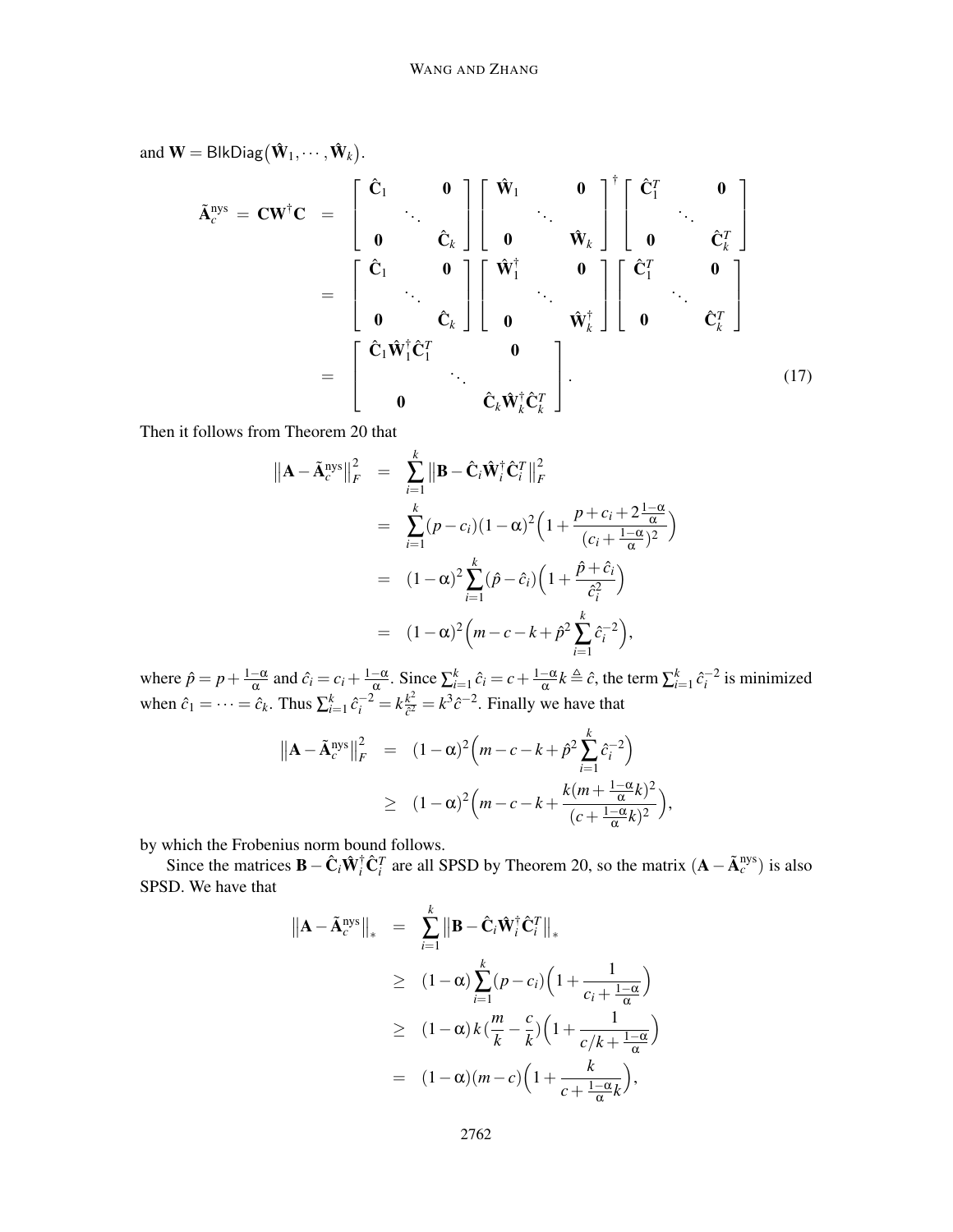where the former inequality follows from Theorem 20, and the latter inequality follows by minimizing w.r.t.  $c_1, \dots, c_k$  subjecting to  $c_1 + \dots + c_k = c$ .

Theorem 22 *There exists an m*×*m SPSD matrix* A *such that the approximation error incurred by the standard Nyström method is lower bounded by* 

*,*

$$
\frac{\|\mathbf{A} - \mathbf{C}\mathbf{W}^{\dagger}\mathbf{C}^T\|_F}{\|\mathbf{A} - \mathbf{A}_k\|_F} \ge \sqrt{1 + \frac{m^2k - c^3}{c^2(m - k)}}
$$
  

$$
\frac{\|\mathbf{A} - \mathbf{C}\mathbf{W}^{\dagger}\mathbf{C}^T\|_2}{\|\mathbf{A} - \mathbf{A}_k\|_2} \ge \frac{m}{c},
$$
  

$$
\frac{\|\mathbf{A} - \mathbf{C}\mathbf{W}^{\dagger}\mathbf{C}^T\|_*}{\|\mathbf{A} - \mathbf{A}_k\|_*} \ge \frac{m - c}{m - k}\Big(1 + \frac{k}{c}\Big),
$$

*where k* < *m is an arbitrary positive integer.*

**Proof** For the spectral norm bound we use the matrix **A** constructed in (9) and set  $\alpha \rightarrow 1$ , then it follows directly from Lemma 18 and Theorem 20. For the Frobenius norm and nuclear norm bounds, we use the matrix A constructed in (10) and set  $\alpha \rightarrow 1$ , then it follows directly from Lemma 19 and Theorem 21.

#### C.3 Lower Bounds of the Ensemble Nyström Method

The ensemble Nyström method (Kumar et al.,  $2009$ ) is previously defined in  $(2)$ . To derive lower bounds of the ensemble Nyström method, we assume that the  $t$  samples are non-overlapping. According to the construction of the matrix B in (9), each of the *t* non-overlapping samples are equally "important", so without loss of generality we set the *t* samples with equal weights:  $\mu^{(1)} = \cdots =$  $\mu^{(t)} = \frac{1}{t}$  $\frac{1}{t}$ .

Lemma 23 *Assume that the ensemble Nyström method selects a collection of t samples, each sam* $p$ le  $\mathbf{C}^{(i)}$  ( $i = 1, \cdots, t$ ) contains c columns of **B** without overlapping. For an  $m \times m$  matrix **B** with all *diagonal entries equal to one and off-diagonal entries equal to*  $\alpha \in [0,1)$ *, the approximation error incurred by the ensemble Nyström method is lower bounded by* 

$$
\|\mathbf{B} - \tilde{\mathbf{B}}_{t,c}^{ens}\|_{F} \geq (1 - \alpha) \sqrt{\left(m - 2c + \frac{c}{t}\right) \left(1 + \frac{m + \frac{c}{t} + \frac{2}{\alpha} - 2}{(c + \frac{1 - \alpha}{\alpha})^2}\right)},
$$
  

$$
\|\mathbf{B} - \tilde{\mathbf{B}}_{t,c}^{ens}\|_{*} \geq (1 - \alpha)(m - c) \frac{c + \frac{1}{\alpha}}{c + \frac{1 - \alpha}{\alpha}}.
$$

*where*  $\tilde{\mathbf{B}}_{t,c}^{ens} = \frac{1}{t} \sum_{i=1}^{t} \mathbf{C}^{(i)} \mathbf{W}^{(i)^\dagger} \mathbf{C}^{(i)^T}$ . *Furthermore, the matrix*  $(\mathbf{B} - \tilde{\mathbf{B}}_{t,c}^{ens})$  *is SPSD.* 

**Proof** We use the matrix **B** constructed in (9). It is easy to check that  $W^{(1)} = \cdots = W^{(t)}$ , so we use the notation W instead. We assume that the samples contain the firs *tc* columns of B and each sample contains neighboring columns, that is,

$$
\mathbf{B} = [\mathbf{C}^{(1)}, \cdots, \mathbf{C}^{(t)}, \mathbf{B}_{(tc+1):m}].
$$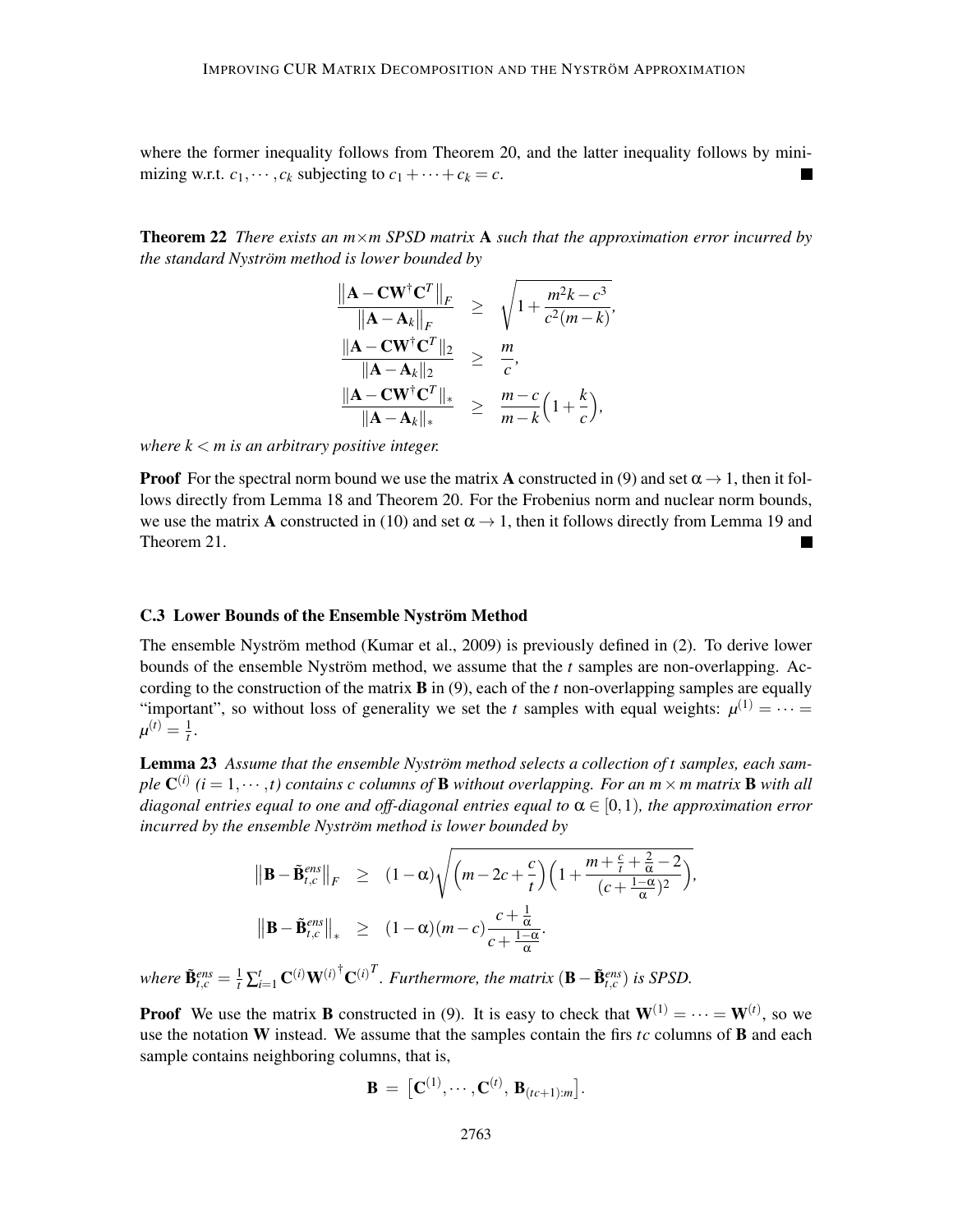

Figure 8: An illustration of the matrix **B** – **B**<sub>*t*,*c*</sub> for the ensemble Nyström method where **B** is defined in (9). Here we set  $m = 100$ ,  $c = 20$ ,  $\alpha = 0.8$ , and  $t = 3$ . For the ensemble Nyström method without overlapping, the matrix **B** – **B**<sub>*t*,*c*</sub> can always be partitioned into four regions as annotated.

If a sample  $C$  contains the first  $c$  columns of  $B$ , then

$$
\mathbf{CW}^\dagger \mathbf{C}^T \ = \ \left[ \begin{array}{cc} \mathbf{W} & \mathbf{B}_{21}^T \\ \mathbf{B}_{21} & \mathbf{B}_{21} \mathbf{W}^\dagger \mathbf{B}_{21}^T \end{array} \right] \quad \text{ and } \quad \mathbf{B} - \mathbf{CW}^\dagger \mathbf{C}^T \ = \ \left[ \begin{array}{cc} \mathbf{0} & \mathbf{0} \\ \mathbf{0} & \mathbf{B}_{22} - \mathbf{B}_{21} \mathbf{W}^\dagger \mathbf{B}_{21}^T \end{array} \right];
$$

otherwise, after permuting the rows and columns of  $\mathbf{B} - \mathbf{C} \mathbf{W}^{\dagger} \mathbf{C}^T$ , we get the same result:

$$
\Pi\big(B-\mathbf{C} \mathbf{W}^{\dagger} \mathbf{C}^T\big)\Pi^T \ =\ \mathbf{B}-\Pi\big(\mathbf{C} \mathbf{W}^{\dagger} \mathbf{C}^T\big)\Pi^T \ =\ \left[\begin{array}{cc} \mathbf{0} & \mathbf{0} \\ \mathbf{0} & \mathbf{B}_{22}-\mathbf{B}_{21}\mathbf{W}^{\dagger} \mathbf{B}_{21}^T \end{array}\right],
$$

where  $\Pi$  is a permutation matrix. As was shown in Equation (12),  $\mathbf{B}_{21}\mathbf{W}^{\dagger}\mathbf{B}_{21}^T$  is an  $(m-c)\times(m-c)$ matrix with all entries equal to

$$
\eta = \frac{c\alpha^2}{1-\alpha+c\alpha}.
$$

Based on the properties of the matrix  $\mathbf{B} - \mathbf{C}^{(i)} \mathbf{W}^{(i)^\dagger} \mathbf{C}^{(i)^T}$ , we study the values of the entries of  $\mathbf{B} - \tilde{\mathbf{B}}_{t,c}^{\text{ens}}$ . We can express it as

$$
\mathbf{B} - \tilde{\mathbf{B}}_{t,c}^{\text{ens}} = \mathbf{B} - \frac{1}{t} \sum_{i=1}^{t} \mathbf{C}^{(i)} \mathbf{W}^{(i)\dagger} \mathbf{C}^{(i)T} = \frac{1}{t} \sum_{i=1}^{t} \left( \mathbf{B} - \mathbf{C}^{(i)} \mathbf{W}^{\dagger} \mathbf{C}^{(i)T} \right),
$$
(18)

and then a discreet examination reveals that  $\mathbf{B} - \tilde{\mathbf{B}}_{t,c}^{\text{ens}}$  can be partitioned into four kinds of regions as illustrated in Figure 8. We annotate the regions in the figure and summarize the values of entries in each region in the table below. (Region 1 and 4 are further partitioned into diagonal entries and off-diagonal entries.)

| Region   | $1$ (diag)             | $1$ (off-diag) |                                                                                              | $4$ (diag) | $4$ (off-diag)                                       |
|----------|------------------------|----------------|----------------------------------------------------------------------------------------------|------------|------------------------------------------------------|
| #Entries |                        | $tc^2 - tc$    |                                                                                              |            | $(tc)^2 - tc^2$ 2tc(m-tc) $m-tc$ $(m-tc)^2 - (m-tc)$ |
| Value    | $\frac{t-1}{t-1}(1-n)$ |                | $\frac{t-1}{t}(\alpha - \eta)$ $\frac{t-2}{t}(\alpha - \eta)$ $\frac{t-1}{t}(\alpha - \eta)$ |            | $\alpha - n$                                         |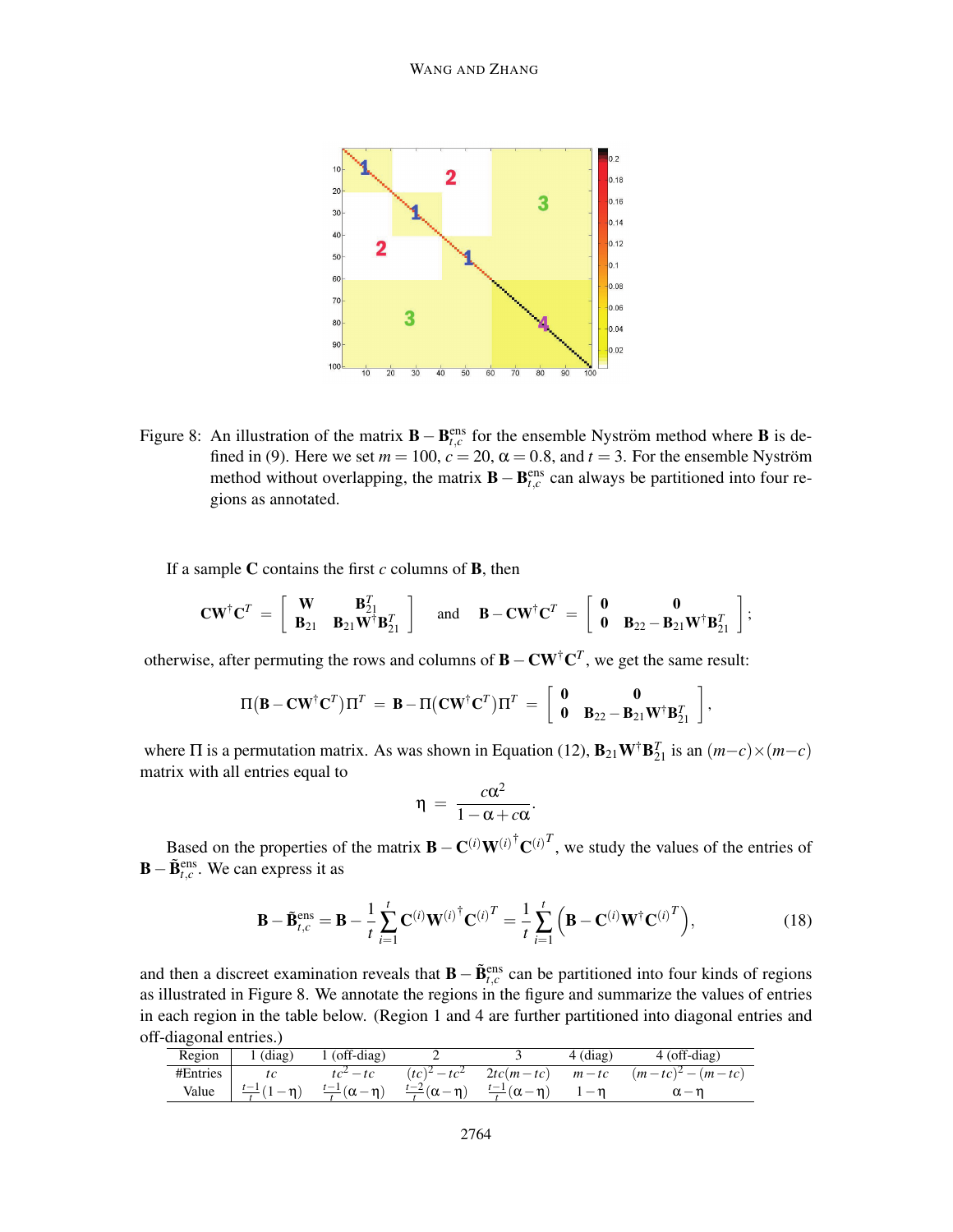Now we do summation over the entries of **B** –  $\tilde{\mathbf{B}}_{t,c}^{\text{ens}}$  to compute its squared Frobenius norm:

$$
\|\mathbf{B} - \tilde{\mathbf{B}}_{t,c}^{\text{ens}}\|_{F}^{2} = t c \Big[\frac{t-1}{t}(1-\eta)\Big]^{2} + \dots + \big[(m-tc)^{2} - (m-tc)\big](\alpha - \eta)^{2}
$$
\n
$$
= (1-\alpha)(1+\alpha-2\eta)(m-2c+\frac{c}{t}) + (\alpha - \eta)^{2}\Big(4c^{2} - 4cm + m^{2} + \frac{2cm - 3c^{2}}{t}\Big)
$$
\n
$$
= (1-\alpha)^{2}\Big(m-2c+\frac{c}{t}\Big) + \frac{(1-\alpha)^{2}}{(c+\frac{1-\alpha}{\alpha})^{2}}\Big[(m-2c+\frac{c}{t})(\frac{2}{\alpha}-2+m) + \frac{c(m-c)}{t}\Big]
$$
\n
$$
\geq (1-\alpha)^{2}\Big(m-2c+\frac{c}{t}\Big)\Big(1 + \frac{m+\frac{c}{t} + \frac{2}{\alpha}-2}{(c+\frac{1-\alpha}{\alpha})^{2}}\Big),
$$

where the last inequality follows from  $\frac{c(m-c)}{t} = \frac{c}{t}$  $\frac{c}{t}$  (*m*−2*c* +  $\frac{c}{t}$  $\frac{c}{t}$ ) + (*c* –  $\frac{c}{t}$  $\left(\frac{c}{t}\right)$  $\geq \frac{c}{t}$  $\frac{c}{t}$   $\left(m-2c+\frac{c}{t}\right)$  $\frac{c}{t}$ .

Furthermore, since the matrices  $\mathbf{B} - \mathbf{C}^{(i)} \mathbf{W}^{\dagger} \mathbf{C}^{(i)^{T}}$  are all SPSD by Theorem 20, so their sum is also SPSD. Then the SPSD property of  $(\mathbf{B} - \tilde{\mathbf{B}}_{t,c}^{\text{ens}})$  follows from (18). Therefore, the nuclear norm of  $(\mathbf{B} - \tilde{\mathbf{B}}_{t,c}^{\text{ens}})$  equals to the matrix trace, that is,

$$
\|\mathbf{B} - \tilde{\mathbf{B}}_{t,c}^{\text{ens}}\|_{*} = \text{tr}\left(\mathbf{B} - \tilde{\mathbf{B}}_{t,c}^{\text{ens}}\right)
$$
  
=  $tc \cdot \frac{t-1}{t} (1-\eta) + (m-tc) \cdot (1-\eta)$   
=  $(1-\alpha)(m-c) \frac{c+\frac{1}{\alpha}}{c+\frac{1-\alpha}{\alpha}},$ 

which proves the nuclear norm bound in the lemma.

**Theorem 24** Assume that the ensemble Nyström method selects a collection of t samples, each sample  $\mathbf{C}^{(i)}$  ( $i = 1, \dots, t$ ) contains c columns of **A** without overlapping. For a the matrix **A** defined *in (10), the approximation error incurred by the ensemble Nyström method is lower bounded by* 

$$
\|\mathbf{A} - \tilde{\mathbf{A}}_{t,c}^{ens}\|_{F} \geq (1 - \alpha) \sqrt{\left(m - 2c + \frac{c}{t} - k\right) + k \left(\frac{m - c + \frac{c}{t} + k \frac{1 - \alpha}{\alpha}}{c + k \frac{1 - \alpha}{\alpha}}\right)^{2}},
$$
  

$$
\|\mathbf{A} - \tilde{\mathbf{A}}_{t,c}^{ens}\|_{*} \geq (1 - \alpha)(m - c) \frac{c + \frac{1}{\alpha}k}{c + \frac{1 - \alpha}{\alpha}k},
$$

 $where \ \tilde{\mathbf{A}}_{t,c}^{ens} = \frac{1}{t} \sum_{i=1}^{t} \mathbf{C}^{(i)} \mathbf{W}^{(i)^\dagger} \mathbf{C}^{(i)T}$ .

**Proof** According to the construction of **A** in (10), the *i*-th sample  $C^{(i)}$  is also block diagonal. We denote it by  $\mathbf{C}^{(i)} = \mathsf{BlkDiag}(\hat{\mathbf{C}}_1^{(i)})$  $1^{(i)}, \cdots, \hat{\mathbf{C}}_{k}^{(i)}$  $\binom{i}{k}$ . Akin to (17), we have

$$
\tilde{\mathbf{A}}_{t,c}^{\text{ens}} = \left[ \begin{array}{ccc} \frac{1}{t} \sum_{i=1}^{t} \hat{\mathbf{C}}_{1}^{(i)} \hat{\mathbf{W}}_{1}^{\dagger} (\hat{\mathbf{C}}_{1}^{(i)})^{T} & \cdots \\ \mathbf{0} & \frac{1}{t} \sum_{i=1}^{t} \hat{\mathbf{C}}_{k}^{(i)} \hat{\mathbf{W}}_{k}^{\dagger} (\hat{\mathbf{C}}_{k}^{(i)})^{T} \end{array} \right]
$$

.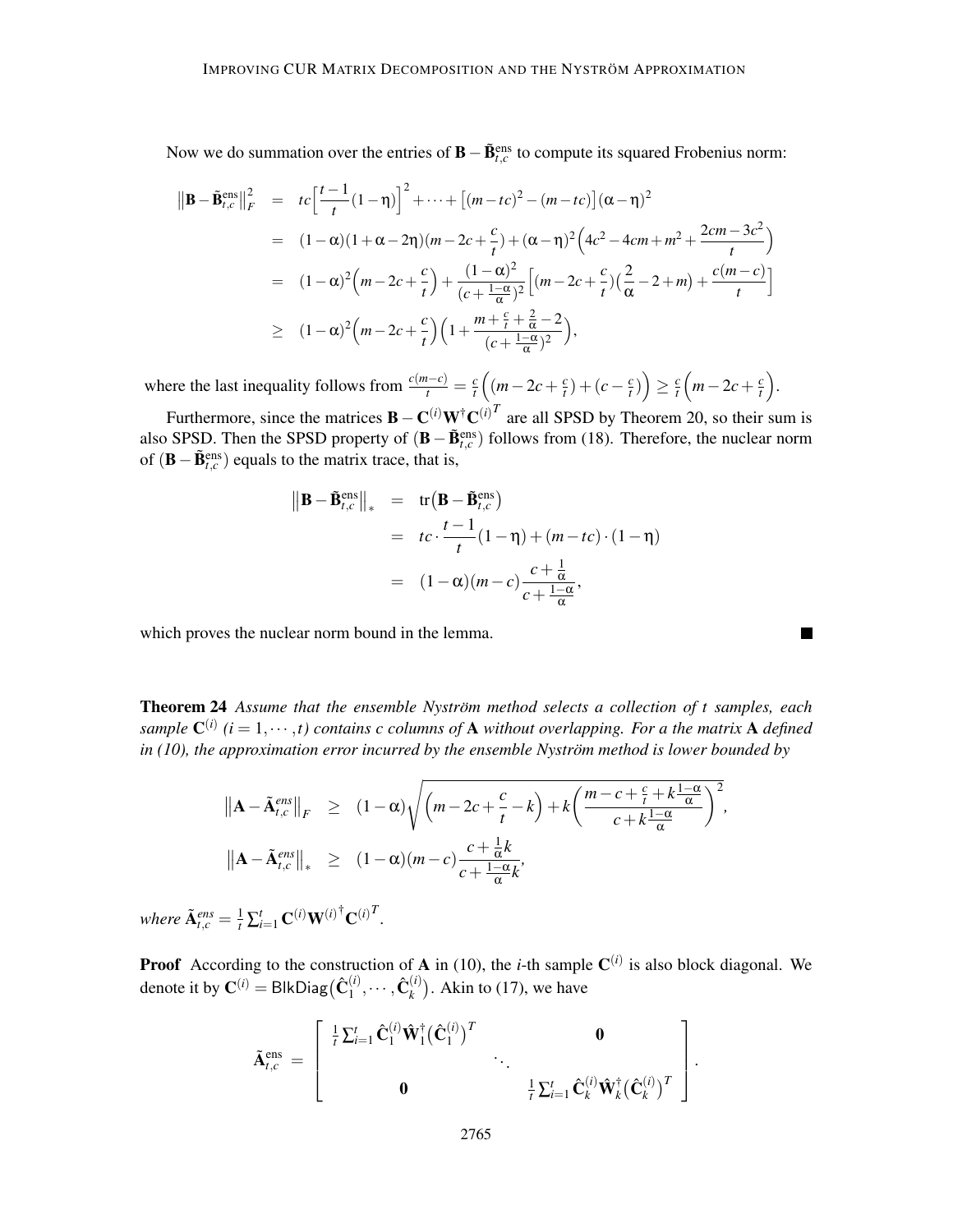Thus the approximation error of the ensemble Nyström method is

$$
\left\| A - \tilde{A}_{t,c}^{\text{ens}} \right\|_{F}^{2} = \sum_{j=1}^{k} \left\| B - \frac{1}{t} \sum_{i=1}^{t} \hat{C}_{j}^{(i)} \hat{W}_{j}^{\dagger} (\hat{C}_{j}^{(i)})^{T} \right\|_{F}^{2}
$$
  
\n
$$
\geq (1 - \alpha)^{2} \sum_{j=1}^{k} \left( p - 2c_{j} + \frac{c_{j}}{t} \right) \left( 1 + \frac{p + \frac{c_{j}}{t} + \frac{2}{\alpha} - 2}{(c_{j} + \frac{1 - \alpha}{\alpha})^{2}} \right)
$$
  
\n
$$
= (1 - \alpha)^{2} \left[ \left( m - 2c + \frac{c}{t} \right) + \sum_{j=1}^{k} \left( p - 2c_{j} + \frac{c_{j}}{t} \right) \frac{p + \frac{c_{j}}{t} + \frac{2(1 - \alpha)}{\alpha}}{(c_{j} + \frac{1 - \alpha}{\alpha})^{2}} \right],
$$

where the inequality follows from Lemma 23, and the last equality follows from  $\sum_{j=1}^{k} c_j = c$  and  $kp = m$ . The summation in the last equality equals to

$$
\sum_{j=1}^{k} \left[ \left( p + \frac{c_j}{t} + \frac{2(1-\alpha)}{\alpha} \right) - 2\left( c_j + \frac{1-\alpha}{\alpha} \right) \right] \frac{p + \frac{c_j}{t} + \frac{2(1-\alpha)}{\alpha}}{(c_j + \frac{1-\alpha}{\alpha})^2}
$$
\n
$$
= -k + \sum_{j=1}^{k} \left( \frac{p + \frac{c_j}{t} + \frac{2(1-\alpha)}{\alpha}}{c_j + \frac{1-\alpha}{\alpha}} - 1 \right)^2
$$
\n
$$
\geq -k + k \left( \frac{m - c + \frac{c}{t} + k \frac{1-\alpha}{\alpha}}{c + k \frac{1-\alpha}{\alpha}} \right)^2.
$$

Here the inequality holds because the function is minimized when  $c_1 = \cdots = c_k = c/k$ . Finally we have that

$$
\left\|\mathbf{A}-\tilde{\mathbf{A}}_{t,c}^{\text{ens}}\right\|_{F}^{2} \geq (1-\alpha)^{2}\bigg[\left(m-2c+\frac{c}{t}-k\right)+k\bigg(\frac{m-c+\frac{c}{t}+k\frac{1-\alpha}{\alpha}}{c+k\frac{1-\alpha}{\alpha}}\bigg)^{2}\bigg],
$$

which proves the Frobenius norm bound in the theorem.

Furthermore, since the matrix  $\mathbf{B} - \frac{1}{t} \sum_{i=1}^{t} \hat{\mathbf{C}}_j^{(i)} \hat{\mathbf{W}}_j^{\dagger}$  $_{j}^{\dagger}(\hat{\textbf{C}}_{j}^{(i)})$  $j^{(i)}$ <sup>T</sup> is SPSD by Lemma 23, so the block diagonal matrix  $(A - \tilde{A}^{ens}_{t,c})$  is also SPSD. Thus we have

$$
\|\mathbf{A}-\tilde{\mathbf{A}}_{t,c}^{\text{ens}}\|_{*} = (1-\alpha)\sum_{i=1}(p-c_{i})\frac{c_{i}+\frac{1}{\alpha}}{c_{i}+\frac{1-\alpha}{\alpha}} \geq (1-\alpha)(m-c)\left(1+\frac{k}{c+\frac{1-\alpha}{\alpha}k}\right),
$$

 $\blacksquare$ 

which proves the nuclear norm bound in the theorem.

Theorem 25 Assume that the ensemble Nyström method selects a collection of t samples, each sample  $\mathbf{C}^{(i)}$  ( $i = 1, \dots, t$ ) contains c columns of **A** without overlapping. Then there exists an  $m \times m$ *SPSD matrix* A *such that the relative-error ratio of the ensemble Nystrom method is lower bounded ¨ by*

$$
\frac{\|\mathbf{A} - \tilde{\mathbf{A}}_{t,c}^{ens}\|_{F}}{\|\mathbf{A} - \mathbf{A}_{k}\|_{F}} \geq \sqrt{\frac{m - 2c + c/t - k}{m - k} \left(1 + \frac{k(m - 2c + c/t)}{c^{2}}\right)},
$$
  

$$
\frac{\|\mathbf{A} - \tilde{\mathbf{A}}_{t,c}^{ens}\|_{*}}{\|\mathbf{A} - \mathbf{A}_{k}\|_{*}} \geq \frac{m - c}{m - k} \left(1 + \frac{k}{c}\right),
$$

*where*  $\tilde{\mathbf{A}}_{t,c}^{ens} = \frac{1}{t} \sum_{i=1}^{t} \mathbf{C}^{(i)} \mathbf{W}^{(i)}^{\dagger} \mathbf{C}^{(i)T}$ .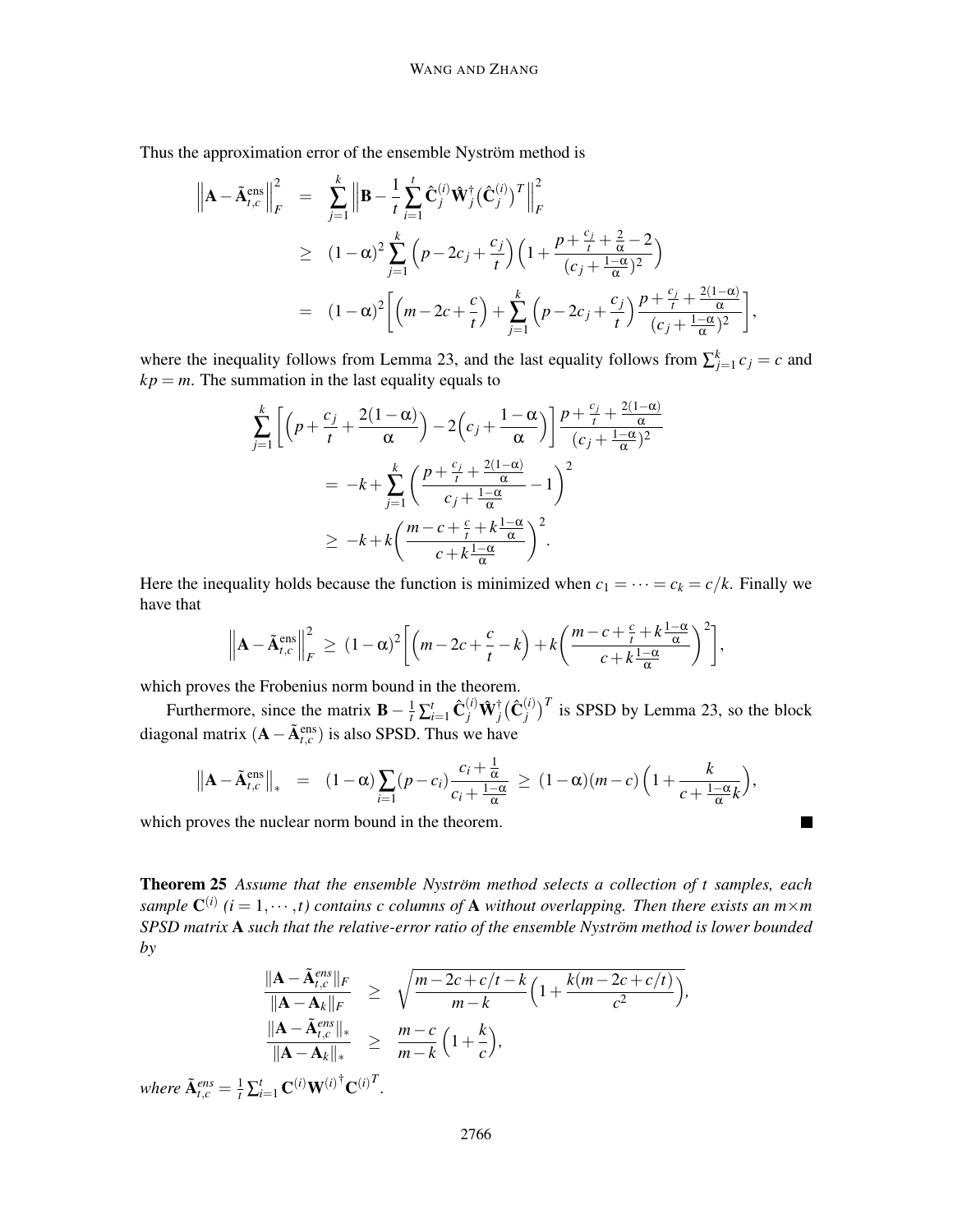**Proof** The theorem follows directly from Theorem 24 and Lemma 19 by setting  $\alpha \rightarrow 1$ .  $\blacksquare$ 

# References

- A. Ben-Israel and T. N. E. Greville. *Generalized Inverses: Theory and Applications. Second Edition*. Springer, 2003.
- M. W. Berry, S. A. Pulatova, and G. W. Stewart. Algorithm 844: computing sparse reduced-rank approximations to sparse matrices. *ACM Transactions on Mathematical Software*, 31(2):252– 269, 2005.
- J. Bien, Y. Xu, and M. W. Mahoney. CUR from a sparse optimization viewpoint. In *Advances in Neural Information Processing Systems (NIPS)*. 2010.
- C. H. Bischof and P. C. Hansen. Structure-preserving and rank-revealing QR-factorizations. *SIAM Journal on Scientific and Statistical Computing*, 12(6):1332–1350, 1991.
- C. Boutsidis, P. Drineas, and M. Magdon-Ismail. Near-optimal column-based matrix reconstruction. *CoRR*, abs/1103.0995, 2011.
- T. F. Chan. Rank revealing QR factorizations. *Linear Algebra and Its Applications*, 88:67–82, 1987.
- S. Chandrasekaran and I. C. F. Ipsen. On rank-revealing factorisations. *SIAM Journal on Matrix Analysis and Applications*, 15(2):592–622, 1994.
- P. Cortez, A. Cerdeira, F. Almeida, T. Matos, and J. Reis. Modeling wine preferences by data mining from physicochemical properties. *Decision Support Systems*, 47(4):547–553, 2009.
- S. Deerwester, S. T. Dumais, G. W. Furnas, T. K. Landauer, and R. Harshman. Indexing by latent semantic analysis. *Journal of The American Society for Information Science*, 41(6):391–407, 1990.
- A. Deshpande and L. Rademacher. Efficient volume sampling for row/column subset selection. In *Proceedings of the 51st IEEE Annual Symposium on Foundations of Computer Science (FOCS)*, pages 329–338, 2010.
- A. Deshpande, L. Rademacher, S. Vempala, and G. Wang. Matrix approximation and projective clustering via volume sampling. *Theory of Computing*, 2(2006):225–247, 2006.
- P. Drineas and R. Kannan. Pass-efficient algorithms for approximating large matrices. In *Proceeding of the 14th Annual ACM-SIAM Symposium on Dicrete Algorithms (SODA)*, pages 223–232, 2003.
- P. Drineas and M. W. Mahoney. On the Nyström method for approximating a gram matrix for improved kernel-based learning. *Journal of Machine Learning Research*, 6:2153–2175, 2005.
- P. Drineas, R. Kannan, and M. W. Mahoney. Fast Monte Carlo algorithms for matrices III: computing a compressed approximate matrix decomposition. *SIAM Journal on Computing*, 36(1): 184–206, 2006.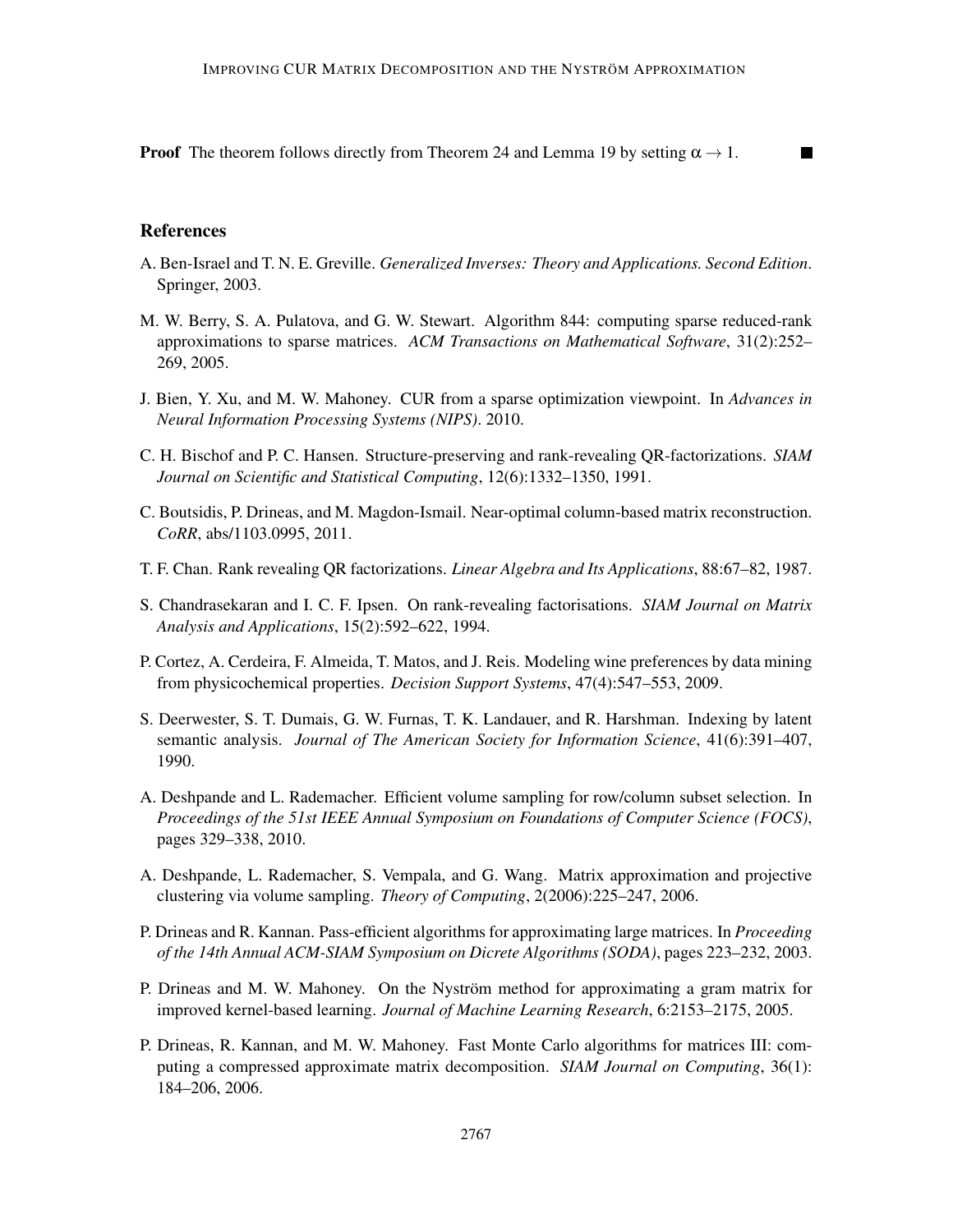- P. Drineas, M. W. Mahoney, and S. Muthukrishnan. Relative-error CUR matrix decompositions. *SIAM Journal on Matrix Analysis and Applications*, 30(2):844–881, September 2008.
- P. Drineas, M. Magdon-Ismail, M. W. Mahoney, and D. P. Woodruff. Fast approximation of matrix coherence and statistical leverage. In *International Conference on Machine Learning (ICML)*, 2012.
- L. V. Foster. Rank and null space calculations using matrix decomposition without column interchanges. *Linear Algebra and its Applications*, 74:47–71, 1986.
- C. Fowlkes, S. Belongie, F. Chung, and J. Malik. Spectral grouping using the Nyström method. *IEEE Transactions on Pattern Analysis and Machine Intelligence*, 26(2):214–225, 2004.
- A. Frank and A. Asuncion. UCI machine learning repository, 2010. URL http://archive.ics.uci.edu/ml.
- A. Frieze, R. Kannan, and S. Vempala. Fast Monte Carlo algorithms for finding low-rank approximations. *Journal of the ACM*, 51(6):1025–1041, November 2004. ISSN 0004-5411.
- A. Gittens and M. W. Mahoney. Revisiting the Nyström method for improved large-scale machine learning. *arXiv preprint arXiv:1303.1849*, 2013.
- S. A. Goreinov, E. E. Tyrtyshnikov, and N. L. Zamarashkin. A theory of pseudoskeleton approximations. *Linear Algebra and Its Applications*, 261:1–21, 1997a.
- S. A. Goreinov, N. L. Zamarashkin, and E. E. Tyrtyshnikov. Pseudo-skeleton approximations by matrices of maximal volume. *Mathematical Notes*, 62(4):619–623, 1997b.
- M. Gu and S. C. Eisenstat. Efficient algorithms for computing a strong rank-revealing QR factorization. *SIAM Journal on Scientific Computing*, 17(4):848–869, 1996.
- V. Guruswami and A. K. Sinop. Optimal column-based low-rank matrix reconstruction. In *Proceedings of the 23rd Annual ACM-SIAM Symposium on Discrete Algorithms (SODA)*, 2012.
- I. Guyon, S. Gunn, A. Ben-Hur, and G. Dror. Result analysis of the NIPS 2003 feature selection challenge. *Advances in Neural Information Processing Systems (NIPS)*, 2004.
- N. Halko, P.-G. Martinsson, and J. A. Tropp. Finding structure with randomness: probabilistic algorithms for constructing approximate matrix decompositions. *SIAM Review*, 53(2):217–288, 2011.
- Y. P. Hong and C. T. Pan. Rank-revealing QR factorizations and the singular value decomposition. *Mathematics of Computation*, 58(197):213–232, 1992.
- R. Jin, T. Yang, and M. Mahdavi. Improved bound for the Nyström method and its application to kernel classification. *CoRR*, abs/1111.2262, 2011.
- S. Kumar, M. Mohri, and A. Talwalkar. Ensemble Nyström method. In *Advances in Neural Information Processing Systems (NIPS)*, 2009.